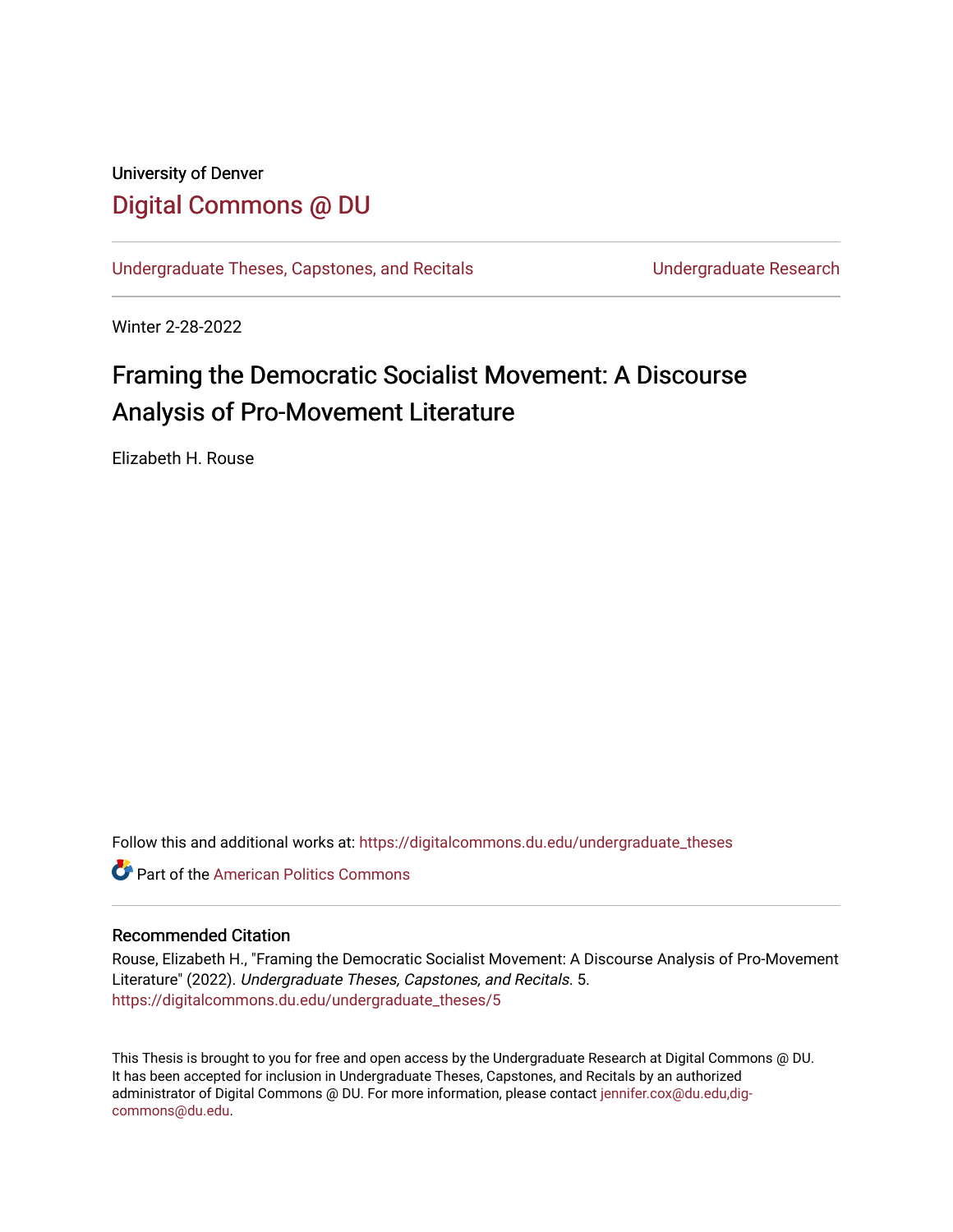Framing the Democratic Socialist Movement: A Discourse Analysis of Pro-Movement Literature

Elizabeth Rouse

DU Political Science Honors Thesis

Chair: Nancy Wadsworth Ph.D.

Advisors: Seth Masket Ph.D., Lapo Salucci Ph.D.

Winter Quarter 2022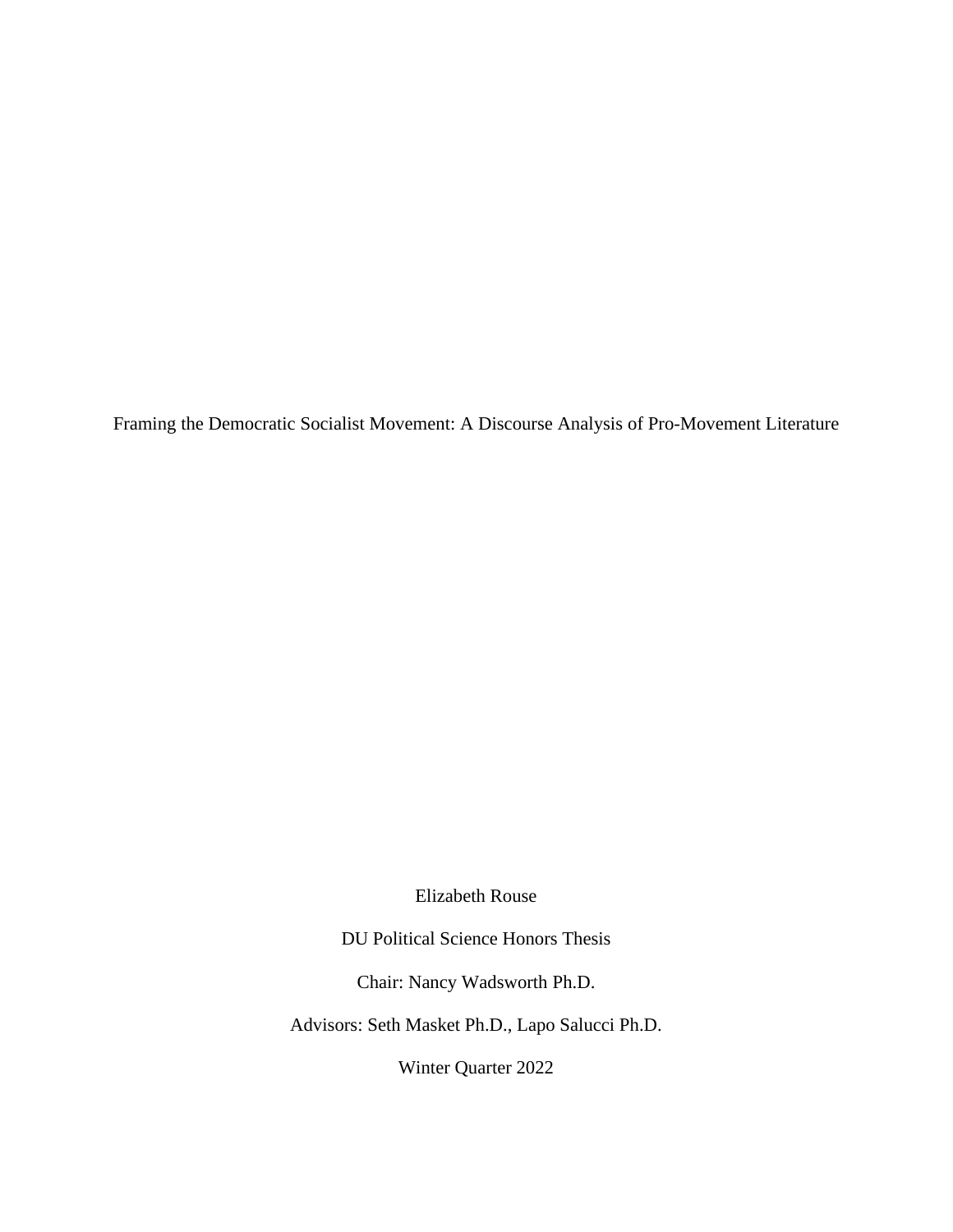#### **Abstract:**

In light of the rising prominence of the democratic socialist movement (DSM) in the United States, this thesis performs a discourse analysis of the frames utilized in pro-movement literature. Through the evaluation of five full-length books, I strive to answer the following research questions: *How has pro-movement literature framed the DSM? What is the significance of the frames that have been employed?* Based on qualitative observations reinforced with a minor quantitative study, I identify thirteen frames that are significant across pro-DSM literature. Then, in analyzing these frames, I argue that they can largely be categorized into three groups: 1) as tools meant to highlight the ways the DSM rationally and morally merits support; 2) as structures meant to contrast the DSM with its ideological and political opponents in order to emphasize its supremacy; 3) as mechanisms that encourage readers to mobilize on behalf of the DSM so that the movement can flourish in the future. It is my assertion that these frames are significant because they represent an attempt to create new advocates for the causes of the DSM, strengthen the resolve of present DSM adherents, and help the movement to build on present momentum so that it can prosper.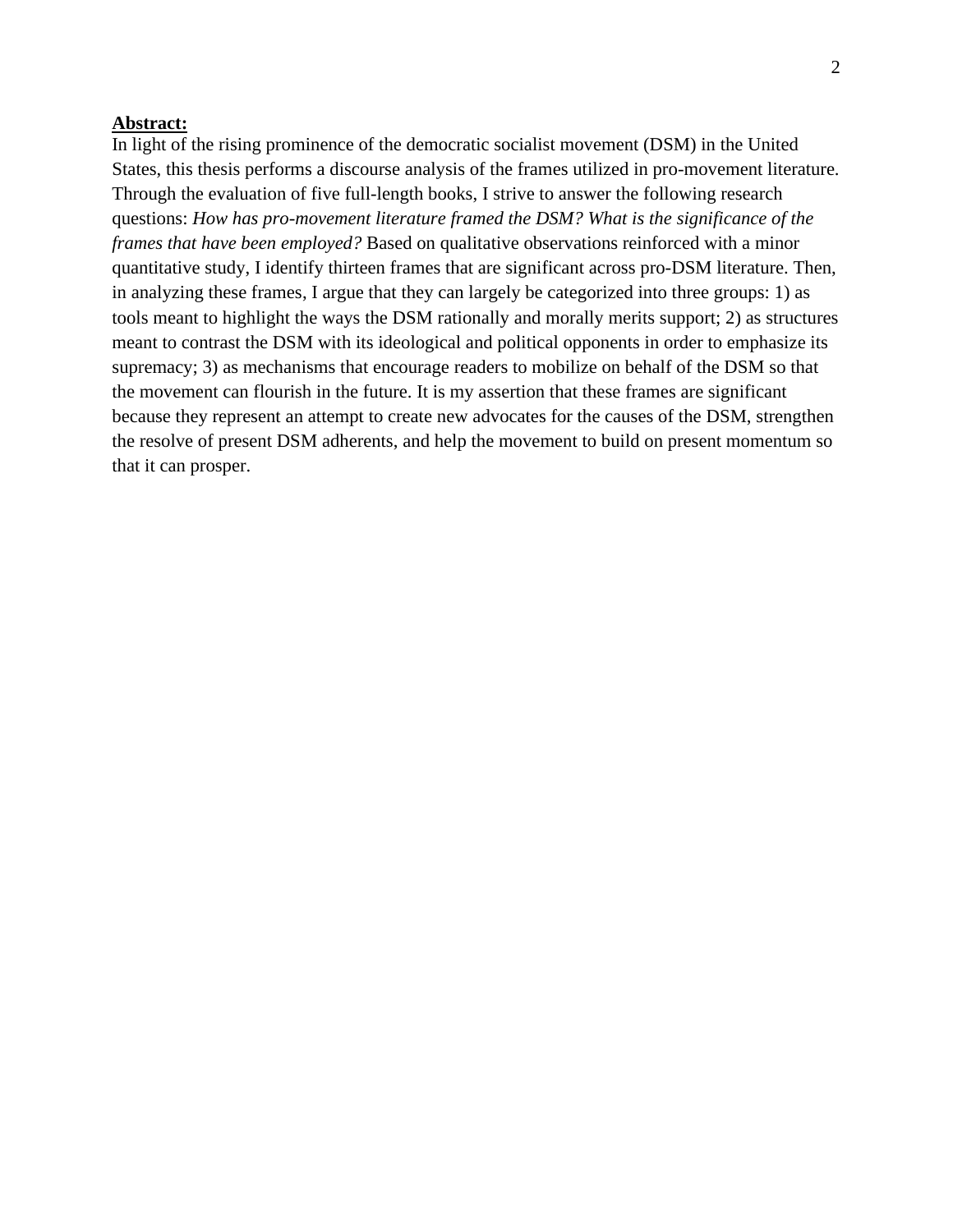## **Table of Contents**

| FRAMES SHARED BY THE MAJORITY OF TEXTS (FRAMES SHARED BY THREE TO FOUR BOOKS) 42 |  |
|----------------------------------------------------------------------------------|--|
| FRAMES SHARED BY A MINORITY OF THE TEXTS (FRAMES SHARED BY ONE TO TWO BOOKS)51   |  |
|                                                                                  |  |
|                                                                                  |  |
|                                                                                  |  |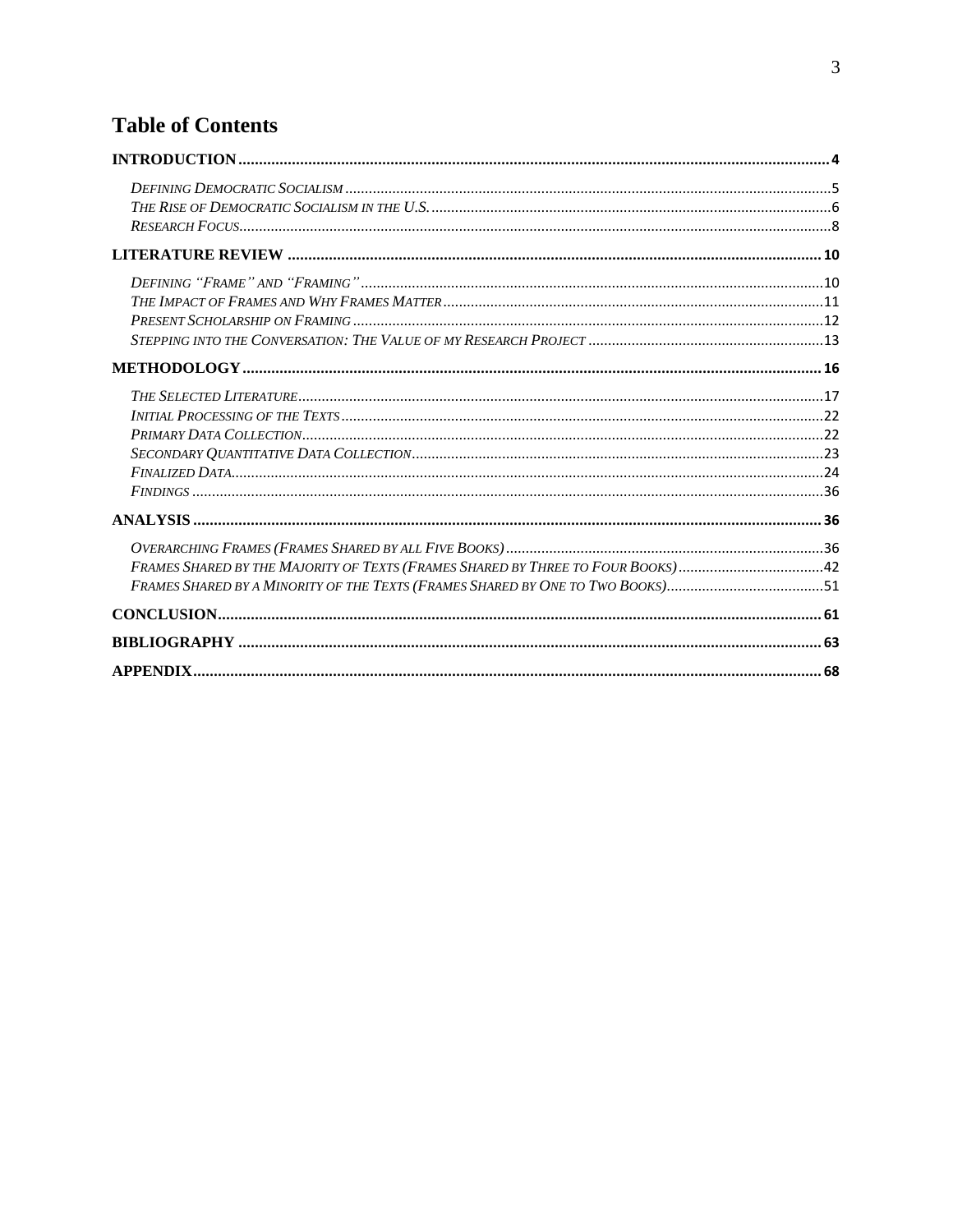#### <span id="page-4-0"></span>**Introduction**

As a college student during the 2020 presidential election in the U.S., I found myself increasingly surrounded by supporters of democratic socialist thinking. Growing up in a conservative suburb of Colorado, I had never been exposed to this particular form of leftist ideology, and I became steadily more intrigued. In an attempt to better understand the political climate I was witnessing, I decided to research some aspects of democratic socialism for my honors thesis, and eventually found my way to a focus on how the democratic socialist movement (DSM) has framed itself to audiences.

After conducting an investigation of five full-length books written from pro-movement standpoints, I was able to identify thirteen significant frames employed across the pro-DSM literature. In this thesis, I will argue that the frames can largely be categorized into three groups: 1) as tools meant to highlight the ways the DSM rationally and morally merits support; 2) as structures meant to contrast the DSM with its ideological and political opponents in order to emphasize its supremacy; 3) as mechanisms that encourage readers to mobilize on behalf of the DSM so that the movement can flourish in the future. It is my assertion that these frames are significant because they represent an attempt to create new advocates for the causes of the DSM, strengthen the resolve of present DSM adherents, and help the movement to build on present momentum so that it can prosper.

Before discussing my research, I first provide a brief background on the definition of democratic socialism, and how support for its central tenets has become more widespread across America.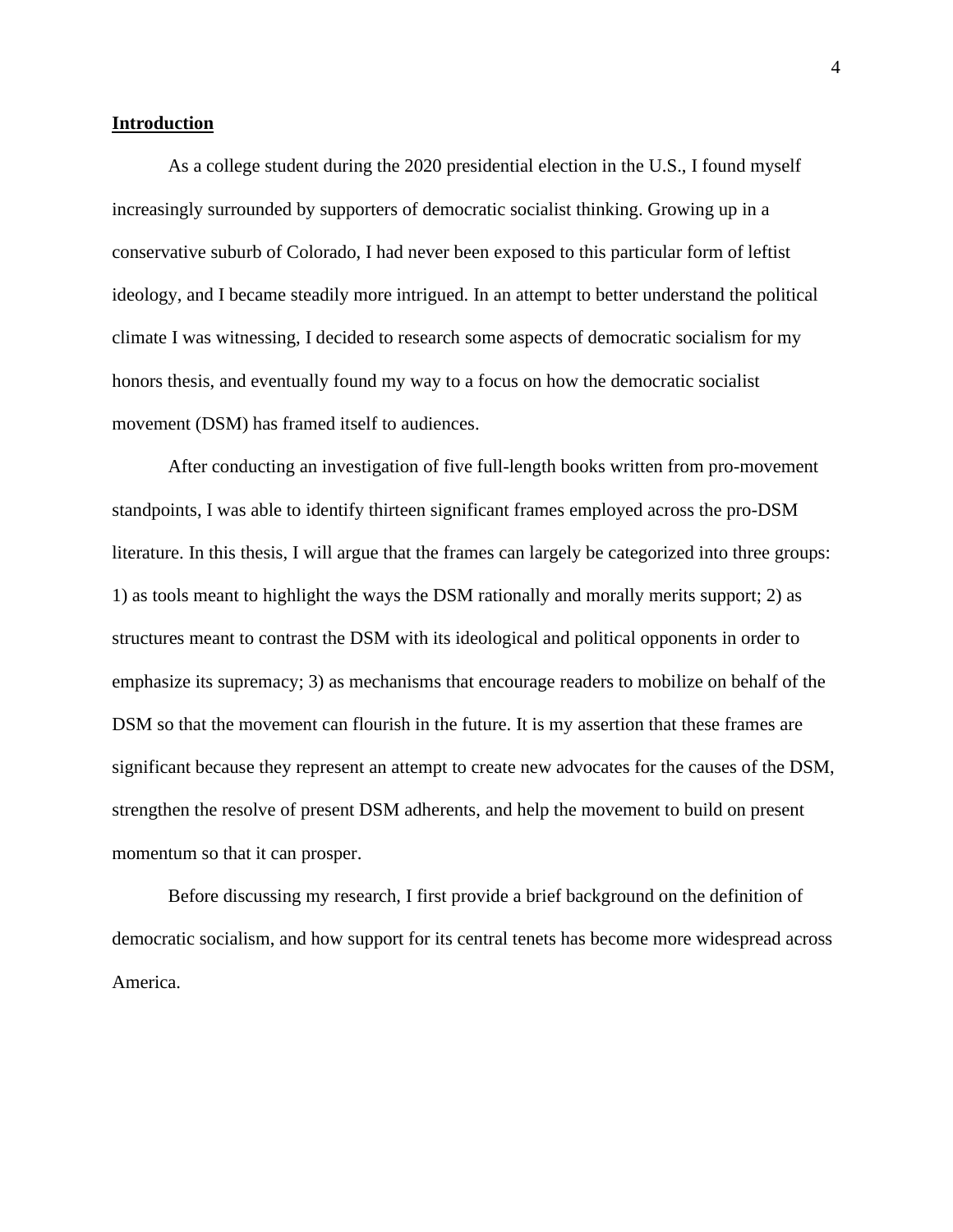#### <span id="page-5-0"></span>*Defining Democratic Socialism*

According to the Democratic Socialists of America, democratic socialism is "a system where ordinary people have a real voice in our workplaces, neighborhoods, and society."<sup>1</sup> It is an ideology where there is universalized welfare, collective ownership under democratic conditions, and widespread prosperity. DSA perceives democratic socialism as a replacement for capitalism. However, current democratic socialists understand that replacing capitalism is not something that will be done in the short term. Due to this, present efforts tend to focus on "pursuing a reform agenda today in an effort to revive a politics focused on class hierarchy and inequality in the United States."<sup>2</sup> In particular, democratic socialists have been identified as generally supporting "ideas such as labor reform and pro-union policies, tuition-free public universities and trade schools, universal healthcare, federal jobs programs, fair taxation that closes loopholes that the wealthiest citizens have found, and using taxes on the rich and corporations to pay for social welfare programs."<sup>3</sup>

Notably, in the United States, there is some debate over defining "democratic socialism" as opposed to "social democracy." In political theory terms, a social democracy is a system that "preserves capitalism, but with stricter regulations and government programs to distribute resources more evenly."<sup>4</sup> Meanwhile, "democratic socialists don't support capitalism: They want workers to control the means of

<sup>&</sup>lt;sup>1</sup> "What is Democratic Socialism," Democratic Socialists of America, accessed February 13, 2022, [https://www.dsausa.org/about-us/what-is-democratic-socialism/.](https://www.dsausa.org/about-us/what-is-democratic-socialism/)

<sup>&</sup>lt;sup>2</sup> Megan Day, "Democratic socialism, explained by a democratic socialist," Vox, Vox Media, LLC, August 1, 2018, [https://www.vox.com/first-person/2018/8/1/17637028/bernie-sanders-alexandria-ocasio-cortez-cynthia-nixon](https://www.vox.com/first-person/2018/8/1/17637028/bernie-sanders-alexandria-ocasio-cortez-cynthia-nixon-democratic-socialism-jacobin-dsa)[democratic-socialism-jacobin-dsa.](https://www.vox.com/first-person/2018/8/1/17637028/bernie-sanders-alexandria-ocasio-cortez-cynthia-nixon-democratic-socialism-jacobin-dsa)

<sup>&</sup>lt;sup>3</sup> Olivia B Waxman, "Socialism Was Once America's Political Taboo. Now, Democratic Socialism Is a Viable Platform. Here's What to Know," Time, Time USA, LLC., October 24, 2018, [https://time.com/5422714/what-is](https://time.com/5422714/what-is-democratic-socialism/)[democratic-socialism/.](https://time.com/5422714/what-is-democratic-socialism/)

<sup>4</sup> Maggie Astor, "What Is Democratic Socialism? Whose Version Are We Talking About?" The New York Times, The New York Times Company, June 12, 2019[, https://www.nytimes.com/2019/06/12/us/politics/democratic](https://www.nytimes.com/2019/06/12/us/politics/democratic-socialism-facts-history.html)[socialism-facts-history.html.](https://www.nytimes.com/2019/06/12/us/politics/democratic-socialism-facts-history.html)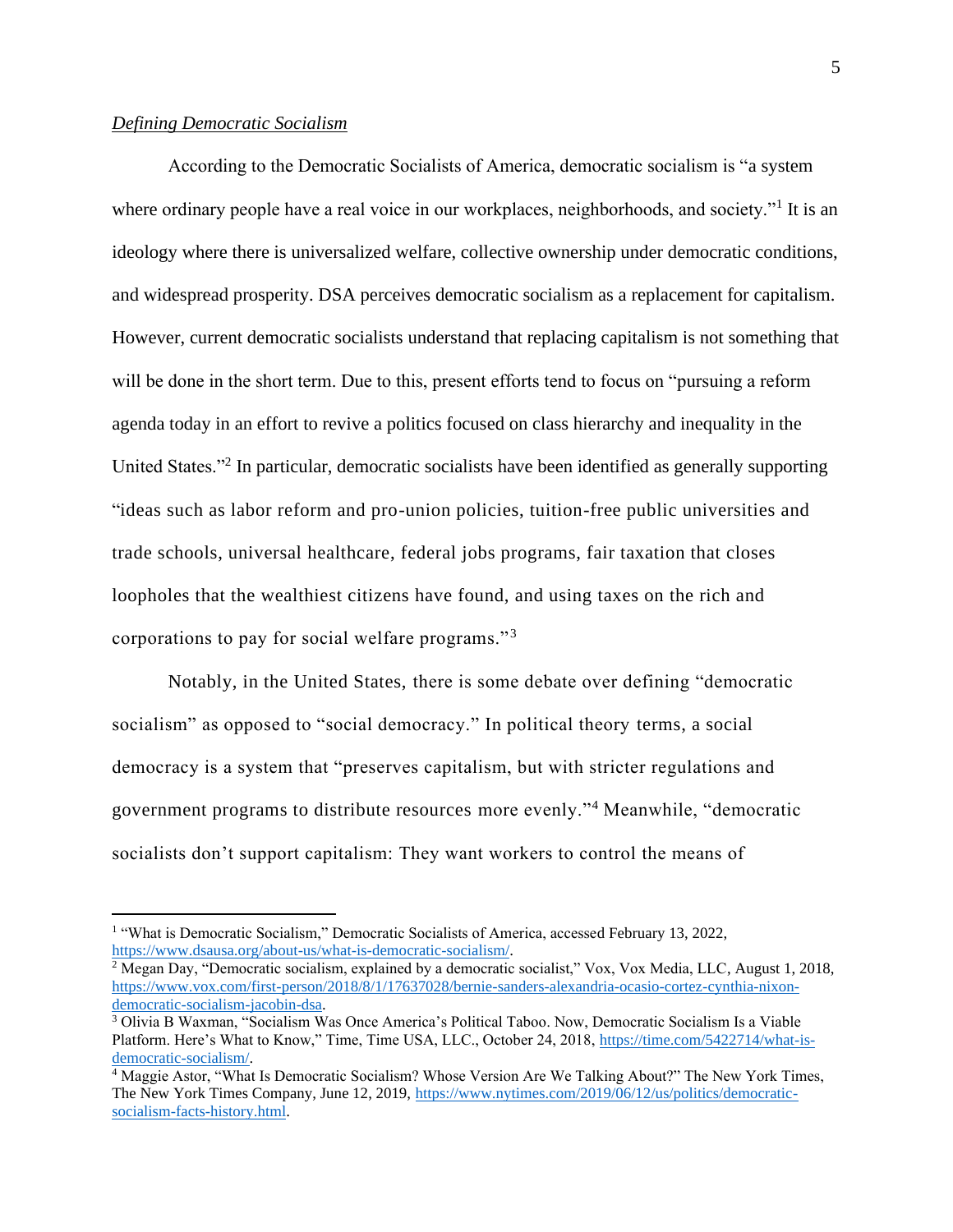production."<sup>5</sup> In effect, social democrats work within the system of liberal capitalism to create stricter state controls and social safety nets, while democratic socialists seek a revolution in political economy toward socialism with democratic accountability. That being said, the lines often get blurred between these two terms. This is possibly because many self-identified democratic socialists pursue political reforms within the capitalist system, so their political stances can be characterized as social democratic. While this might be because they feel it is infeasible to separate with capitalism in the short-term (even if they would like to eliminate capitalism in the long-term), it makes it difficult to draw a definitive line between how the two concepts apply to the present DSM. For our purposes, we will use the term democratic socialism.

#### <span id="page-6-0"></span>*The Rise of Democratic Socialism in the U.S.*

In the United States, long gone is the era where "socialism" was a term associated with authoritarian rule and the Red Scare. In today's society, the DSM has gained a significant following, especially among Americans under 30. <sup>6</sup> While many would attribute the increased popularity of the DSM to the presidential aspirations of Bernie Sanders, the roots of this movement stretch even further back than the 2016 presidential primaries.

Following the Great Recession in 2008-09 and the government bailout of corporations, many millennials started to feel frustrated with the political and economic circumstances linked

<sup>5</sup> Astor.

<sup>6</sup> 50% of Americans under 30 have a favorable view of socialism according to the following source: Hannah Hartig, "Stark partisan divisions in Americans' views of 'socialism,' 'capitalism,'" Pew Research Center, June 25, 2019, [https://www.pewresearch.org/fact-tank/2019/06/25/stark-partisan-divisions-in-americans-views-of-socialism](https://www.pewresearch.org/fact-tank/2019/06/25/stark-partisan-divisions-in-americans-views-of-socialism-capitalism/)[capitalism/.](https://www.pewresearch.org/fact-tank/2019/06/25/stark-partisan-divisions-in-americans-views-of-socialism-capitalism/)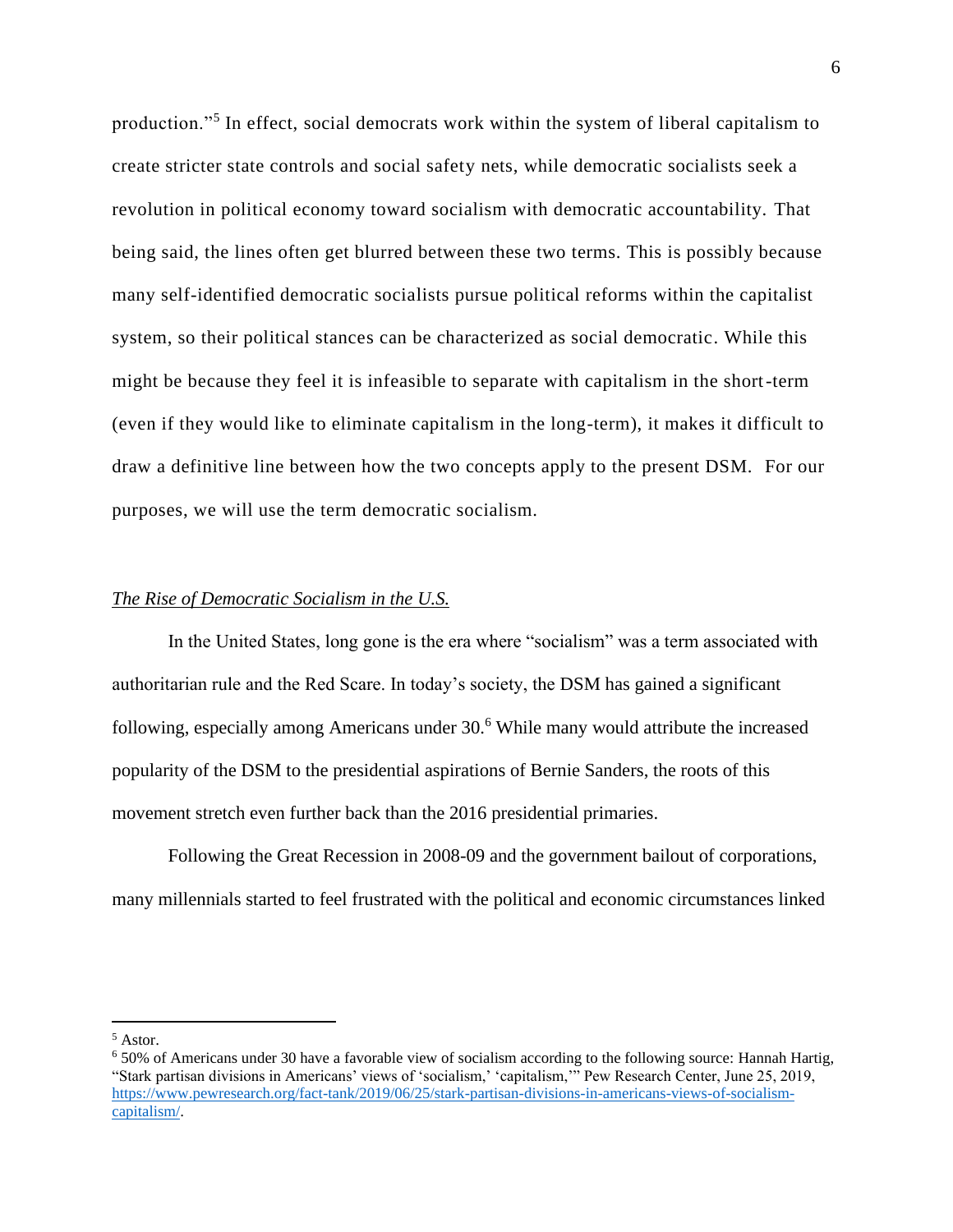to neoliberalism.<sup>7</sup> They found it hard to believe that free markets underpin prosperity when they considered the extreme wealth inequality that had become increasingly stark in American society.<sup>8</sup> Captured by the phrase "we are the 99-percent," tensions developed into the Occupy Wall Street movement of 2011.<sup>9</sup> This movement demonstrated that a notable segment of the American populace was becoming discontent with the status quo and desired a political alternative that would better support the working classes and "ordinary Americans".

Given such factors, a kind of revolution in public opinion about capitalism's viability had been gaining traction for several years before Bernie Sanders carried the DSM into mainstream discussions. As a political figure who has stayed loyal to the pursuit of a liberal agenda for decades, Sanders became an icon during his 2016 campaign in the Democratic primaries. "He brought the s-word back into play in American politics, contending that democratic socialism is the fitting name for his belief that a living wage, universal healthcare, a complete education, affordable housing, a clean environment, and a secure retirement are economic rights."<sup>10</sup> Rather than aligning himself with corporate and capitalist interests, Sanders's political advocacy was centered around bettering the living conditions for working-class citizens. To this end, he opted to support his presidential campaign through small donations rather than a reliance on the financial backing of big business elites and political action committees.<sup>11</sup> As a result, he caught the attention of younger voters who perceived democratic socialism as better representing "their

<sup>7</sup> Gary Dorrien, "Breaking the Oligarchy: Bernie Sanders, Alexandria Ocasio-Cortez, and the Next Left," in *American Democratic Socialism: History, Politics, Religion, and Theory* (New Haven: Yale University Press, 2021), 542-549.

<sup>8</sup> Waxman.

 $<sup>9</sup>$  Dorrien, 551.</sup>

<sup>&</sup>lt;sup>10</sup> Ibid., 559-560.

<sup>&</sup>lt;sup>11</sup> Clare Foran, "Bernie Sanders's Big Money," The Atlantic, The Atlantic Monthly Group, March 1, 2016, [https://www.theatlantic.com/politics/archive/2016/03/bernie-sanders-fundraising/471648/.](https://www.theatlantic.com/politics/archive/2016/03/bernie-sanders-fundraising/471648/)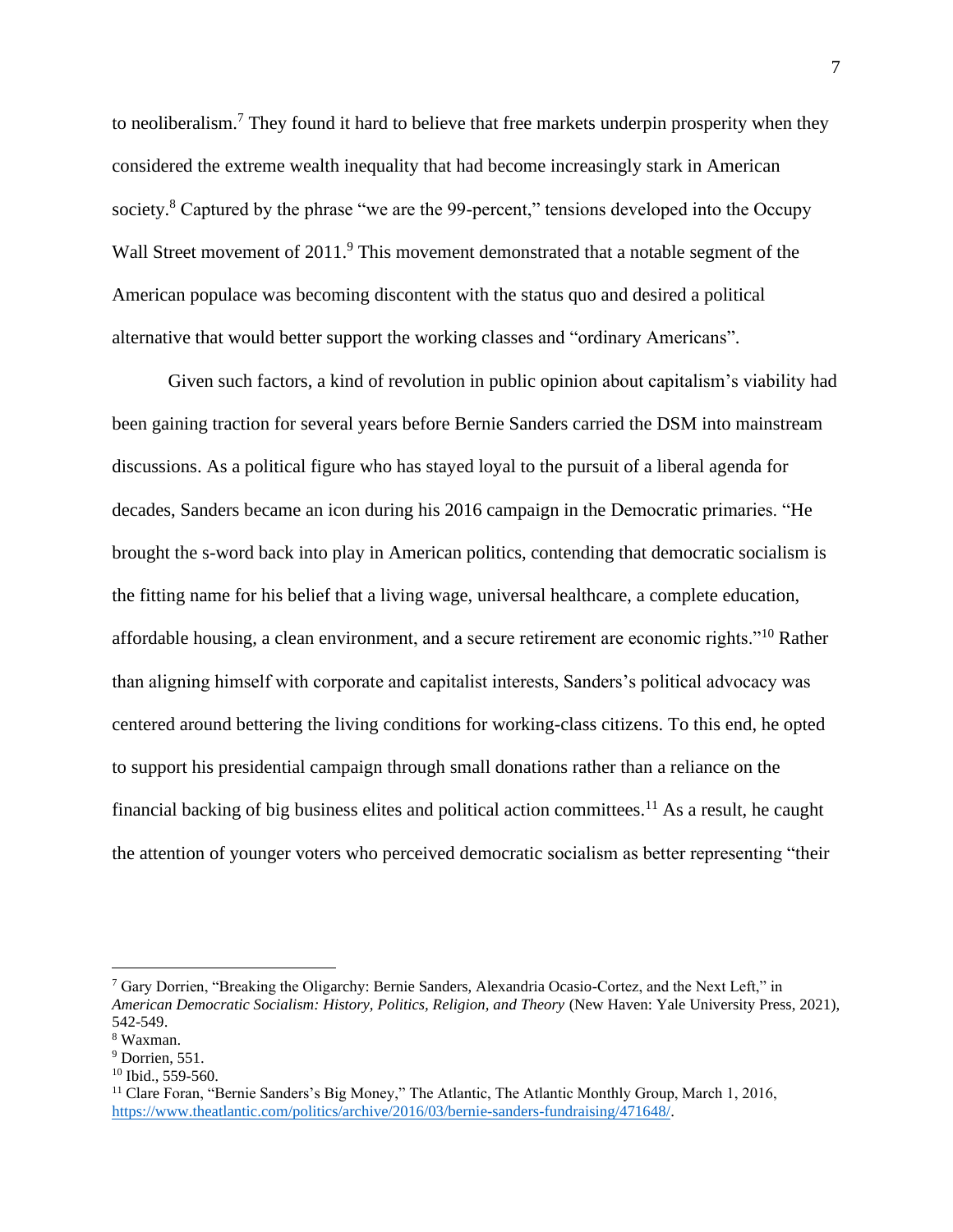ambitions of far-reaching structural change across the economy and society" then the agenda of the Democrats.<sup>12</sup>

Although Sanders ultimately lost the Democratic nomination to Hilary Clinton in 2016, the support that he won in several states made him a strong competitor and helped the DSM to blossom. For instance, his campaign is linked to a mass increase in the membership of the Democratic Socialists of America (DSA).<sup>13</sup> Moreover, following his campaign, other democratic socialist politicians like Alexandria Ocasio-Cortez and Rashida Harbi Tlaib were elected to office and further fanned the flames of the DSM.

In the 2020 presidential election, Sanders once again ran and lost in the Democratic primary. However, the DSM itself has continued to have a significant independent presence in American society. Between 2016 and 2021, there were "more than 100 DSA members or endorsees elected to local, state and federal office."<sup>14</sup> Democratic socialists are partaking in grassroots organizing to deal with everything from addressing urban development to the Green New Deal. Across the country, activists are devoting time and energy to ensure this movement will grow rather than burn out.

#### <span id="page-8-0"></span>*Research Focus*

After learning about the meaning of democratic socialism and coming to understand a general overview of why it was able to gain a following, I began to narrow my research focus. I

<sup>&</sup>lt;sup>12</sup> Isabella Grullón Paz, "Why Some Young Voters Are Choosing Democratic Socialism Over the Democratic Party," The New York Times, The New York Times Company, last modified August 18, 2021, [https://www.nytimes.com/2019/10/15/us/politics/young-democratic-socialists.html.](https://www.nytimes.com/2019/10/15/us/politics/young-democratic-socialists.html)

 $13$  Dorrien, 563.

<sup>&</sup>lt;sup>14</sup> Rebecca Burns, "Meet the New Generation of 'Sidewalk Socialists," In These Times, The Institute for Public Affairs, September 28, 2021, [https://inthesetimes.com/article/sidewalk-socialists-municipal-socialism-dsa-city](https://inthesetimes.com/article/sidewalk-socialists-municipal-socialism-dsa-city-council)[council.](https://inthesetimes.com/article/sidewalk-socialists-municipal-socialism-dsa-city-council)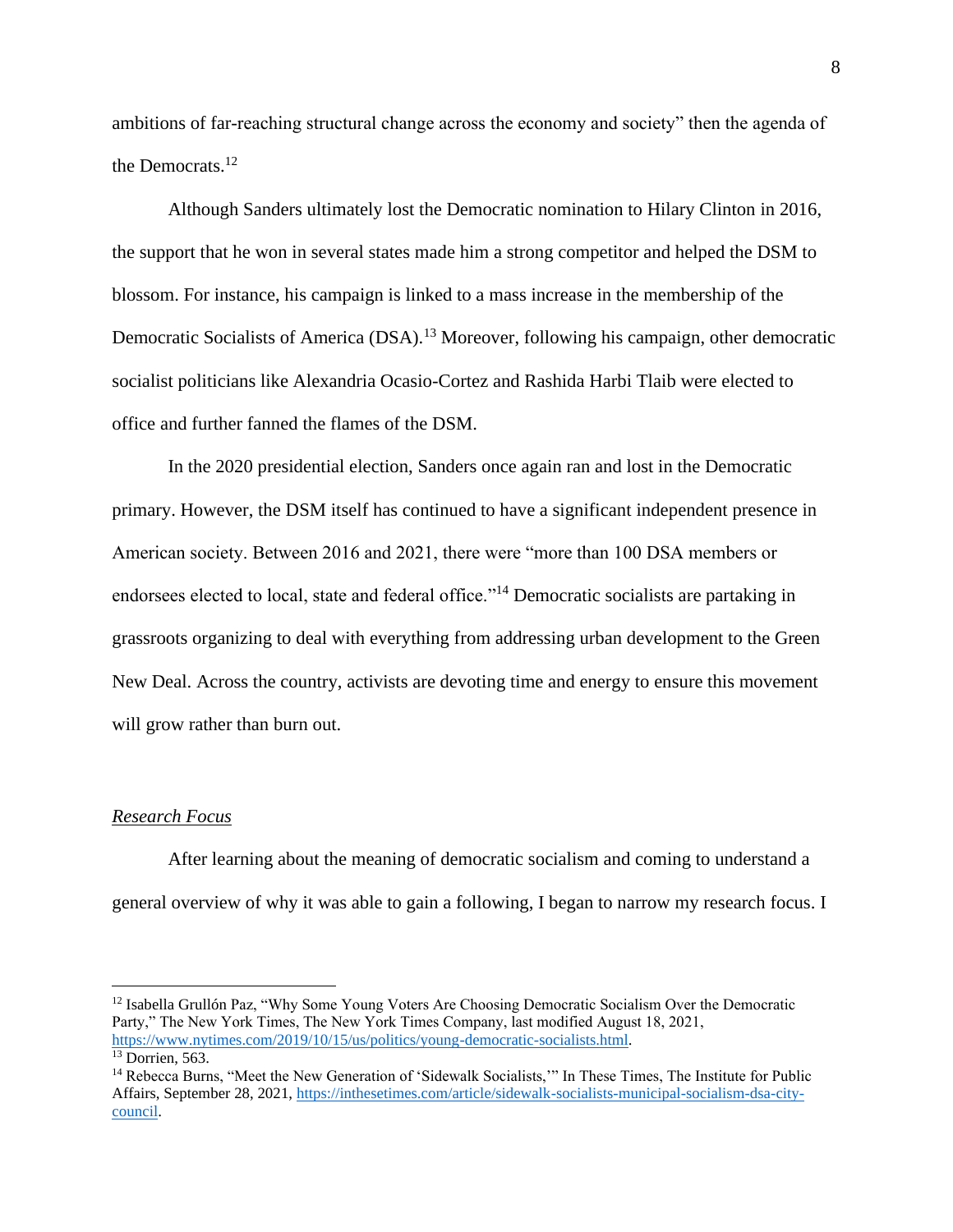realized that what most interested me was studying how the DSM presented itself to the public. I did not want to examine external perceptions of the DSM (like news coverage); rather, I wanted to study the rhetorical tools employed by pro-movement scholars and activists trying to attract interest, support, or deeper commitments to movement objectives. This brought me to the following research questions:

• *How has pro-movement literature framed the DSM? What is the significance of the frames that have been employed?* 

Following an extensive examination of five books by DSM or adjacent authors, I was able to identify thirteen prominent frames across the pro-DSM literature. There are two frames that recur in every text, four frames that recur in a majority of the texts, and seven frames that recur in a minority of the texts. Through evaluating the frames, it becomes evident that promovement literature frames the DSM in terms of its qualitative value, its positions relative to capitalism and the two dominant political parties, and its future viability. The significance of this is that readers are encouraged to perceive the DSM as something they should support both *rationally* (in terms of political calculations) and *morally* (in terms of personal and community values). Readers are guided to perceive the DSM as a heroic movement that operates in stark contrast to capitalism, the Democratic Party, and the GOP. Readers are urged to mobilize and take action because the authors frame their arguments to emphasize that the future and potential of the DSM rests on citizens' collective ability to harness the momentum of the present and transform it into something even greater. That being said, pro-DSM literature frames the movement in such a way that it simultaneously uplifts democratic socialists, dismisses opposing ideologies and groups, and calls readers to action.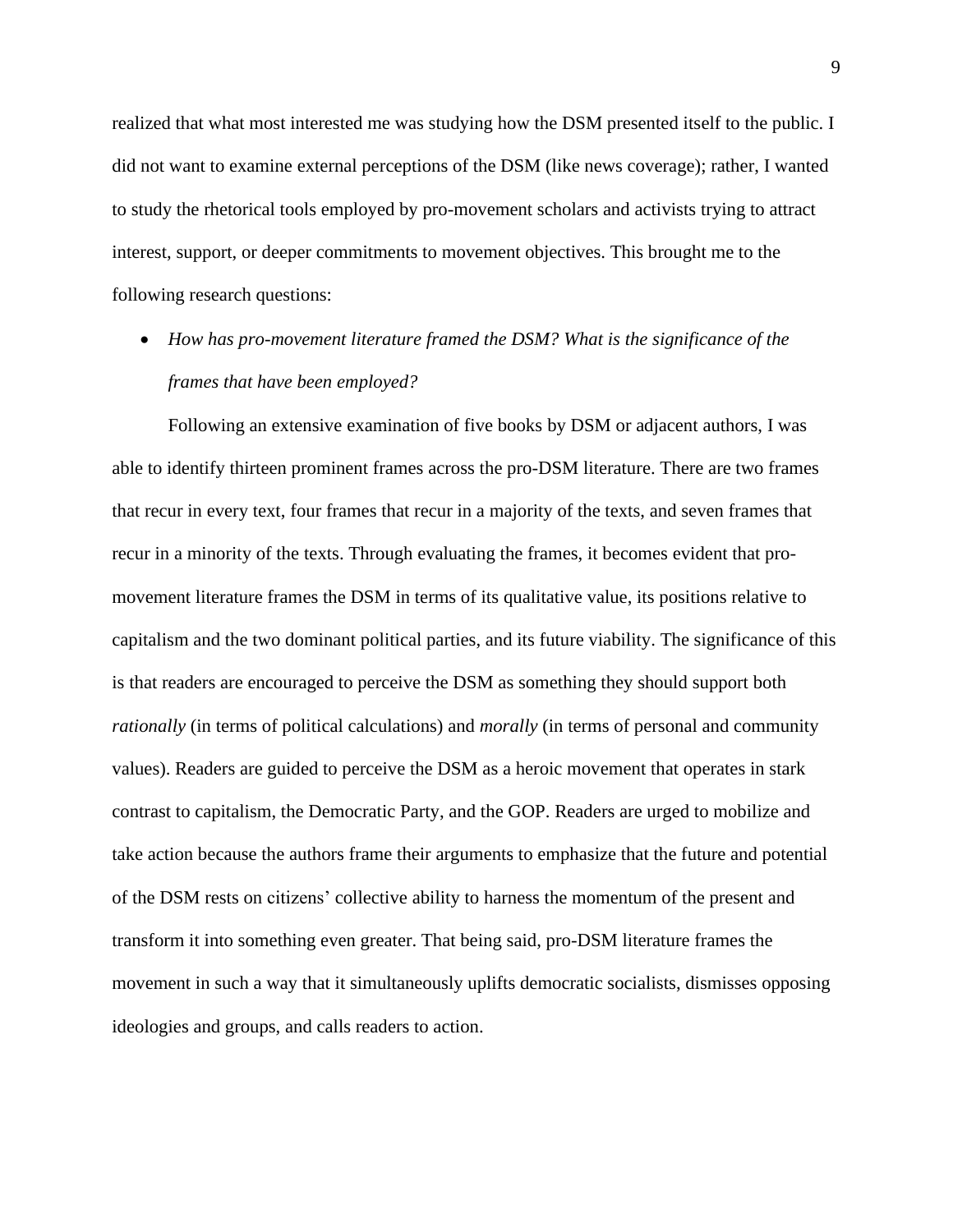In the pages that follow, I will present a literature review that provides further insight into my thesis and the scholarship upon which it is based. Then, I discuss the methodology I used in my research and display my data. Next, I transition to a thorough discussion of my research findings. Finally, I conclude my paper and discuss potential avenues for future research.

#### <span id="page-10-0"></span>**Literature Review**

In beginning my research, I explored the existing scholarship on framing analyses in the social sciences, and political science especially. I spent time investigating what frames are, what they do, why they matter, and how scholars are incorporating them into their studies. Through immersing myself in the current conversations on this topic, I was then able to discern the relevance of analyzing the frames emerging from pro-movement, democratic socialist literature.

#### <span id="page-10-1"></span>*Defining "Frame" and "Framing"*

A frame is a rhetorical tool. It "is a thought organizer, highlighting certain events and facts as important and rendering others invisible."<sup>15</sup> Framing "involves the connection, or splicing together, and coordination of issues, events, experiences, and cultural items, including strands of one or more ideologies, so that they hang together in a relatively integrated and meaningful fashion."<sup>16</sup> In other words, a frame is a way of packing information so that it ends up being perceived in a specific way. Reporters, editorialists, organizations, but also people like politicians and activists deliberately orient their claims to encourage a certain perception among

<sup>15</sup> Charlotte Ryan and William A. Gamson, "The Art of Reframing Political Debates," *Contexts* 5, no. 1 (2006): 13. [https://www.proquest.com/docview/219551181?accountid=14608&parentSessionId=o7NQLZPnDIa2mXtWek38Gf](https://www.proquest.com/docview/219551181?accountid=14608&parentSessionId=o7NQLZPnDIa2mXtWek38Gf4YXy6tpJYN5TwFYsCpuI4%3D&pq-origsite=primo) [4YXy6tpJYN5TwFYsCpuI4%3D&pq-origsite=primo.](https://www.proquest.com/docview/219551181?accountid=14608&parentSessionId=o7NQLZPnDIa2mXtWek38Gf4YXy6tpJYN5TwFYsCpuI4%3D&pq-origsite=primo)

<sup>&</sup>lt;sup>16</sup> David A. Snow, Anne E. Tan, and Peter B. Owens, "Social Movements, Framing Processes, and Cultural Revitalization and Fabrication," *Mobilization: An International Quarterly* 18, no. 3 (2013): 229[. https://doi](https://doi-org.du.idm.oclc.org/10.17813/maiq.18.3.2886363801703n02)[org.du.idm.oclc.org/10.17813/maiq.18.3.2886363801703n02](https://doi-org.du.idm.oclc.org/10.17813/maiq.18.3.2886363801703n02)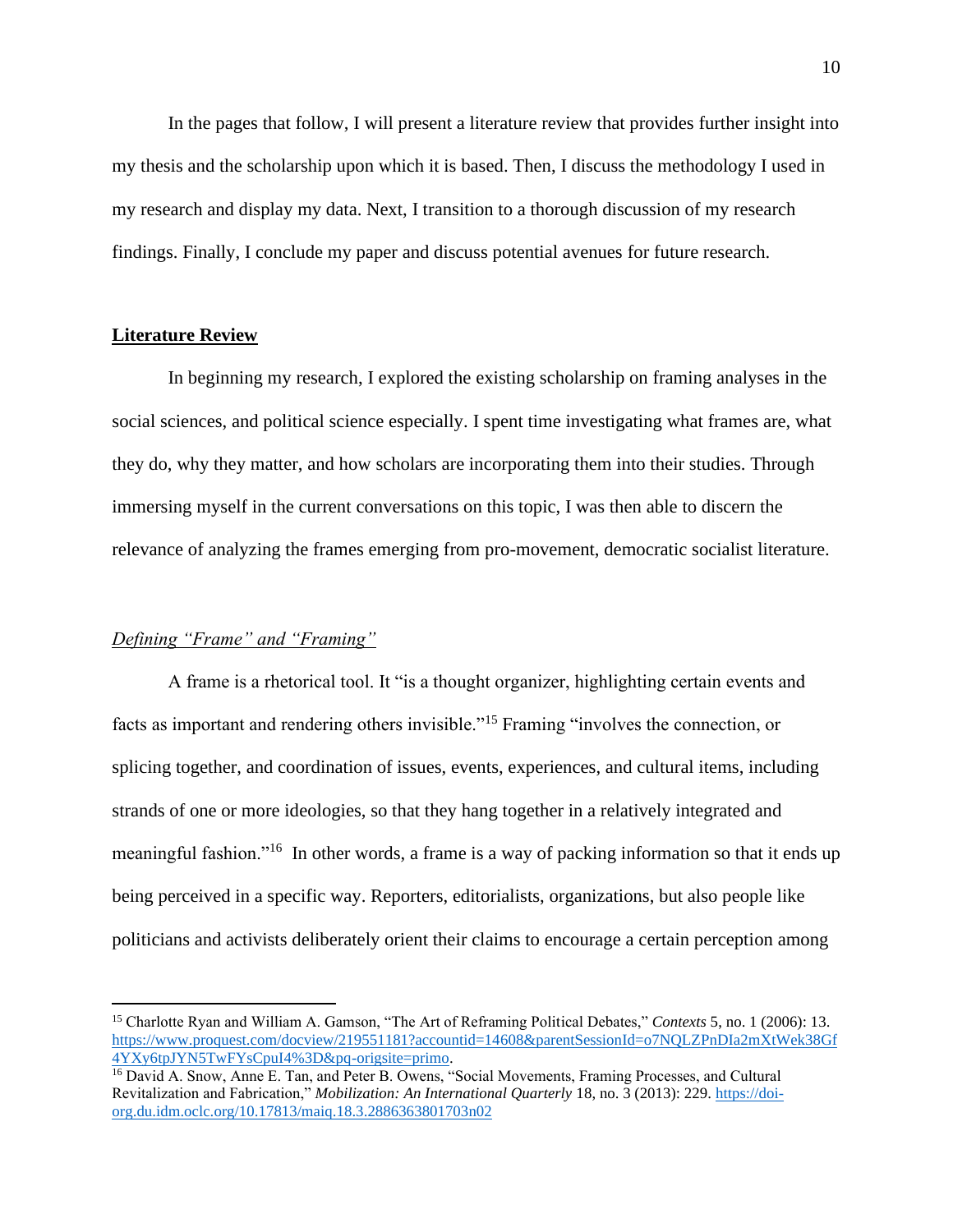their audience. For this thesis, frames can be summarized as "the interpretive packages that activists develop to mobilize potential adherents and constituents, appeal to authorities, and demobilize antagonists."<sup>17</sup>

#### <span id="page-11-0"></span>*The Impact of Frames and Why Frames Matter*

"Like a picture frame, an issue frame marks off some part of the world. Like a building frame, it holds things together. It provides coherence to an array of symbols, images, and arguments, linking them through an underlying organizing idea that suggests what is essential what consequences and values are at stake."<sup>18</sup> Frames are one of the mechanisms by which narratives are shaped and organized. They are implicit guides that encourage people to think and feel in a pre-determined way. That being said, one of the main reasons framing matters is because frames have the potential to "affect the attitudes and behaviors of their audiences."<sup>19</sup>

Due to their possible impacts on an audience, frames can be perceived in both a negative and positive light. Frames are negative if their aim is to manipulate in a deceitful or misleading way. However, frames can be looked at neutrally as aiding in "a learning process in which people acquire common beliefs, as in the coordination of people around a social norm."<sup>20</sup> Trying to comprehend experiences and subjects of debate can be a highly complicated undertaking. Since frames intentionally strive to place meaning on complex matters, frames can make those matters more comprehensible to the public. Frames are inherently biased—indeed, they are ways

<sup>17</sup> Francesca Polletta and M. Kai Ho, "Frames and their Consequences," in *The Oxford Handbook of Contextual Political Analysis,* eds. Robert E. Goodwin and Charles Tilly, (New York: Oxford University Press, 2009), 4. 10.1093/oxfordhb/9780199270439.003.0010.

<sup>18</sup> Ryan and Gamson, 14.

<sup>19</sup> Dennis Chong and James N. Druckman, "Framing Theory," *Annual Review of Political Science* 10, no.1 (2007): 109.

<https://doi-org.du.idm.oclc.org/10.1146/annurev.polisci.10.072805.103054>

<sup>20</sup> Chong and Druckman, 120.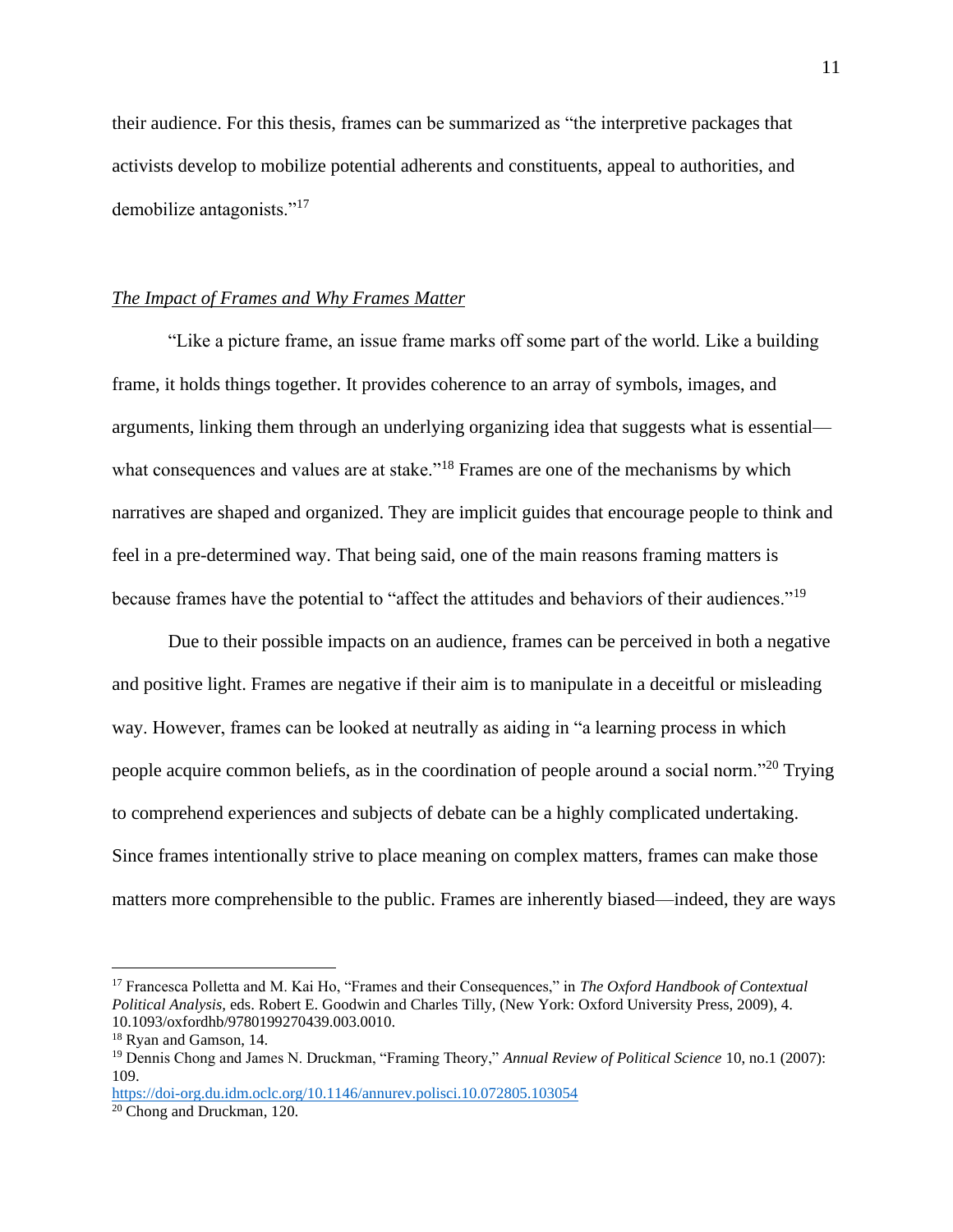of building support for a particular point of view; they are potentially mechanisms for leading audiences to particular kinds of conclusions, but this is not necessarily problematic unless there is intent to deceive the audience.

Frames can be said to have "diagnostic, prognostic, and moral components."<sup>21</sup> So, frames are structuring information specifically to identify problems, propose solutions, and characterize certain concepts as either in alignment or opposition to a moral conclusion. It is this persuasive structure that helps people to mobilize around the frames. Frames actively shape what qualifies as legitimate knowledge and institutions. Thus, frames have the ability to either reinforce or challenge elements of culture and society. $22$ 

#### <span id="page-12-0"></span>*Present Scholarship on Framing*

Framing analyses regarding social movements started gaining prominent attention at the very end of the twentieth century. "By the Reagan presidency (1981-88), it became increasingly obvious that 'spin' was an important aspect of mainstream politics. Social movement activists found it necessary to develop rhetorical skills that would help them counter the hegemonic discourse of power elites, convert bystanders, and mobilize sympathizers and adherents."<sup>23</sup> Due to this, a variety of scholarship on framing emerged.

Literature on framing in relation to social movements "discusses framing as a tactic used by political entrepreneurs to coordinate individuals around particular interpretations of their

<sup>21</sup> Polletta and Ho, 14.

 $22$  Ibid., 16.

<sup>&</sup>lt;sup>23</sup> David A. Snow, Robert D. Benford, Holly J. McCammon, Lyndi Hewitt, and Scott Fitzgerald, "The Emergence, Development, and Future of the Framing Perspective: 25+ Years Since 'Frame Alignment,'" *Mobilization: An International Quarterly* 19, no.1 (2014): 30. [https://doi](https://doi-org.du.idm.oclc.org/10.17813/maiq.19.1.x74278226830m69l)[org.du.idm.oclc.org/10.17813/maiq.19.1.x74278226830m69l.](https://doi-org.du.idm.oclc.org/10.17813/maiq.19.1.x74278226830m69l)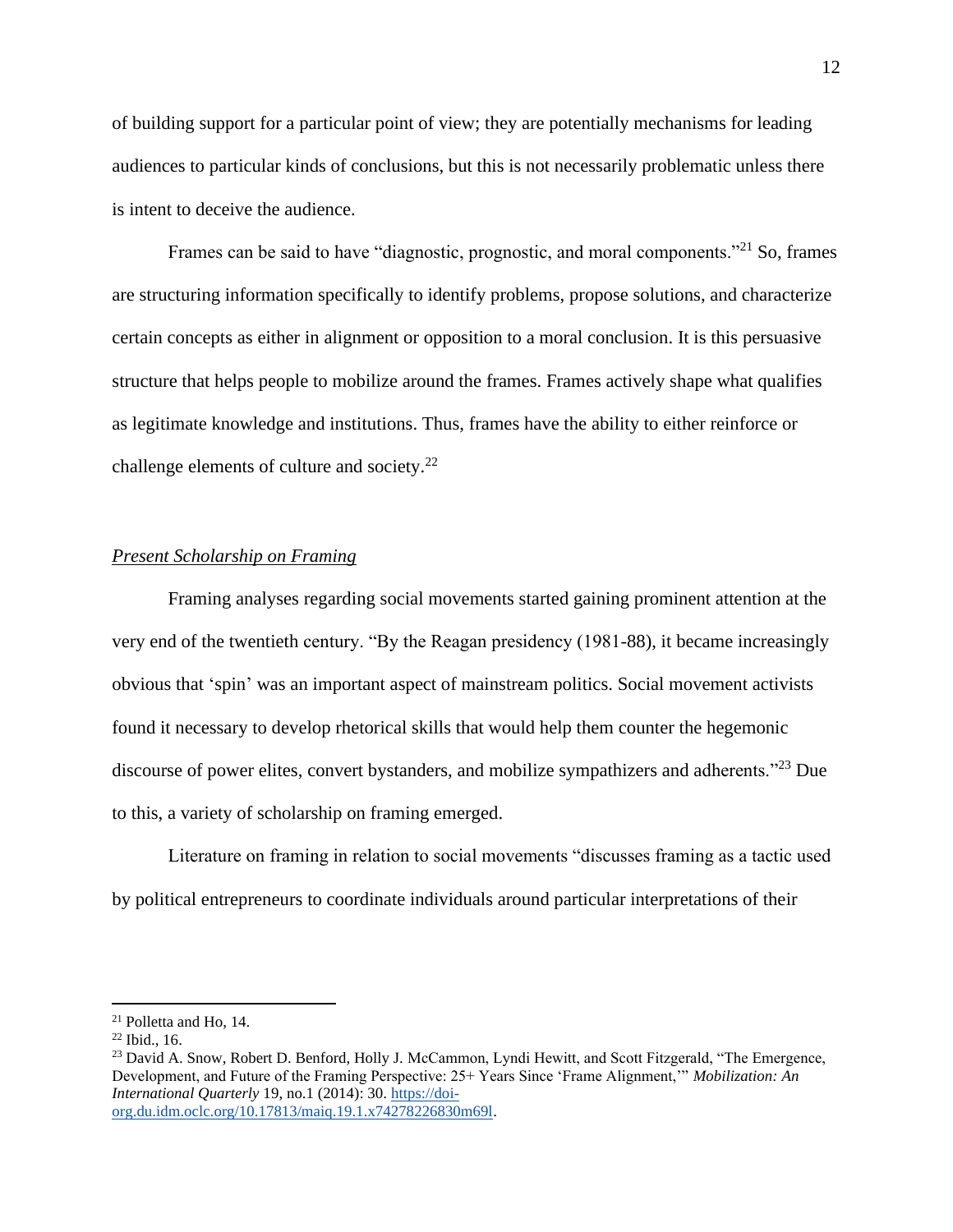problems."<sup>24</sup> To date, the majority of framing analyses are rooted in qualitative data. "Most qualitative studies describe the frame or frames utilized by activists and provide a narrative account, for instance, of how framing shapes a movement outcome—perhaps how activists use a particular frame successfully to attract new members."<sup>25</sup> Notably, these studies are centered around analyzing a variety of texts and subjects; anything from newsletters to interviews with activists to media sources have been utilized to study frames. Within these studies, framing has been positioned as an independent variable, a dependent variable, both, and even neither.<sup>26</sup> Scholars have sought to determine why certain frames are employed and thus the context around framing. They have also made inquiries into the specific impacts of framing and the extent to which frames have been effective in shaping the beliefs of political audiences.

However, despite a rich repertoire of studies, there are gaps in the literature that have been identified. For instance, some claim the research has lacked "'systematic empirical studies across cases, movements, and time.<sup>'"27</sup> Scholars have also suggested that "comparative research" in the field, particularly on frame variation" would be a valuable avenue for future research endeavors.<sup>28</sup> Keeping this in mind, I next address the value that my investigation on framing in relation to the DSM will bring to existing framing conversations.

#### <span id="page-13-0"></span>*Stepping into the Conversation: The Value of my Research Project*

Given both what has and has not been explored in existing scholarship on framing in social movements, I believe my research project makes a number of contributions. First, so far

<sup>24</sup> Chong and Druckman, 118.

<sup>&</sup>lt;sup>25</sup> Snow, Benford, McCammon, Hewitt, and Fitzgerald, 31.

<sup>26</sup> Ibid., 34

 $27$  Ibid., 36

<sup>28</sup> Ibid., 36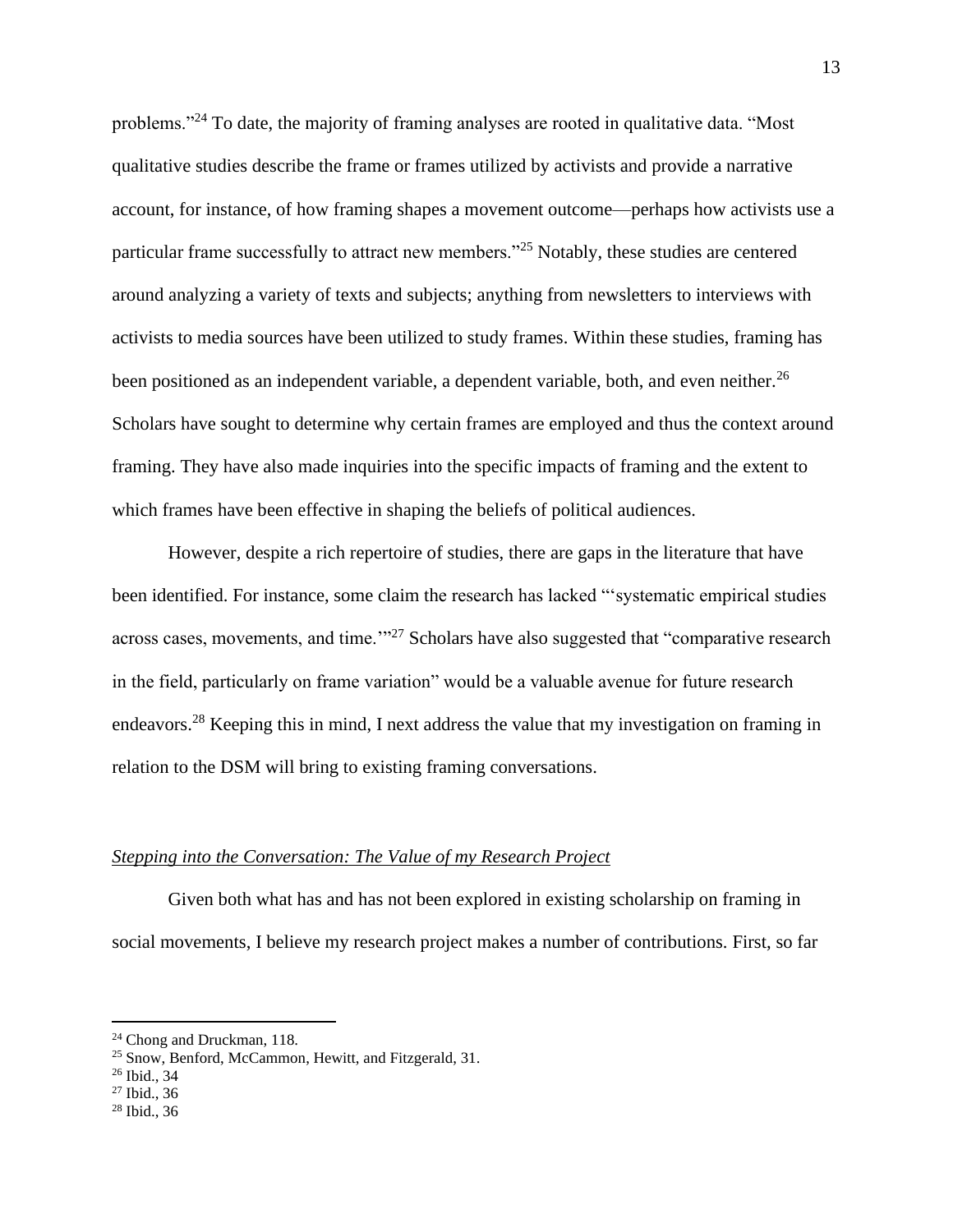there is limited scholarship on the framing of democratic socialism in any dimension (media, movements, or movement leaders). In my research, I found one student thesis on the discourse of activists that supported Sanders in his 2020 campaign.<sup>29</sup> Beyond that, there have been a few studies done on how the media has framed democratic socialist politicians like Bernie Sanders and Alexandria Ocasio-Cortez.<sup>30</sup> Additionally, a handful of studies have specifically analyzed Sanders's rhetoric and his marketing of democratic socialism.<sup>31</sup> However, none of these studies have examined the framing of the DSM across pro-movement literature. So, this seems to be an under-researched area.

Second, given that framing has the potential to impact audiences, it is imperative that scholars be aware of the rhetoric that pro-movement activists are utilizing to mobilize support for democratic socialism. If frames are successfully employed, they can help the DSM to reach new heights by convincing more and more followers to join or to deepen their commitments to the movement. In turn, democratic socialism has the potential to further challenge the economic, political, cultural, and social status quo in the United States and, at minimum, broaden our discourse around political economy models. In this way, studying the internal framing of the DSM is relevant to studying one of the mechanisms behind cultural change.

<sup>&</sup>lt;sup>29</sup> Yuliana Ocampo, "The Gospel of Bernie Sanders: Discourse Analysis for a Radical Democratic Politics," master's thesis (Lund University, 2020),

[https://lup.lub.lu.se/luur/download?func=downloadFile&recordOId=9023123&fileOId=9027040,](https://lup.lub.lu.se/luur/download?func=downloadFile&recordOId=9023123&fileOId=9027040) accessed February 13, 2022.

<sup>30</sup> Maha Bashri, "Framing the Democratic Socialists of America? National and Local Information Flows in Media Coverage of Alexandria Ocasio-Cortez," in *Intersectional Media: Representations of Marginalized Identities,* eds. Jane Campbell and Theresa Carilli (Lanham: Lexington Books, 2021), 117-134; Anu K. Lannen, "Marginalizing Progressives? Newspaper Coverage of Bernie Sanders in the 'Invisible Primary': A Critical Discourse Analysis," master's thesis (Malmö University, 2017), [https://www.diva-](https://www.diva-portal.org/smash/get/diva2:1483511/FULLTEXT01.pdf)

[portal.org/smash/get/diva2:1483511/FULLTEXT01.pdf,](https://www.diva-portal.org/smash/get/diva2:1483511/FULLTEXT01.pdf) accessed February 13, 2022.

<sup>&</sup>lt;sup>31</sup> Alberto Biondi, "Framing the Candidate: A Corpus-based Rhetorical Analysis of the 2016 Primaries in the USA," (University of Bologna, 2017), [http://amsacta.unibo.it/5538/,](http://amsacta.unibo.it/5538/) accessed February 13, 2022; Jamie Gillies, "'Feel the Bern': Marketing Bernie Sanders and Democratic Socialism to Primary Voters," in *Political Marketing in the 2016 U.S. Presidential Election*, ed. Jamie Gillies (London: Palgrave Macmillan, 2017), 97-12. [https://doi](https://doi-org.du.idm.oclc.org/10.1007/978-3-319-59345-6_7)[org.du.idm.oclc.org/10.1007/978-3-319-59345-6\\_7.](https://doi-org.du.idm.oclc.org/10.1007/978-3-319-59345-6_7)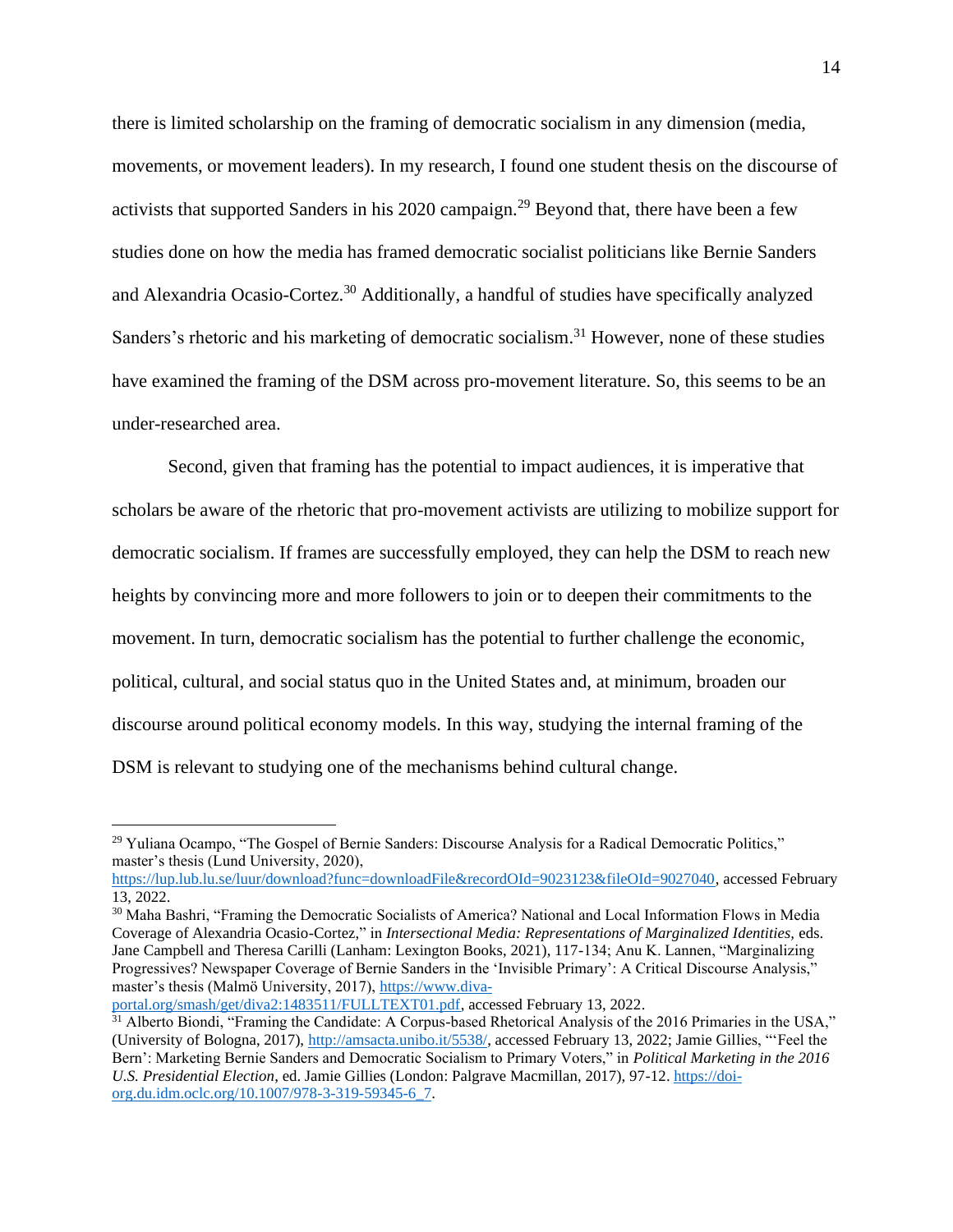Additionally, my decision to examine frames across five books will contribute to filling the gap in comparative studies of framing. Rather than simply describing the frames that were prominent in one text, I opted to describe the frames in several texts, explain the role those frames are trying to accomplish, and theorize why those frames were utilized. In this way, my analysis is extensive, contains comparative elements (across texts geared toward different audiences), and provides a thorough overview into pro-democratic-socialist rhetorical strategies. Moreover, my choice to look at book-length texts rather than brief articles adds another level of depth to my research because I had enough material to perceive nuances in framing.

In sum, my thesis contributes to the existing body of social movement framing analyses because there have not been other studies that perform a multi-text analysis of how the DSM is framed in pro-movement literature; studying framing helps scholars to understand the tools employed in processes of cultural change; and my decision to carry out a comparative study of literature makes my research more thorough and relevant to addressing gaps in present scholarship.

More broadly, as a framing analysis, my thesis can be characterized as a particular form of political discourse analysis (PDA). This type of investigation is "concerned with understanding the nature and function of political discourse and with critiquing the role discourse plays in producing, maintaining, abusing, and resisting power in society."<sup>32</sup> It recognizes that language is central to the function of politics. The rhetoric political actors employ is of the utmost importance because arguments and their structure have the ability to translate into action and alter life as we know it. Reviewing the method of PDA, Patricia Dunmire asserts that

<sup>&</sup>lt;sup>32</sup> Patricia L. Dunmire, "Political Discourse Analysis: Exploring the Language of Politics and the Politics of Language," *Language and Linguistics Compass* 6, no.11 (2012): 736. [https://doi](https://doi-org.du.idm.oclc.org/10.1002/lnc3.365)[org.du.idm.oclc.org/10.1002/lnc3.365.](https://doi-org.du.idm.oclc.org/10.1002/lnc3.365)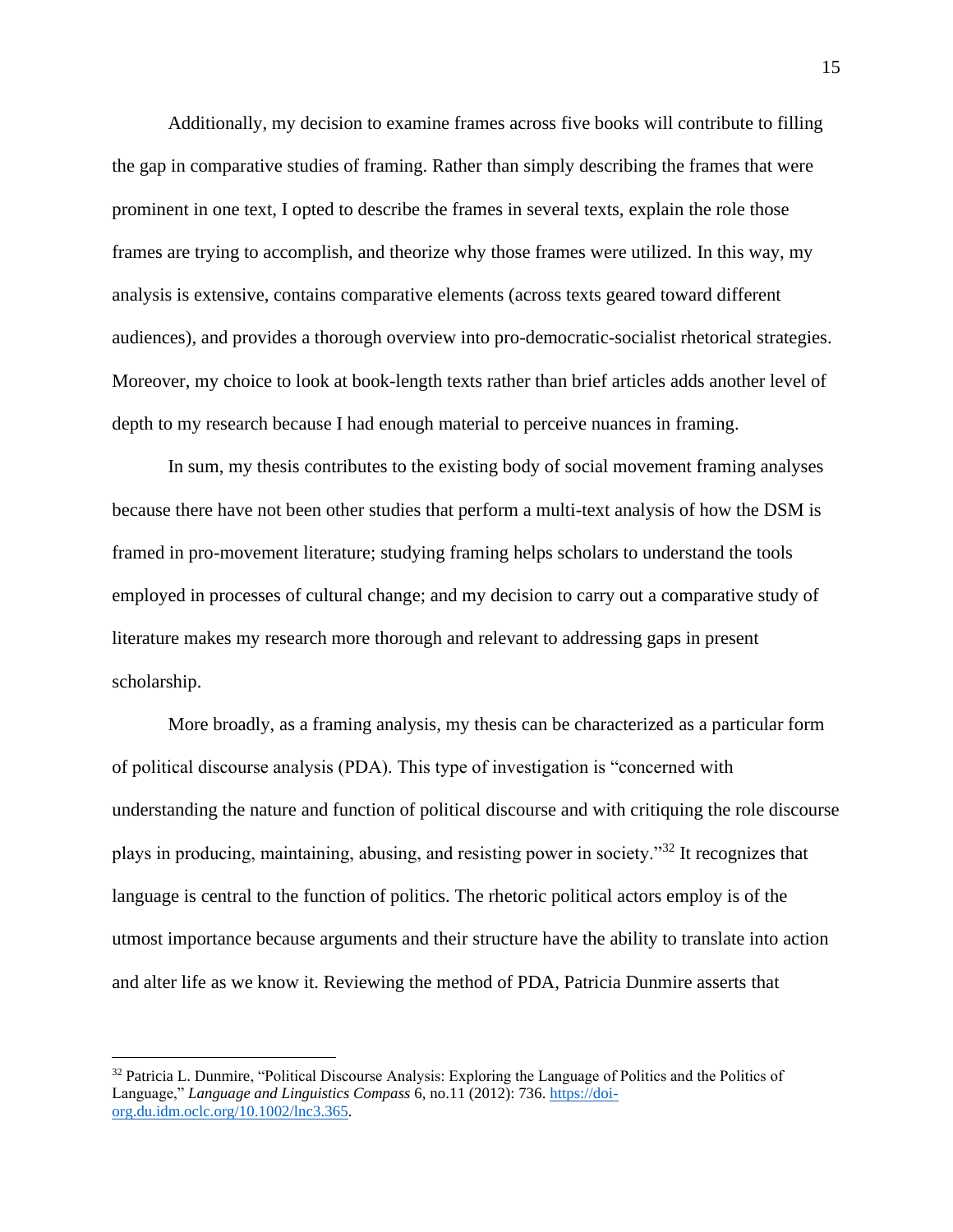discourse analysts "should examine the ways structures and strategies of text and talk are conditioned by, and, in turn, help condition, social, political, and cultural processes and structures and should address issues of power, domination, inequality, resistance and so on" and that is what this thesis strives to do. $33$ 

#### <span id="page-16-0"></span>**Methodology**

Given that Bernie Sanders's 2016 presidential campaign is often linked with support for democratic socialist frameworks in the United States, this study performs a discourse analysis of select literature published since the 2016 election. In this way, my intent is to investigate the recent discussions that have been occurring as the DSM has been gaining prominence in the U.S. over the past few years. More specifically, I investigate how pro-movement scholars and activists frame the DSM within full-length books designed for audiences interested in learning more about or who are already supportive of the DSM. Before a discussion of how this framing analysis is carried out, I first provide introductory descriptions of the five specific texts that are analyzed:

<sup>33</sup> Dunmire, 739.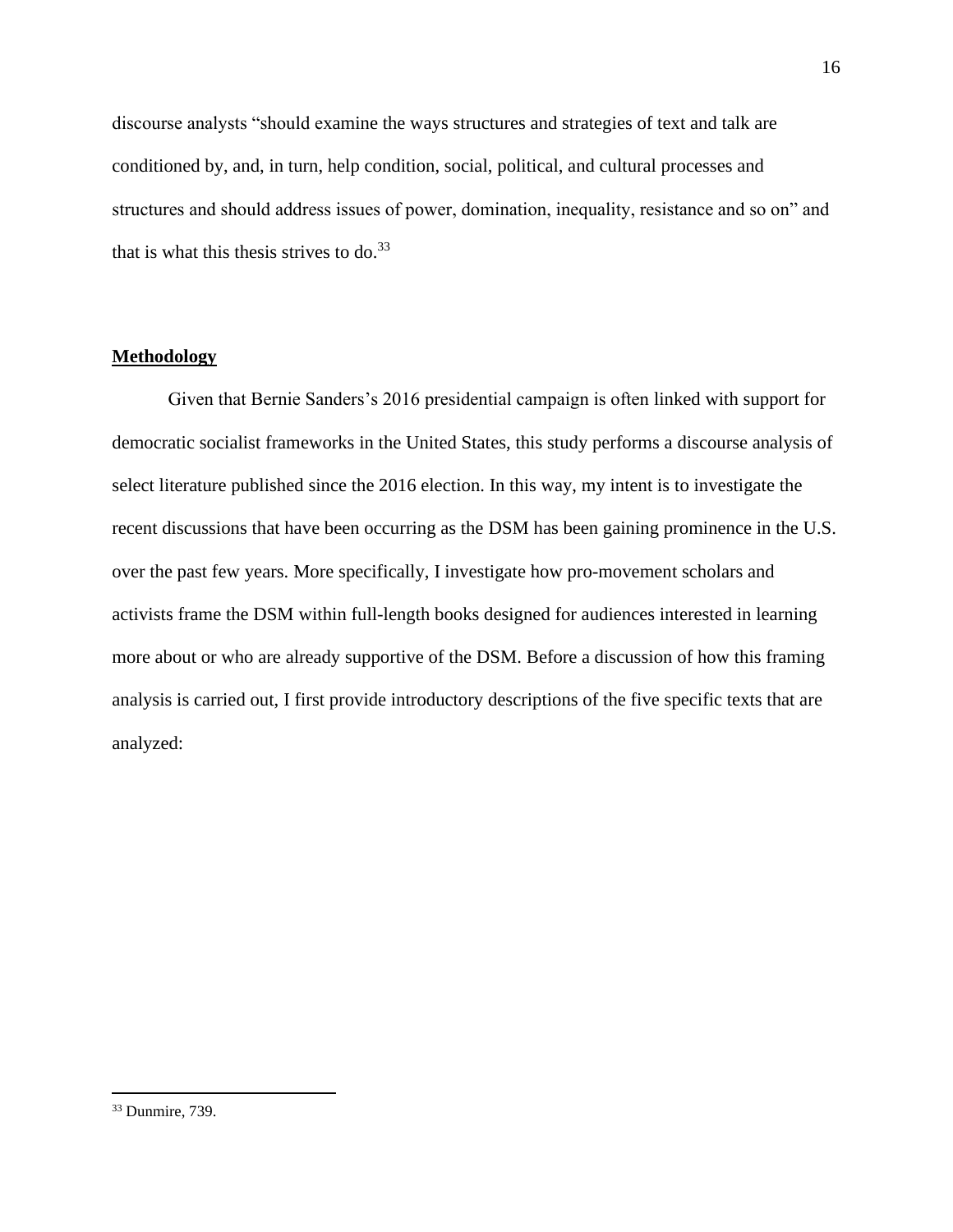#### <span id="page-17-0"></span>*The Selected Literature*

|               | <b>Title</b>                                                                             | <b>Author</b>                                                                 | <b>Publisher</b>                                           | Year of<br><b>Publication</b> |
|---------------|------------------------------------------------------------------------------------------|-------------------------------------------------------------------------------|------------------------------------------------------------|-------------------------------|
| <b>Book 1</b> | Bernie Sanders Guide to<br><b>Political Revolution</b>                                   | <b>Bernie Sanders</b>                                                         | Henry Holt and<br>Company<br>(Macmillan)                   | 2017                          |
| <b>Book 2</b> | Crashing the Party: From<br>the Bernie Sanders<br>Campaign to a Progressive<br>Movement  | <b>Heather Gautney</b>                                                        | Verso                                                      | 2018                          |
| Book 3        | Why You Should be a<br>Socialist                                                         | Nathan J. Robinson                                                            | St. Martin's Griffin<br>(St. Martin's<br>Publishing Group) | 2019                          |
| Book 4        | Bigger than Bernie: How We<br>Go from the Sanders<br>Campaign to Democratic<br>Socialism | Meagan Day and Micah<br>Uetricht                                              | Verso                                                      | 2020                          |
| Book 5        | Democratic Socialism-<br>American Style: We Own the<br>Future                            | Various Authors; Edited by<br>Kate Aronoff, Peter Drier,<br>and Michael Kazin | The New Press                                              | 2020                          |

*Figure 1. Textual Publication Information.*

### • **Book 1-** *Bernie Sanders Guide to Political Revolution* by Bernie Sanders<sup>34</sup> (2017)

As the former mayor of Burlington, Vermont, and "the longest-serving independent in the history of Congress,"<sup>35</sup> Bernie Sanders is a highly notable presence in American politics. In this book, Sanders aims to convert "idealism and generosity of spirit into political activity."<sup>36</sup> He states, "We must move boldly forward to revitalize American democracy and bring millions of young people and working people into an unstoppable political movement that fights for a

<sup>34</sup> Bernie Sanders, *Bernie Sanders Guide to Political Revolution*, (New York: Henry Holt and Company, 2017), Kindle.

<sup>35</sup> Sanders, 226.

<sup>36</sup> Ibid., v.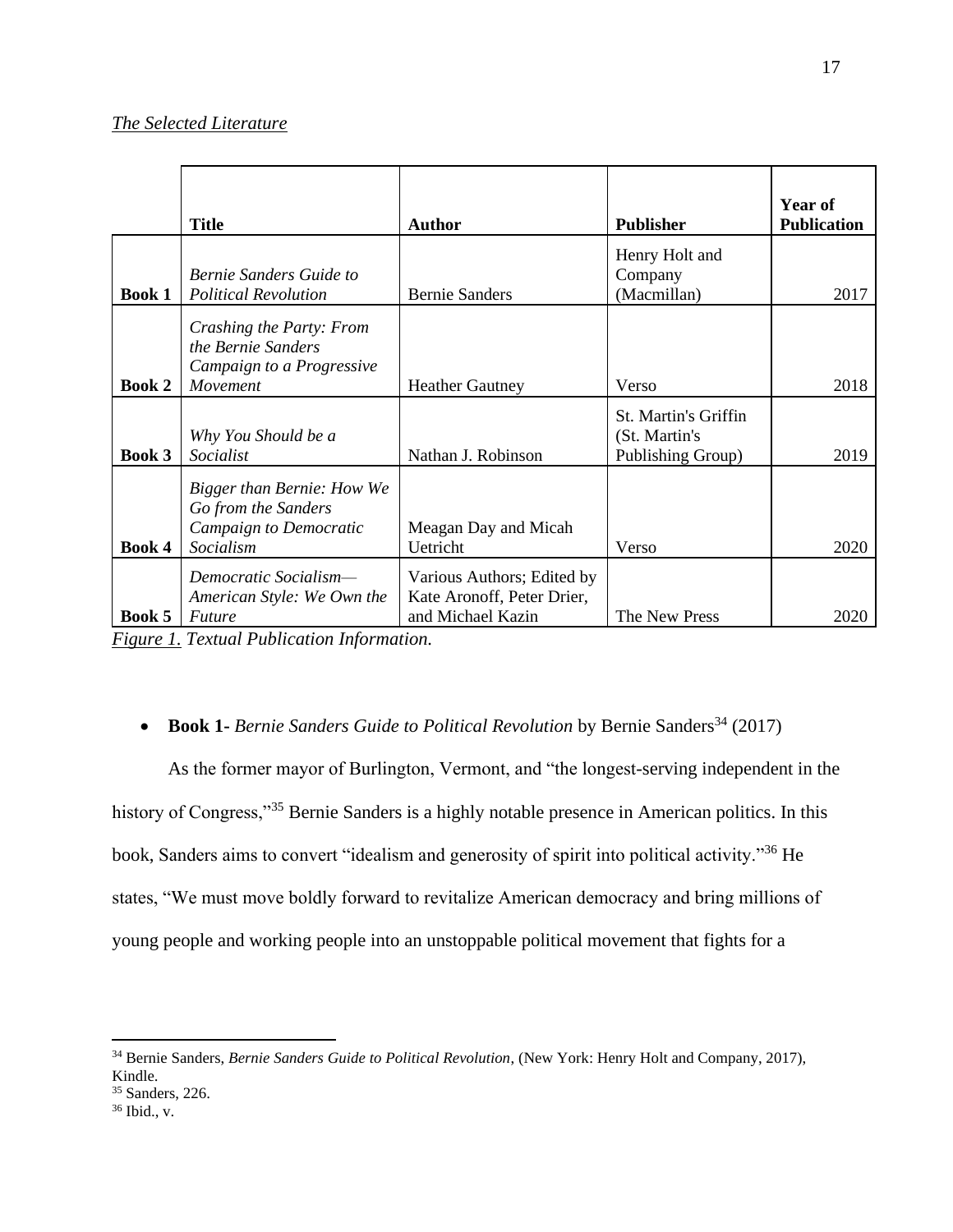government that represents all of us, not just the billionaire class."<sup>37</sup> Since Sanders is arguably the political figure most associated with democratic socialism in the U.S. today, it is sensible to analyze a text he authored, in order to capture pro-movement sentiment. Moreover, the book's emphasis on movement-building further demonstrates the value of this text for investigating the framing of democratic socialism. Sanders identifies issues with the political and economic status quo in the U.S. and explains his proposals for making improvements to the system. His readers would likely consist of his supporters and individuals who are curious about his policy position.

# • **Book 2-** *Crashing the Party: From the Bernie Sanders Campaign to a Progressive Movement* by Heather Gautney<sup>38</sup> (2018)

Heather Gautney is an associate professor at Fordham University.<sup>39</sup> Gautney served as a legislative fellow for Sanders before his presidential campaign<sup>40</sup> and then as a volunteer researcher and organizer during his campaign.<sup>41</sup> In this book, Gautney offers "insights from upclose work with Bernie, mixed in with historical and sociological analysis, to perform an autopsy of the 2016 election—and to reflect on how his presidential campaign transformed US politics and inspired a generation."<sup>42</sup> As noted in the book's foreword by UPenn professor, Adolph Reed Jr., "Gautney's account of the campaign not only has the virtues of an insider's knowledge and perspective; it is also focused on how to understand and build on the momentum the campaign

 $37$  Ibid., x.

<sup>38</sup> Heather Gautney, *Crashing the Party: From the Bernie Sanders Campaign to a Progressive Movement*, (London and New York: Verso, 2018), Kindle.

<sup>&</sup>lt;sup>39</sup> "Heather D. Gautney," Fordham University, accessed December 26, 2021, [https://www.fordham.edu/info/20855/faculty/5007/heather\\_d\\_gautney.](https://www.fordham.edu/info/20855/faculty/5007/heather_d_gautney)

 $40$  Gautney, 1.

 $41$  Ibid., 1.

<sup>42</sup> Ibid., 2.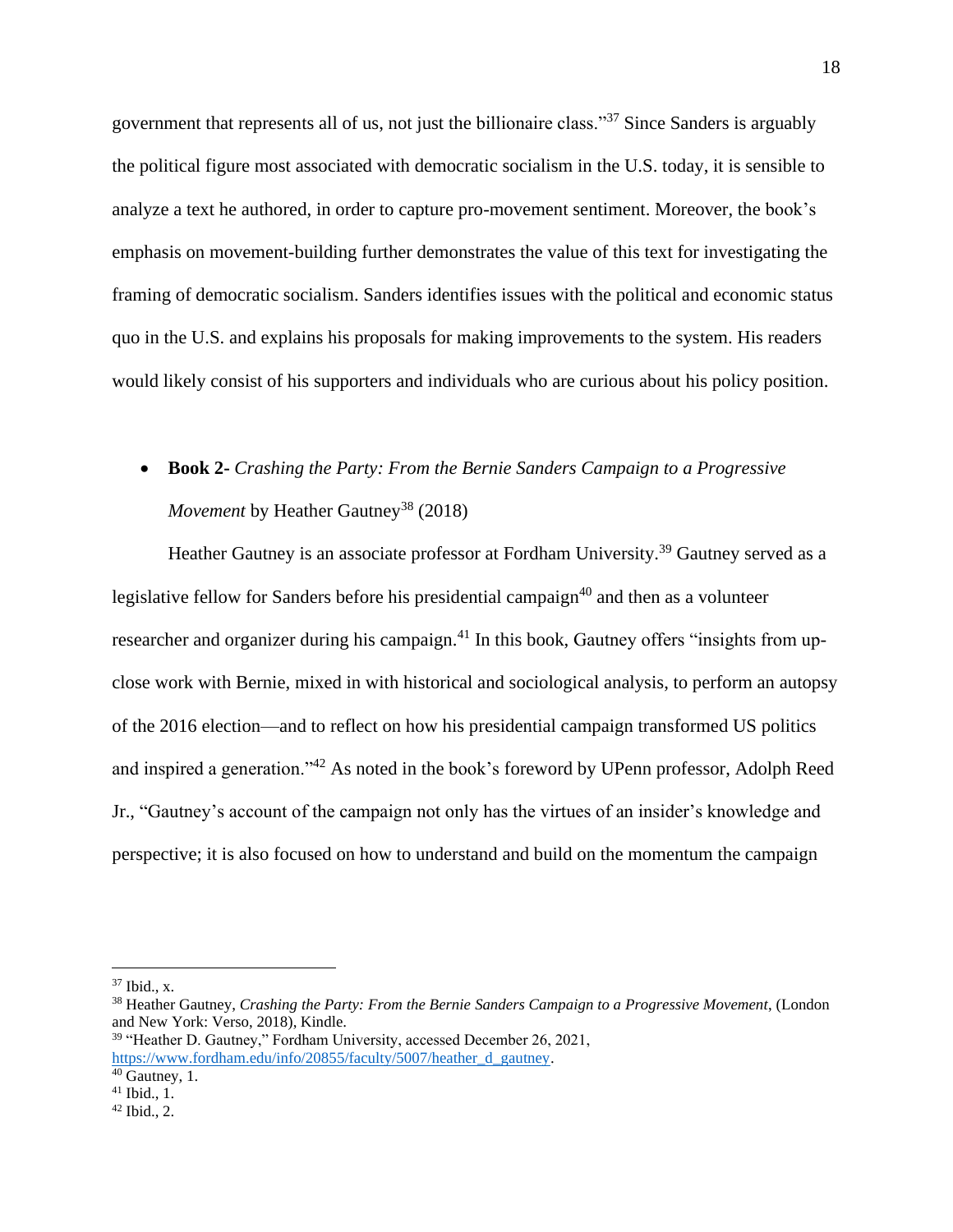generated. How to think about and approach going forward is the key."<sup>43</sup> Thus, as an analysis of the 2016 presidential election with a focus on future movement building, this book is highly relevant to this analysis of pro-democratic-socialist literature. Gautney's target audience is likely composed of educated individuals within the movement who are interested in how it challenged the Democratic Party establishment and how the movement can flourish in the future.

### • **Book 3***- Why You Should be a Socialist* by Nathan J. Robinson<sup>44</sup> (2019)

Nathan J. Robinson graduated from Yale Law School and is a PhD student at Harvard "where his work focuses on contemporary left social movements."<sup>45</sup> In addition to his educational background, he is the editor of the leftist magazine known as *Current Affairs* and he is a political columnist at *The Guardian*. <sup>46</sup> In describing his mission as an author, Robinson states: "In this book, I want to convince you that everyone should join the political left and identify themselves as a democratic socialist. I want to show you, as thoroughly and persuasively as I can, that leftist politics are not just consistent and reasonable, but that elementary moral principles compel us all to be leftists and socialists."<sup>47</sup> Thus, this book is pertinent to this discourse analysis as its explicit purpose is framing the DSM from within a pro-movement perspective. That being said, Robinson's target audience is anyone in the public who is open to learning more about this political movement.

<sup>43</sup> Adolph Reed, Jr., foreword to *Crashing the Party: From the Bernie Sanders Campaign to a Progressive Movement*, Heather Gautney (London and New York: Verso, 2018), loc. 102, Kindle.

<sup>44</sup> Nathan J. Robinson, *Why You Should be a Socialist* (New York: St. Martin's Griffin, 2019), Kindle.

<sup>45</sup> Robinson, 326.

<sup>46</sup> Ibid., 326.

<sup>47</sup> Ibid., 13.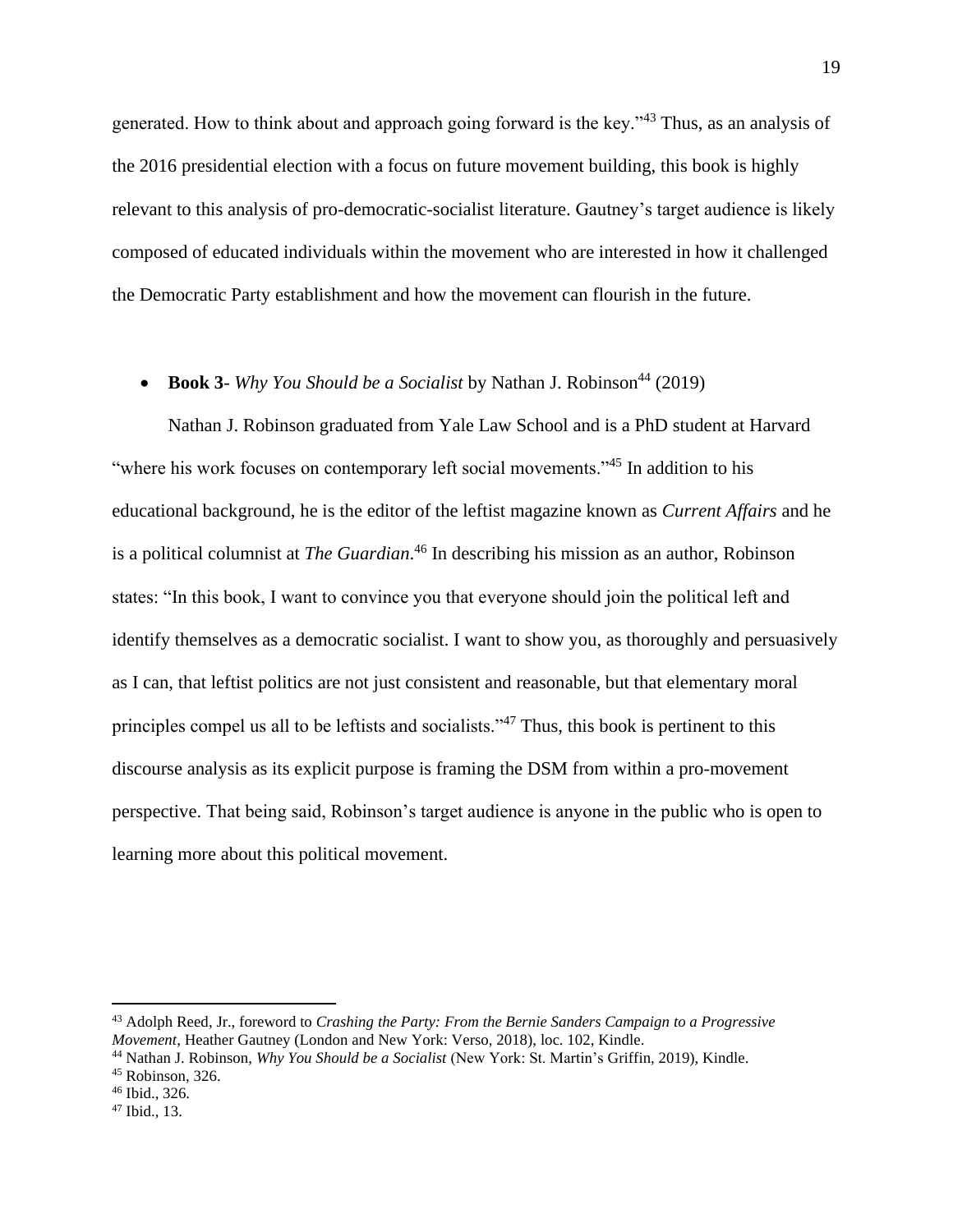• **Book 4-** *Bigger than Bernie: How We Go from the Sanders Campaign to Democratic Socialism* by Meagan Day and Micah Uetricht<sup>48</sup> (2020)

Both Megan Day<sup>49</sup> and Micah Uetricht<sup>50</sup> work for the American socialist magazine known as *Jacobin* and are members of the Democratic Socialists of America (DSA). <sup>51</sup> Thus, they are both active participants in the DSM.<sup>52</sup> In this book, Day and Uetricht strive to address the following questions: "What lessons should we draw from the Bernie Sanders moment? And how can we take all the energy that his candidacies have generated to build a movement that is bigger than a presidential candidate, bigger than a few dozen newly elected socialist representatives, and bigger than anything the US Left has seen in decades?"<sup>53</sup> Day and Uetricht note that they conceive their book as a "guide" for the DSM "as it strides into the future."<sup>54</sup> They want to "identify what political revolution can look like and how we can continue to build it."<sup>55</sup> This text is another highly applicable book for studying how the DSM is framed by the activists who support it. Its target audience is almost certainly people already within the movement because this book is focused on how best to enhance the movement going forward.

<sup>48</sup> Meagan Day and Micah Uetricht, *Bigger than Bernie: How we Go from the Sanders Campaign to Democratic Socialism* (London and New York: Verso, 2020), Kindle.

<sup>49</sup> "Authors: Meagan Day," Verso, accessed December 26, 2021[, https://www.versobooks.com/authors/2428](https://www.versobooks.com/authors/2428-meagan-day) [meagan-day.](https://www.versobooks.com/authors/2428-meagan-day)

<sup>50</sup> "Authors, Micah Uetricht," Verso, accessed December 26, 2021, [https://www.versobooks.com/authors/1839](https://www.versobooks.com/authors/1839-micah-uetricht) [micah-uetricht.](https://www.versobooks.com/authors/1839-micah-uetricht) 

<sup>51</sup> Day and Uetricht, loc.104.

<sup>52</sup> Ibid., loc.104.

<sup>53</sup> Ibid., loc.66

<sup>54</sup> Ibid., loc. 182

<sup>55</sup> Ibid., loc.144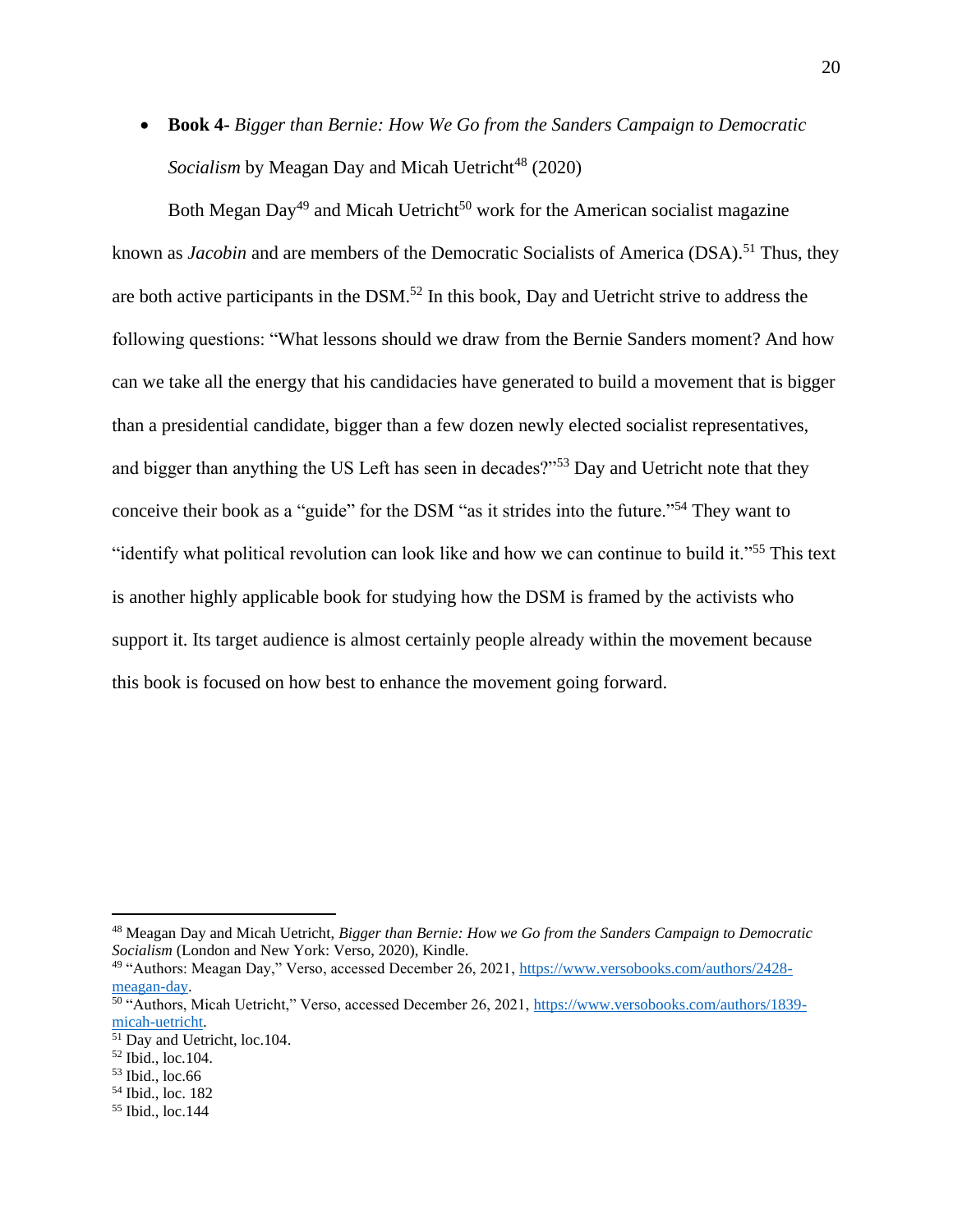• **Book 5-** *Democratic Socialism—American Style: We Own the Future* edited by Kate Aronoff, Peter Drier, and Michael Kazin<sup>56</sup> (2020)

While Kate Aronoff is a journalist, both Peter Drier and Michael Kazin are university professors.<sup>57</sup> In this anthology, they edited contributions from a selection of other established professors, scholars, activists, and organizers.<sup>58</sup> Aronoff, Drier, and Kazin believe that "democratic socialists set their sights on moving beyond capitalism as society's operating system, not simply to make it more tolerable. They strive to build an economy and society that prioritizes the well-being of people and planet above all else, replacing capitalism's endless thirst for hoarded profits with a quest for widespread prosperity."<sup>59</sup> Therefore, these editors make it apparent that democratic socialism is something that they broadly endorse. They state, "This collection is meant, above all, to spark a conversation about what American democratic socialism might look like, which (we think) is the best way of defining it."<sup>60</sup> As this book gathers scholarly analyses that support the development of a future democratic socialist society, it is a fruitful source for investigating a potentially nuanced pro-movement framing. Due to both the academic nature of this text and its pro-leftist stance, its target audience is likely left-leaning individuals of an educated background.

<sup>56</sup> *We Own the Future: Democratic Socialism—American Style,* ed. Kate Aronoff, Peter Dreier, and Michael Kazin (New York: The New Press, 2020), Kindle.

<sup>57</sup> Kate Aronoff, Peter Dreier, and Michael Kazin, introduction to *We Own the Future: Democratic Socialism— American Style,* ed. Kate Aronoff, Peter Dreier, and Michael Kazin (New York: The New Press, 2020), 1. Kindle. <sup>58</sup> *We Own the Future*, 341-345.

<sup>59</sup> Aronoff, Drier, and Kazin, 9.

 $60$  Ibid., 11.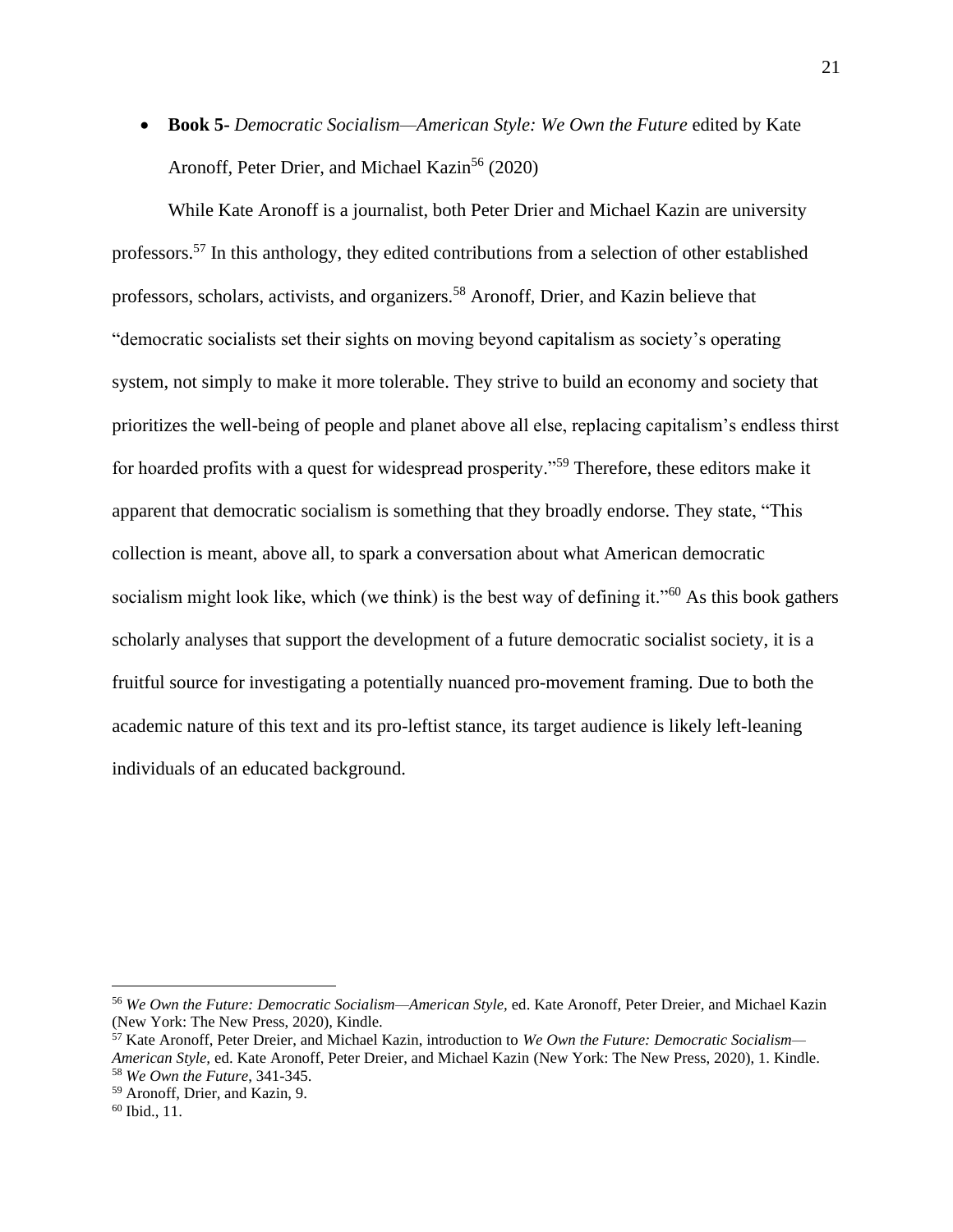#### <span id="page-22-0"></span>*Initial Processing of the Texts*

To begin the process of researching the pro-movement framing of democratic socialism across the texts, I first read each of the five books twice through. The initial read-through was meant to provide a general familiarization with each book. The second read-through was more active. During the second reading, I highlighted key passages that seemed to indicate an attempt at framing democratic socialism. For instance, I would highlight a passage if it implicitly or explicitly conveyed an answer to the following questions: How is the DSM characterized in terms of traits and motivations? How is the movement being portrayed? What is the movement a response to?

#### <span id="page-22-1"></span>*Primary Data Collection*

Based on the two readings of the texts, I created an Excel sheet for each book (see Appendix 1-5). In each Excel sheet, the various frames that I could identify in each text were listed. Next to the name of a frame, I recorded representative quotes using the highlighted passages from my second read-through of the texts. For example, a frame might be "Disillusionment with Capitalism and the Status Quo" and next to that frame name would be a series of quotes I selected that illustrated that framing of disillusionment.

After collecting a comprehensive list of frames and quotes for each book, I began a process of data sorting. Frames that could be combined into one category were combined, and frames that demonstrated minimal support (in the form of quotes) were set aside. Ultimately, only frames that were supported by 10 or more quotes and seemed relevant in light of the readthroughs of each text were included in the final data. This is because I decided only to analyze frames that appeared with empirically observable recurrence in the literature.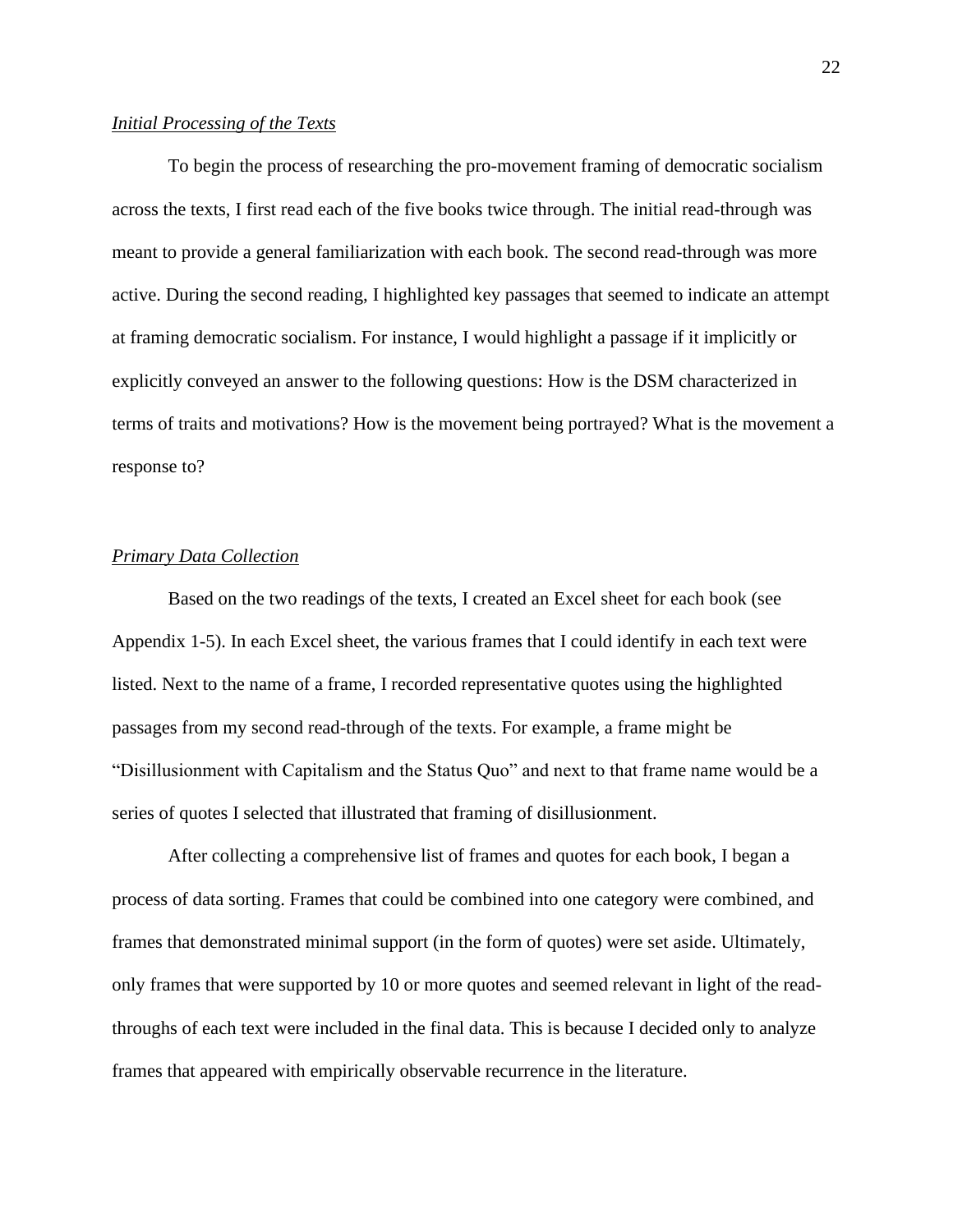#### <span id="page-23-0"></span>*Secondary Quantitative Data Collection*

Since identifying quotes to support the presence of frames is subjective, I added a quantitative element to the investigation to reinforce the qualitative data. Using the collected quotes, I identified various keywords/phrases that could be associated with a given frame. Specifically, I read the quotes for each frame in each text. Then, I made a list of the words and phrases that appeared to be frequently employed. Some frames had a higher quantity of identifiable keywords than others, and ultimately, I decided to list ten or fewer for each frame in each book. Then, I used the Kindle search feature to track how many times a keyword was present throughout the entirety of the text.

The idea behind this is that the notable frequency with which the keywords appear in the texts is another way to demonstrate that the listed frames are significant. Rather than just asserting that my collection of quotes indicates that the frames are present and noteworthy, I can point to the numerical presence of keywords as a more objective way of asserting the importance of the frames. For instance, my research does not solely rest on the notion that I identified 65 quotes and subjectively said they are representative of the frame "Disillusionment with Capitalism and the Status Quo" in the Sanders text. Rather, I can also assert that the keyword 'financ' (which would yield a tally for the number of times both *finance* and *financial* appear across the book) appears 78 times in the text as a more objective signal of the frame.

It is worth mentioning that the keyword quantification step is mainly meant to supplement the qualitative data and in no way stands alone. Again, its purpose is to illustrate that the frames are *likely significant* and not merely relevant because some quotes were cherry-picked to make them seem important. However, there are flaws to this system of searching keywords. For instance, due to shared word stems, the frequency indicated for a given keyword may be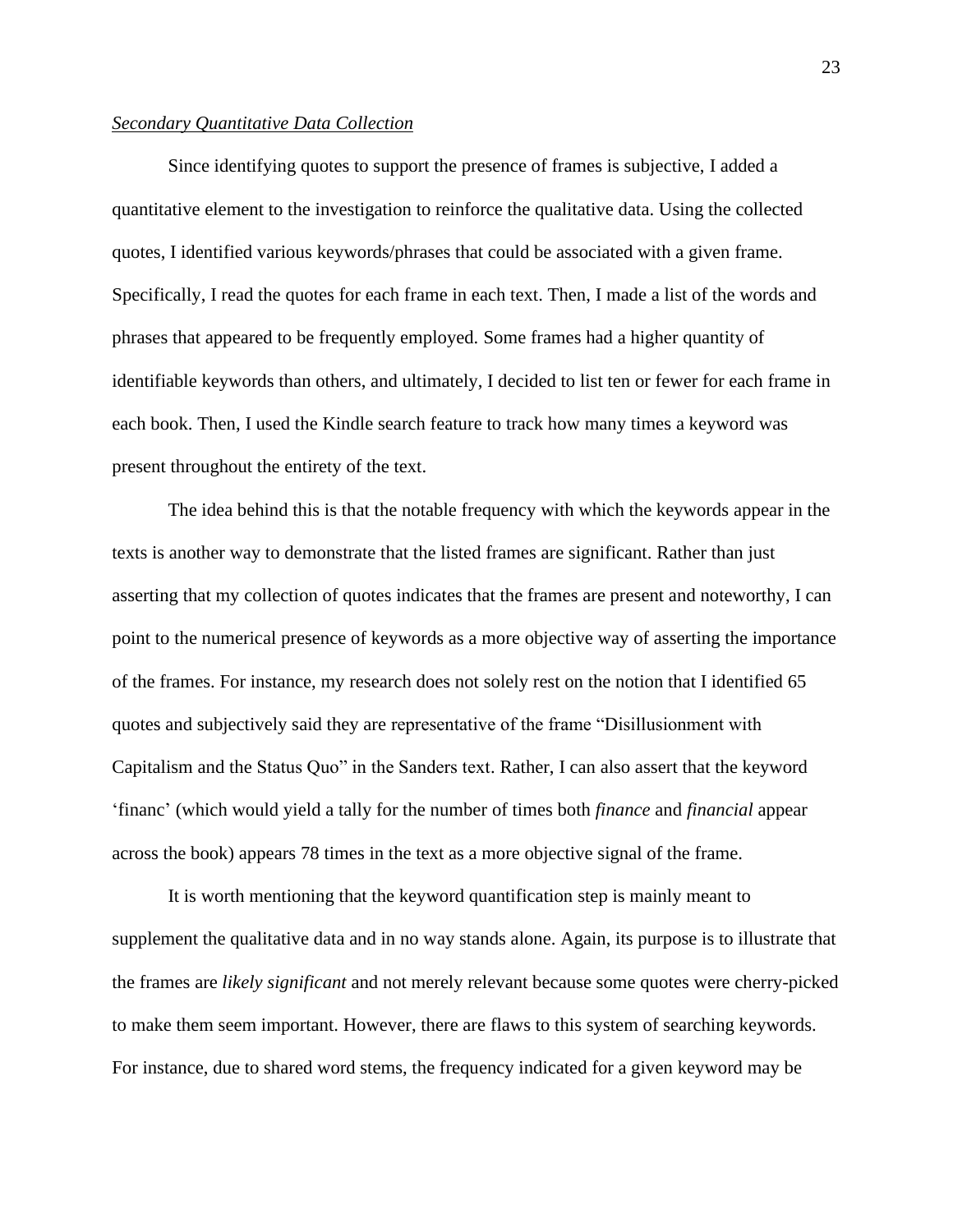skewed (ex.: the name of the news outlet *Politico* would be counted under the search for 'politic' although it is intended to count keywords like 'politics' or 'political'). Additionally, some frames are difficult to capture in a keyword, some keywords could arguably relate to multiple frames, and ultimately the keywords themselves were subjectively selected by me like the quotes.

#### <span id="page-24-0"></span>*Finalized Data*

After finalizing the Excel sheet for each book and completing the keyword frequency analysis, I created a qualitative and quantitative data table for each book to capture the overarching data. Each qualitative table lists the nomenclature I chose to label a given frame and the number of quotes I collected to represent the frame. Next, each quantitative table lists the frame name, one to ten associated keywords, and the number of times each keyword appears across the entirety of the text. Notably, many keywords have other words next to them in parentheses. What this indicates is that the word stem used as the keyword would have yielded a tally for the joint number of times the words in parentheses occurred across the text. For example, if the keyword is 'econom' than when I searched that keyword, what was counted was the joint number of times words like 'economy', 'economic', 'economist', etc. were found.

What I hope to demonstrate with these tables is that the data supports the identification of these frames as being significant in pro-movement portrayals of democratic socialism. On both a qualitative and quantitative level, there is identifiable information to substantiate my claim that these frames matter.

Once the data tables were finalized to capture each book's individual data, I created a comprehensive data table to compare frames across the texts. Every single frame that was found to be significant in any text is listed at the top of the table. Then, each book is listed along the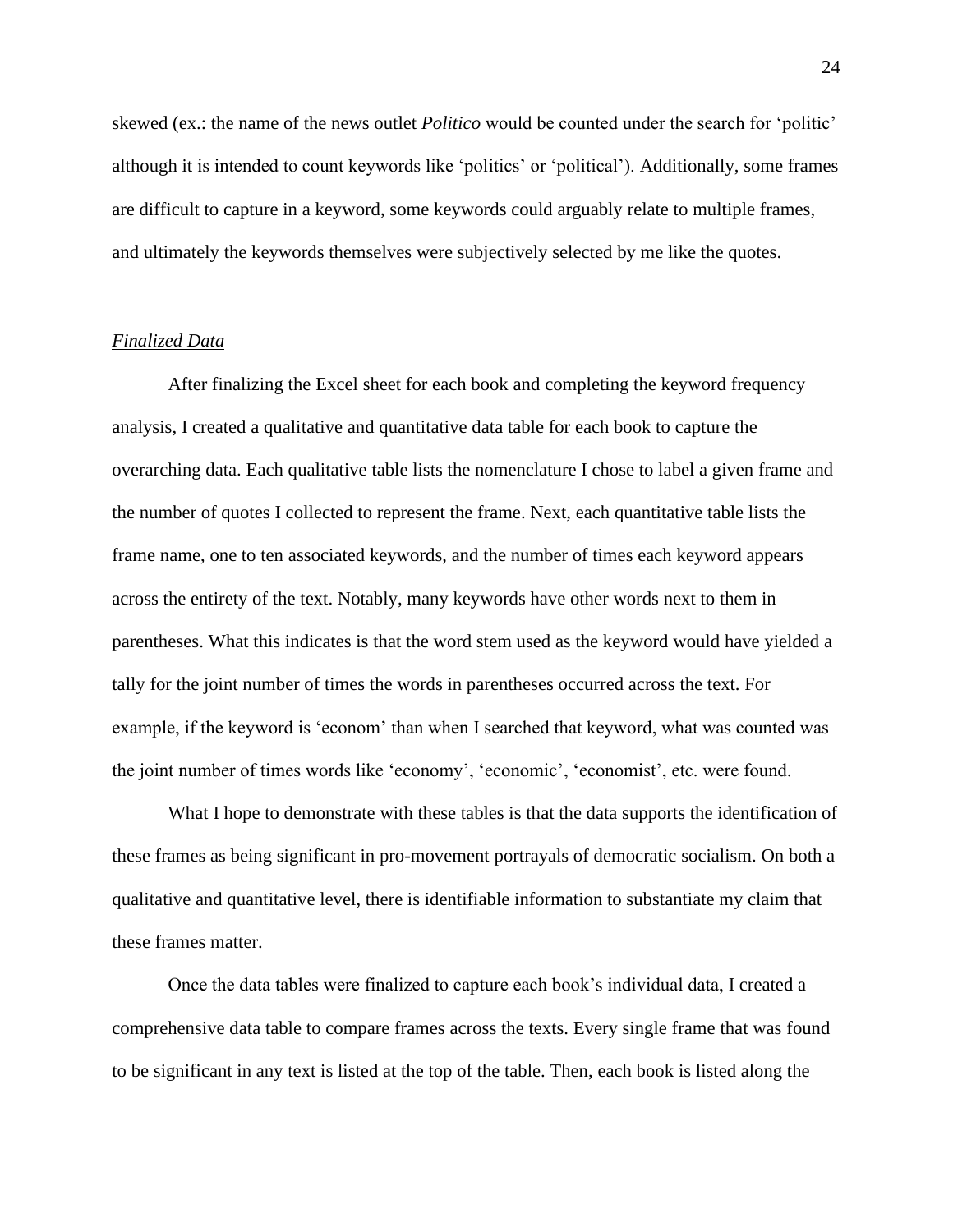side of the table. If an "X" is listed with a given book and frame, this indicates the specific frame's presence in the text. By looking at this table, it can be immediately discerned if a frame was present in all the texts, the majority of the texts, only a couple of the texts, or a single text.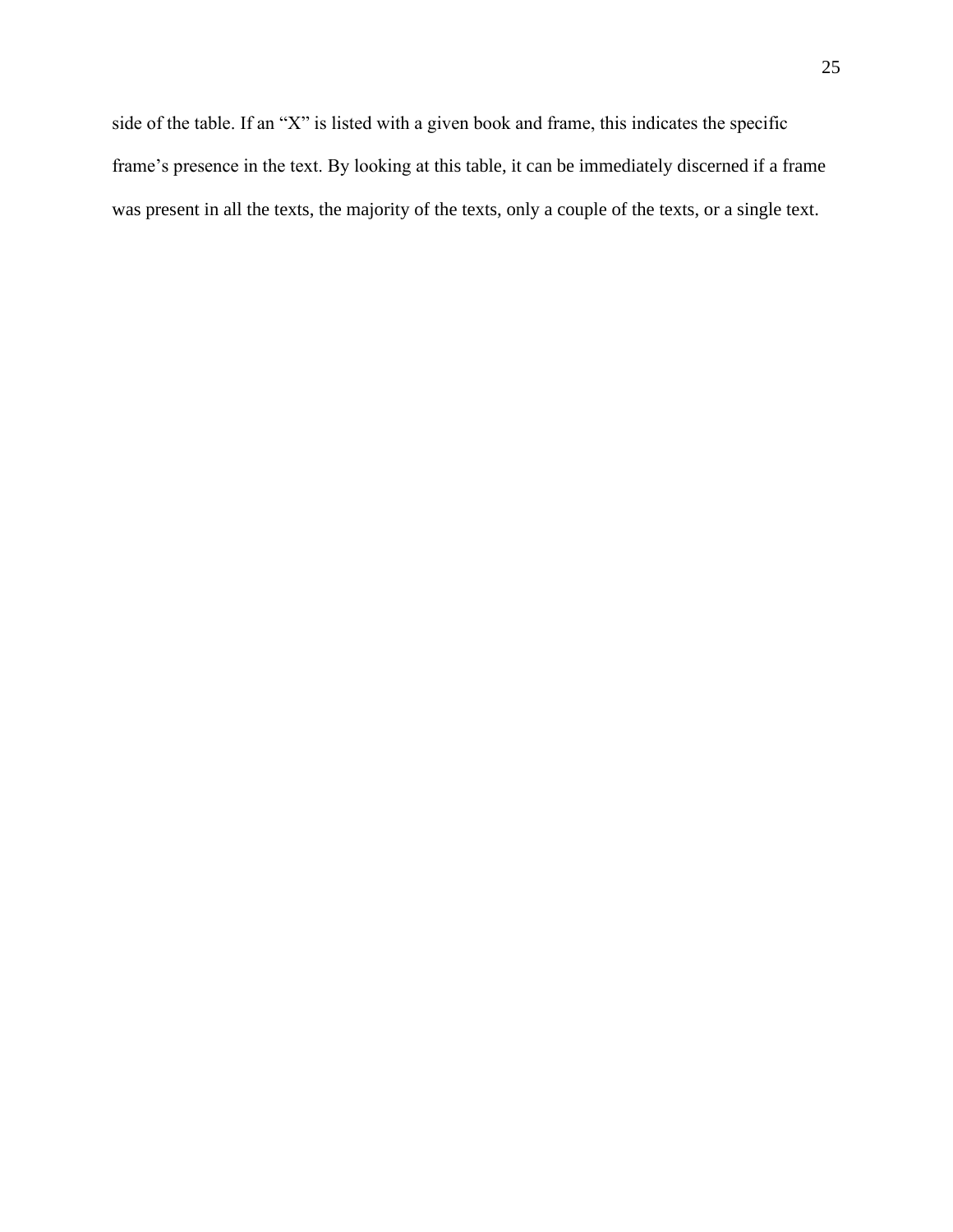| <b>Frame Name</b>                                  | <b>Number of Quotes Identified</b> |
|----------------------------------------------------|------------------------------------|
| Disillusionment with Capitalism and the Status Quo |                                    |
| A Politics of Action                               | 29                                 |
| Mainstream Appeal                                  |                                    |
| Movement Building/More to be Done                  |                                    |
| An Inspiring Alternative                           |                                    |

| <b>Book 1 – Sanders:</b> Bernie Sanders Guide to Political Revolution |  |  |  |  |  |
|-----------------------------------------------------------------------|--|--|--|--|--|
|-----------------------------------------------------------------------|--|--|--|--|--|

*Figure 2. Book 1 Qualitative Data*

|                           |                                            | Approx. # Of Times the<br><b>Keyword/Phrase Appears</b> |
|---------------------------|--------------------------------------------|---------------------------------------------------------|
|                           | <b>Keywords/Phrases Indicative of the</b>  | <b>Throughout the Entirety</b>                          |
| <b>Frame Name</b>         | <b>Frame</b>                               | of the text                                             |
|                           | Tax (taxes, taxpayers, taxed)              | 208                                                     |
|                           | Wage (wages)                               | 109                                                     |
|                           | Financ (finance, financial)                | 79                                                      |
|                           | Profit (profits, profitable)               | 78                                                      |
| Disillusionment with      | Health care                                | 72                                                      |
| Capitalism and the Status | Income (incomes)                           | 69                                                      |
| Quo                       | <b>Wall Street</b>                         | 63                                                      |
|                           | Education (educations, educational)        | 51                                                      |
|                           | Corporat (corporate, corporation,          |                                                         |
|                           | corporations)                              | 50                                                      |
|                           | <b>Climate Change</b>                      | 47                                                      |
|                           | We must                                    | 71                                                      |
|                           | Reform (reforms, reforming)                | 60                                                      |
|                           | We need                                    | 42                                                      |
|                           | Creat (create, creates, created, creating, |                                                         |
| A Politics of Action      | creation)                                  | 29                                                      |
|                           | Reduce (reduces, reduced)                  | 19                                                      |
|                           | We should                                  | 17                                                      |
|                           | Address (addresses, addressing, addressed) | 14                                                      |
|                           | Ensur (ensure, ensures, ensuring)          | $\boldsymbol{7}$                                        |
|                           | Americans support                          | $\overline{4}$                                          |
|                           | Americans believe                          | $\overline{3}$                                          |
| Mainstream Appeal         | American people want                       | $\overline{3}$                                          |
|                           | American people understand                 | $\overline{2}$                                          |
|                           | Transform (transforming)                   | 10                                                      |
| Movement Building/More    | Mobilize                                   | $8\,$                                                   |
| to be Done                | Movement (movements)                       | $\overline{7}$                                          |
|                           | Benefit (benefits)                         | 37                                                      |
| An Inspiring Alternative  | Improv (improve, improves, improvements)   | 17                                                      |

*Figure 3. Book 1 Quantitative Data*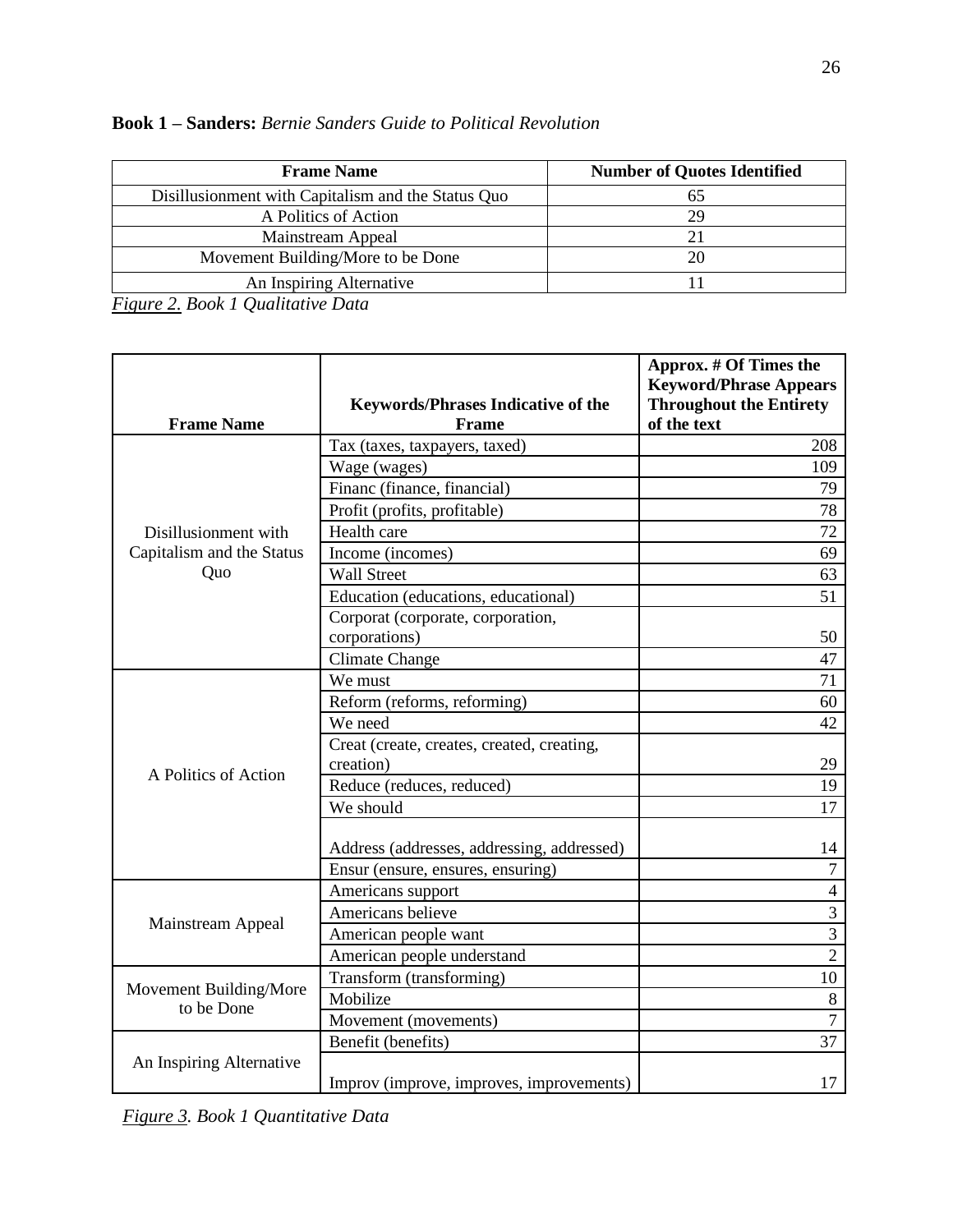**Book 2 – Gautney:** *Crashing the Party: From the Bernie Sanders Campaign to a Progressive Movement*

| <b>Frame Name</b>                                  | <b>Number of Quotes Identified</b> |
|----------------------------------------------------|------------------------------------|
| Disillusionment with the Democrats                 |                                    |
| An Inspiring Alternative                           |                                    |
| Disillusionment with Capitalism and the Status Quo |                                    |
| Movement Building/More to be Done                  |                                    |

*Figure 4. Book 2 Qualitative Data*

| <b>Frame Name</b>                                 | <b>Keywords/Phrases Indicative of the</b><br>Frame                           | # Of Times the<br><b>Keyword/Phrase</b><br><b>Appears Throughout the</b><br><b>Entirety of the text</b> |
|---------------------------------------------------|------------------------------------------------------------------------------|---------------------------------------------------------------------------------------------------------|
|                                                   | Clinton (Clintons, Clinton's, Clintonism,                                    |                                                                                                         |
| Disillusionment with the                          | Clintonite, Clintonoid)                                                      | 199                                                                                                     |
| Democrats                                         | Democrats                                                                    | 97                                                                                                      |
|                                                   | <b>Democratic Party</b>                                                      | 54                                                                                                      |
|                                                   | <b>DNC</b>                                                                   | 37                                                                                                      |
| An Inspiring Alternative                          | Alternative (alternatives)                                                   | 10                                                                                                      |
|                                                   | Good for                                                                     | 4                                                                                                       |
|                                                   | Education (educational)                                                      | 86                                                                                                      |
|                                                   | Econom (economy, economies, economic,<br>economics, economically, economist) | 75                                                                                                      |
|                                                   | Financ (finance, financial, financializing)                                  | 69                                                                                                      |
| Disillusionment with<br>Capitalism and the Status | Corporat (corporate, corporation,<br>corporations)                           | 62                                                                                                      |
| Quo                                               | Health care                                                                  | 54                                                                                                      |
|                                                   | Job (jobs)                                                                   | 49                                                                                                      |
|                                                   | Wealth (wealthy, wealthiest)                                                 | 40                                                                                                      |
|                                                   | Employment (unemployment)                                                    | 37                                                                                                      |
|                                                   | Income (incomes)                                                             | 33                                                                                                      |
|                                                   | Neoliberal (neoliberals, neoliberalism)                                      | 31                                                                                                      |
|                                                   | Movement (movements)                                                         | 56                                                                                                      |
| Movement Building/More<br>to be Done              | Build (building, rebuilding)                                                 | 43                                                                                                      |
|                                                   | Grassroots                                                                   | 13                                                                                                      |

*Figure 5. Book 2 Quantitative Data*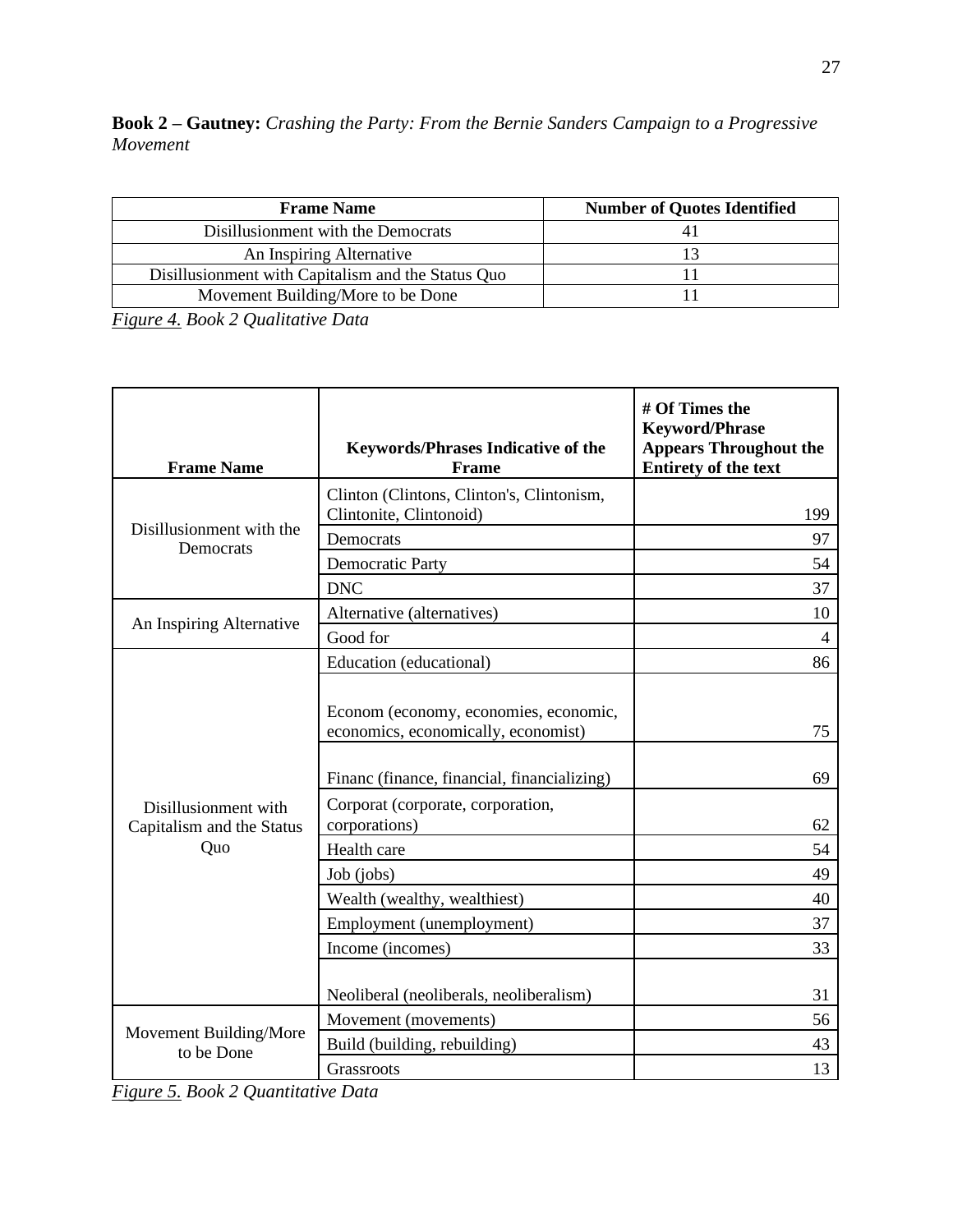| <b>Frame Name</b>                                  | <b>Number of Quotes Identified</b> |
|----------------------------------------------------|------------------------------------|
| Disillusionment with Capitalism and the Status Quo | 38                                 |
| Myth-busting                                       | 19                                 |
| A Politics of Action                               | 16                                 |
| <b>Moral Politics</b>                              | 16                                 |
| <b>Rich Political Tradition</b>                    | 14                                 |
| An Inspiring Alternative                           | 14                                 |
| Disillusionment with the Right                     | 12                                 |
| Disillusionment with the Democrats                 | 10                                 |

**Book 3 – Robinson:** *Why You Should be a Socialist*

*Figure 6. Book 3 Qualitative Data* 

| <b>Frame Name</b>                                 | <b>Keywords/Phrases Indicative of the</b><br><b>Frame</b>                     | # Of Times the<br><b>Keyword/Phrase</b><br><b>Appears Throughout the</b><br><b>Entirety of the text</b> |
|---------------------------------------------------|-------------------------------------------------------------------------------|---------------------------------------------------------------------------------------------------------|
| Disillusionment with<br>Capitalism and the Status | Politic (political, politically, politics,<br>politicians)                    | 361                                                                                                     |
| Quo                                               | Econom (economy, economies, economic,<br>economics, economist, economists)    | 256                                                                                                     |
|                                                   | Capital (capitalism, capitalist, capitalists,<br>capitalistic)                | 220                                                                                                     |
|                                                   | Wealth (wealthy)                                                              |                                                                                                         |
|                                                   | Money                                                                         | 138                                                                                                     |
|                                                   | Market (markets, free market, job market,<br>marketing)                       | 111                                                                                                     |
|                                                   | Corporat (corporate, corporation,<br>corporations)                            | 82                                                                                                      |
|                                                   | Debt (debts, debtor, debtors)                                                 | 71                                                                                                      |
|                                                   | Inequality                                                                    | 54                                                                                                      |
|                                                   | Neoliberal (neoliberalism)                                                    | 44                                                                                                      |
| Myth-busting                                      | Justif (justifications, justifies, justified)                                 | 34                                                                                                      |
|                                                   | Criticism (criticisms)                                                        | 30                                                                                                      |
|                                                   | Avoid (avoiding, avoided)                                                     | 23                                                                                                      |
|                                                   | Rationaliz (rationalize, rationalizing,<br>rationalization, rationalizations) | 11                                                                                                      |
|                                                   | Fallac (fallacy, fallacies, fallacious)                                       | 6                                                                                                       |
|                                                   | <b>Excuses</b>                                                                | 5                                                                                                       |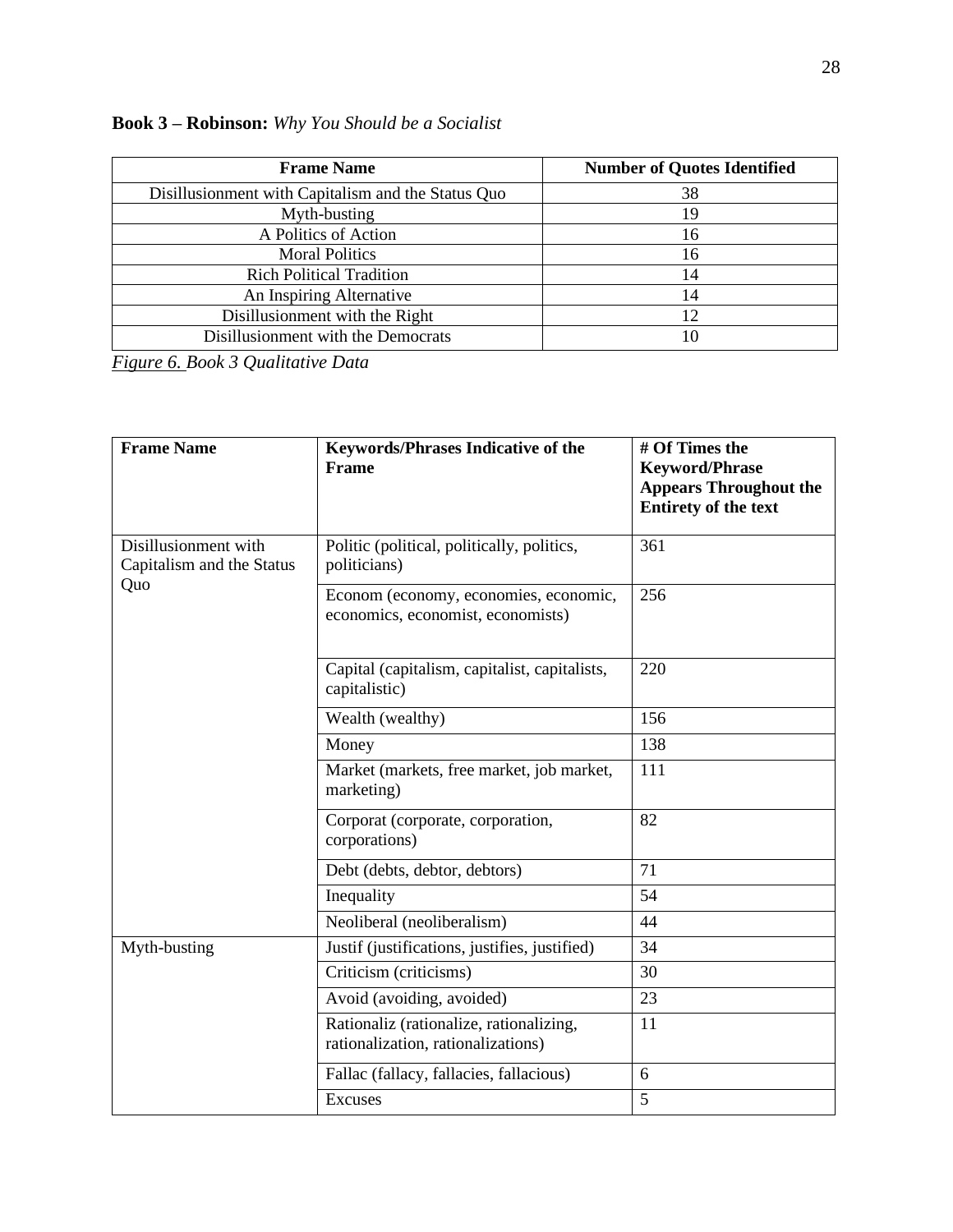| A Politics of Action              | Expand (expands, expanding, expanded)                    | 16  |
|-----------------------------------|----------------------------------------------------------|-----|
|                                   | Needs to                                                 | 9   |
|                                   | Passing                                                  | 9   |
| <b>Moral Politics</b>             | Moral (morally, morals, immoral,<br>immorality)          | 76  |
|                                   | Empath (empathy, empathize, empathized,<br>empathetic)   | 17  |
|                                   | Humane (humanely)                                        | 16  |
| <b>Rich Political Tradition</b>   | Roosevelt                                                | 22  |
|                                   | Karl Marx                                                | 16  |
|                                   | <b>Eugene Debs</b>                                       | 9   |
| An Inspiring Alternative          | Utopia (utopias, utopian, utopianism)                    | 61  |
|                                   | Alternative (alternatives)                               | 21  |
| Disillusionment with the<br>Right | Conservat (conservative, conservatives,<br>conservatism) | 117 |
|                                   | Republican (Republicans)                                 | 44  |
| Disillusionment with the          | Clinton                                                  | 92  |
| Democrats                         | Democrats                                                | 62  |
|                                   | <b>Democratic Party</b>                                  | 35  |

*Figure 7. Book 3 Quantitative Data*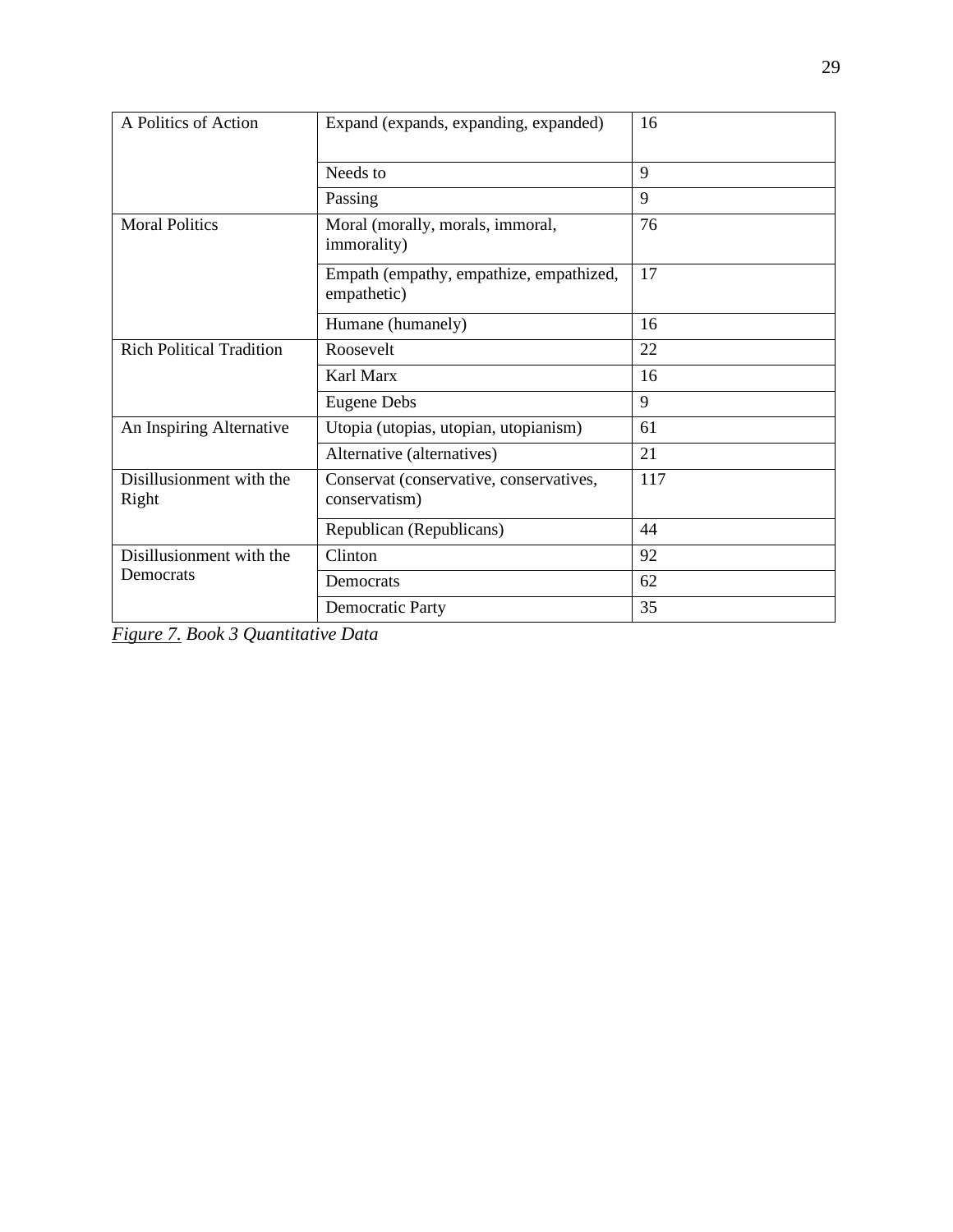| <b>Book 4 – Day and Uetricht:</b> Bigger than Bernie: How We Go from the Sanders Campaign to |  |  |  |
|----------------------------------------------------------------------------------------------|--|--|--|
| Democratic Socialism                                                                         |  |  |  |

| <b>Frame Name</b>                                  | <b>Number of Quotes Identified</b> |
|----------------------------------------------------|------------------------------------|
| Movement Building/More to be Done                  | 66                                 |
| Solidarity                                         | 25                                 |
| A Politics of Action                               | 16                                 |
| An Inspiring Alternative                           | 16                                 |
| Disillusionment with Capitalism and the Status Quo | 14                                 |
| DSA as a Vehicle for Change                        | 12                                 |
| Mainstream Appeal                                  |                                    |
| Disillusionment with the Democrats                 |                                    |

*Figure 8. Book 4 Qualitative Data*

| <b>Frame Name</b>        | <b>Keywords/Phrases Indicative of the</b><br><b>Frame</b>                                       | # Of Times the<br><b>Keyword/Phrase</b><br><b>Appears Throughout the</b><br>Entirety of the text |
|--------------------------|-------------------------------------------------------------------------------------------------|--------------------------------------------------------------------------------------------------|
|                          | Organiz (organize, organizes, organizing,<br>organizer, organizers, organized,<br>organization) | 290                                                                                              |
|                          | Movement (movements)                                                                            | 244                                                                                              |
| Movement Building/More   | Build (build, building, rebuild, rebuilding)                                                    | 118                                                                                              |
| to be Done               | Unions                                                                                          | 102                                                                                              |
|                          | Class struggle                                                                                  | 82                                                                                               |
|                          | Revolution (revolutionary)                                                                      | 52                                                                                               |
|                          | Rank-and-file                                                                                   | 50                                                                                               |
|                          | <b>Strikes</b>                                                                                  | 34                                                                                               |
|                          | Protest (protests, protesters)                                                                  | 27                                                                                               |
|                          | Activist (activists)                                                                            | 26                                                                                               |
|                          | Solidarity                                                                                      | 33                                                                                               |
| Solidarity               | Together                                                                                        | $25^{61}$                                                                                        |
|                          | Collective (collectively)                                                                       | 14                                                                                               |
|                          | Action (actions, actionable)                                                                    | $46^{62}$                                                                                        |
| A Politics of Action     | Bully pulpit                                                                                    | 6                                                                                                |
| An Inspiring Alternative | Inspir (inspire, inspired, inspiring,<br>inspiration)                                           | 32                                                                                               |
|                          | Opportunity                                                                                     | 23                                                                                               |

<sup>&</sup>lt;sup>61</sup> *Note:* The number of times 'altogether' was found (3 times) was subtracted from the total number of times the keyword 'together' was counted (28 times) in order to arrive at the number of 25.

 $62$  *Note:* The tally for the number of times 'reactionary' was found (12 times) was subtracted from the total number of times words containing the keyword 'action' (58 times) were found in order to arrive at the number of 48.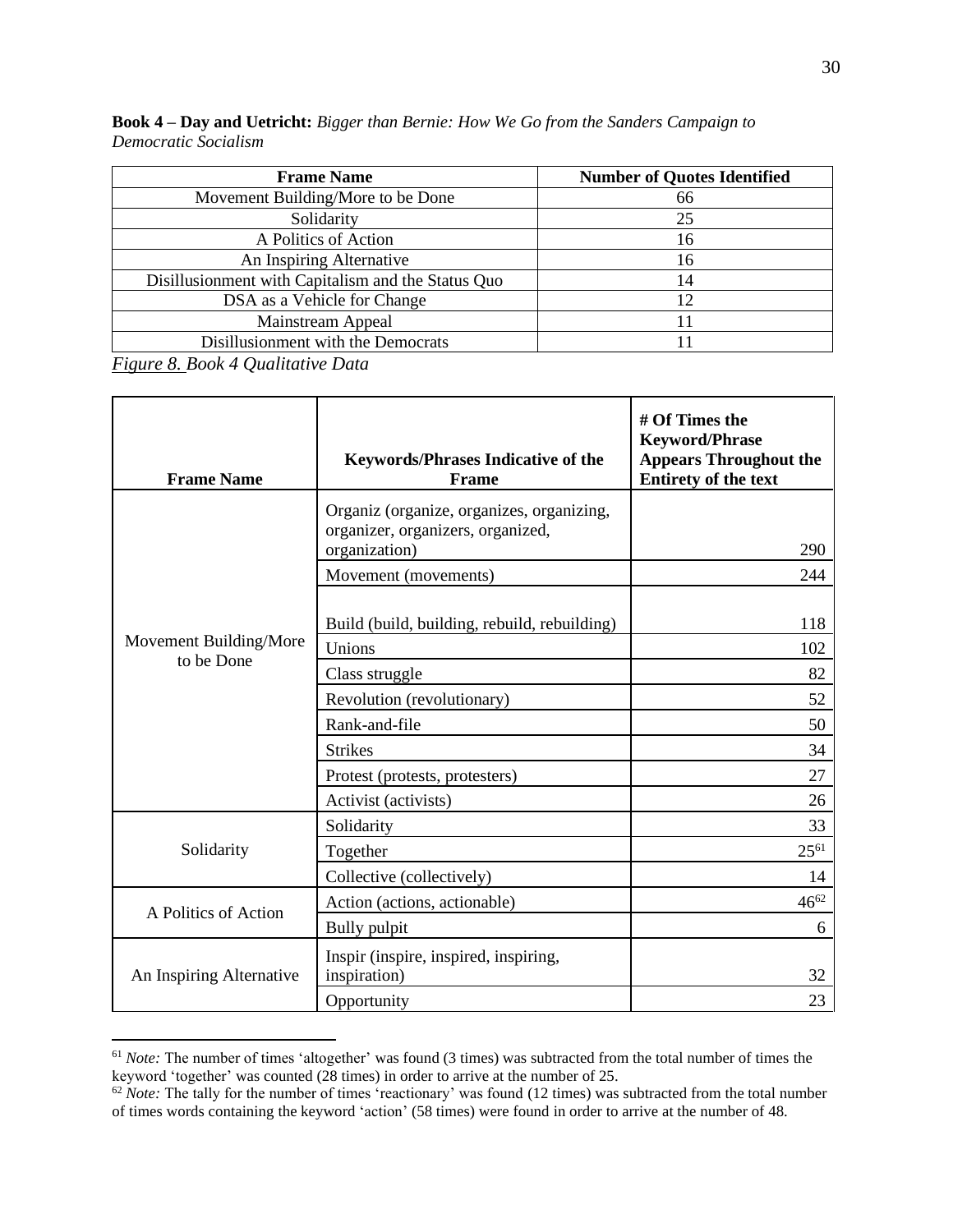|                                                          | 22                                            |     |
|----------------------------------------------------------|-----------------------------------------------|-----|
|                                                          | Potential (potentially)                       | 18  |
|                                                          | Alternative (alternatives)                    | 15  |
|                                                          | Capital (capitalism, capitalist, capitalists) | 216 |
| Disillusionment with<br>Capitalism and the Status<br>Quo | Econom (economic, economics, economy)         | 65  |
|                                                          | Profit (profits, profitable)                  | 56  |
|                                                          | Wealth (wealthy)                              | 46  |
|                                                          | Neoliberal (neoliberals, neoliberalism)       | 22  |
| DSA as a Vehicle foe                                     |                                               |     |
| Change                                                   | Democratic Socialists of America (DSA)        | 220 |
|                                                          | Mainstream                                    | 17  |
| Mainstream Appeal                                        | Hunger/Hungry                                 | 8   |
|                                                          | Polls                                         | 7   |
| Disillusionment with the                                 | <b>Democratic Party</b>                       | 82  |
| Democrats                                                | Democrats (democrats')                        | 80  |

*Figure 9. Book 4 Quantitative Data*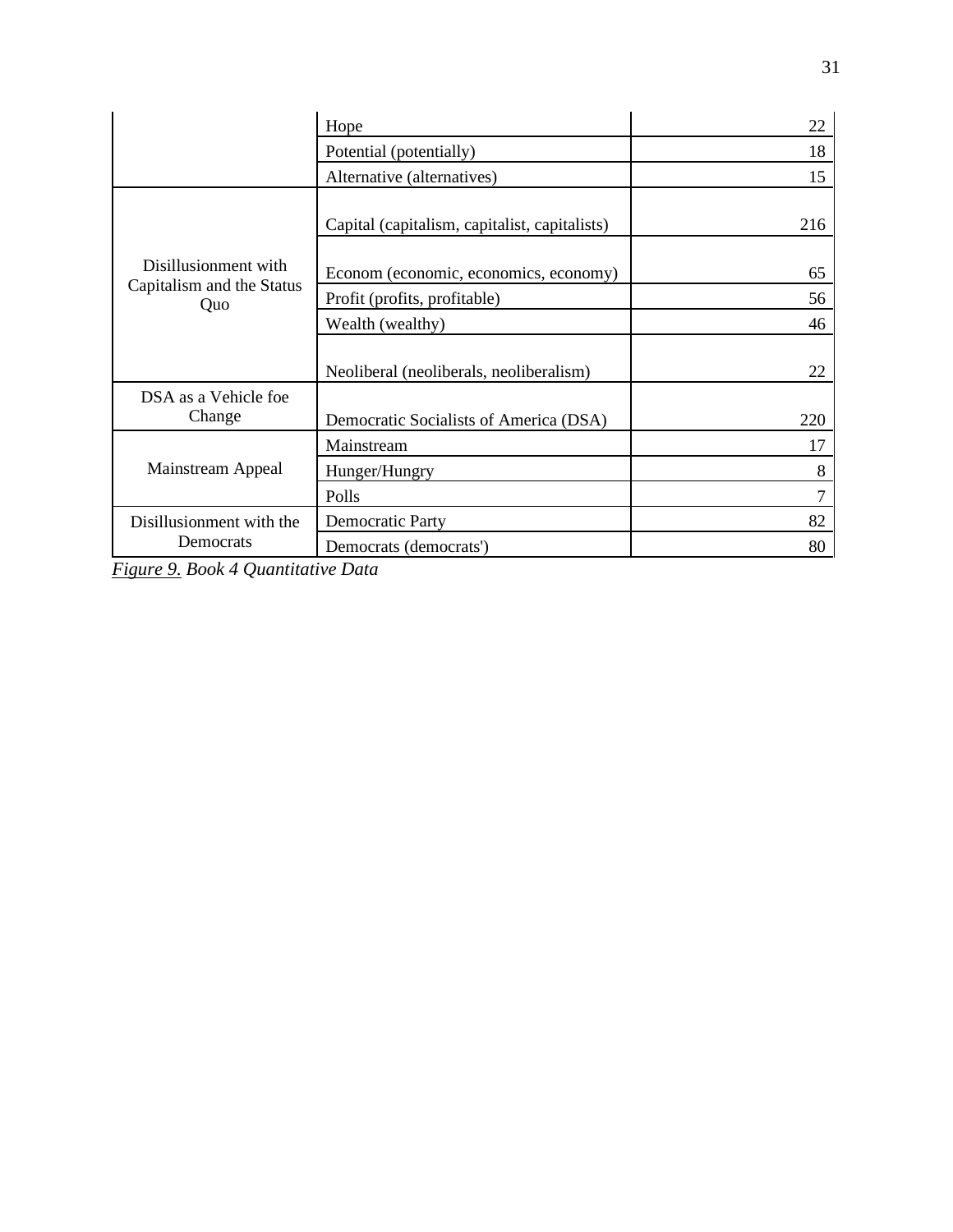| <b>Frame Name</b>                                  | <b>Number of Quotes Identified</b> |  |  |
|----------------------------------------------------|------------------------------------|--|--|
| Disillusionment with Capitalism and the Status Quo |                                    |  |  |
| Movement Building/More to be Done                  | 46                                 |  |  |
| An Inspiring Alternative                           | 28                                 |  |  |
| Intersectionality                                  | 26                                 |  |  |
| <b>Rich Political Tradition</b>                    | 23                                 |  |  |
| Mainstream Appeal                                  | 22                                 |  |  |
| A Politics of Action                               | 19                                 |  |  |

**Book 5 – ed. Aronoff et al.:** *Democratic Socialism—American Style: We Own the Future*

*Figure 10. Book 5 Qualitative Data*

| <b>Frame Name</b>                    | <b>Keywords/Phrases Indicative of the</b><br>Frame                                                      | # Of Times the<br><b>Keyword/Phrase</b><br><b>Appears Throughout the</b><br><b>Entirety of the text</b> |
|--------------------------------------|---------------------------------------------------------------------------------------------------------|---------------------------------------------------------------------------------------------------------|
|                                      | Econom (economy, economies, economist,                                                                  |                                                                                                         |
|                                      | economic, economics)                                                                                    | 439                                                                                                     |
|                                      | Politic (politics, political, politicians)                                                              | 346                                                                                                     |
|                                      | Vote (votes, voters, voted)                                                                             | 213                                                                                                     |
|                                      | Labor (laborers, labor unions)                                                                          | 194                                                                                                     |
| Disillusionment with                 | Capital (capitalism, capitalist, capitalists)                                                           | 192                                                                                                     |
| Capitalism and the Status<br>Quo     | Financ (finance, financial, financing,<br>financialization)                                             | 170                                                                                                     |
|                                      | Wealth (wealthy)                                                                                        | 165                                                                                                     |
|                                      | Corporat (corporate, corporation,<br>corporations)                                                      | 152                                                                                                     |
|                                      | Market (markets, free market, labor<br>market)                                                          | 127                                                                                                     |
|                                      | Equality (inequality)                                                                                   | 117                                                                                                     |
|                                      | Organiz (organize, organized, organizing,<br>organizer, organization, organizations,<br>organizational) | 204                                                                                                     |
|                                      | Movement (movements)                                                                                    | 194                                                                                                     |
|                                      | Build (builds, building, rebuild,<br>rebuilding)                                                        | 138                                                                                                     |
| Movement Building/More<br>to be Done | Bargain (bargaining)                                                                                    | 52                                                                                                      |
|                                      | Mobiliz (mobilize, mobilized, mobilizing,<br>mobilization)                                              | 23                                                                                                      |
|                                      | Empower (empowers, empowered,<br>empowerment)                                                           | 19                                                                                                      |
|                                      | Grassroots                                                                                              | 12                                                                                                      |
|                                      | Bottom-up                                                                                               | $\overline{4}$                                                                                          |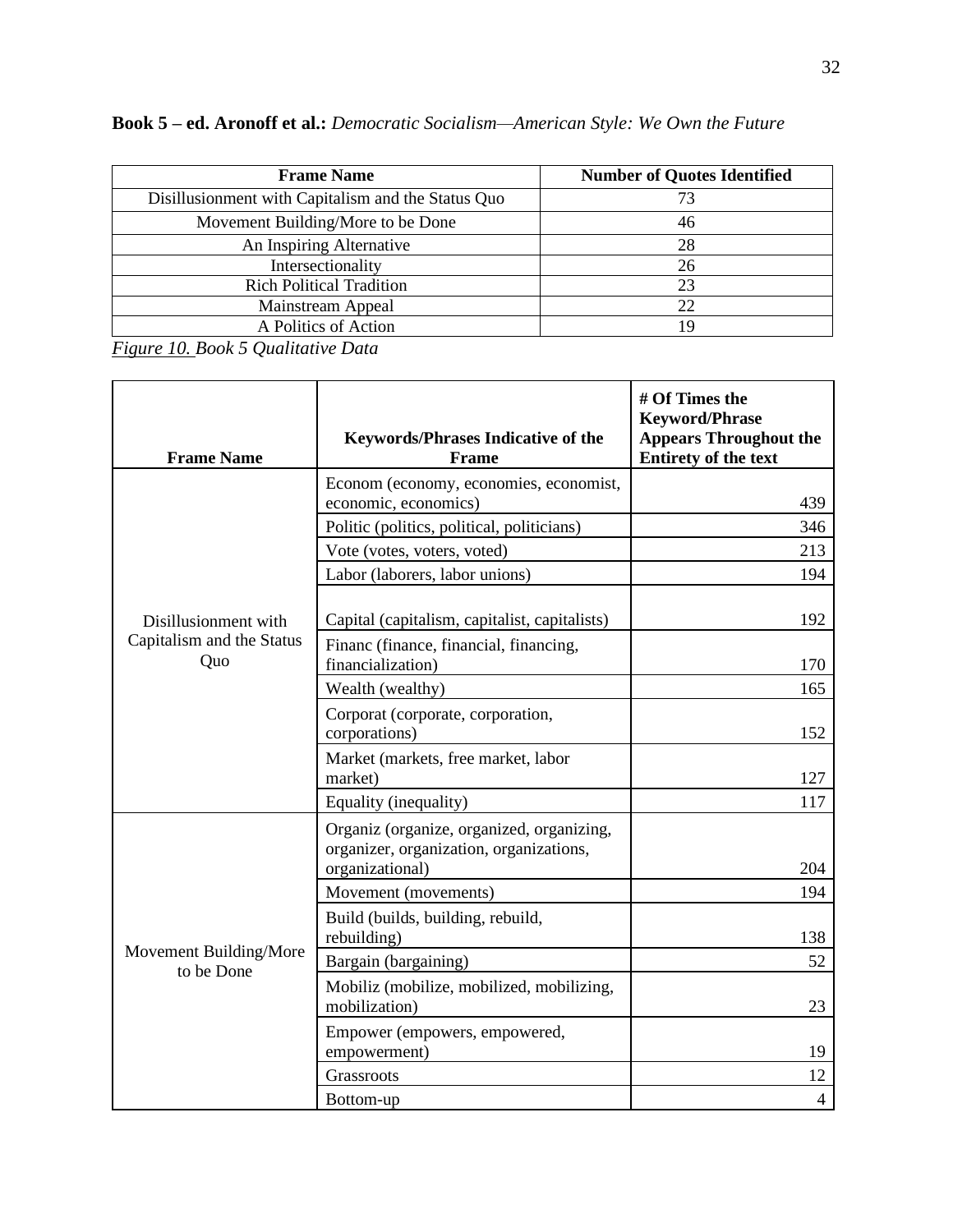|                                 | Benefit (benefits, benefitting, benefited)                         | 78  |
|---------------------------------|--------------------------------------------------------------------|-----|
| An Inspiring Alternative        | Imagine (imagines, imagined, reimagine,                            |     |
|                                 | reimagined)                                                        | 36  |
|                                 | Alternative (alternatives)                                         | 33  |
|                                 | Opportunity                                                        | 19  |
|                                 | Well-being                                                         | 15  |
|                                 | Black (blacks)                                                     | 253 |
|                                 | Racial                                                             | 199 |
|                                 | Women                                                              | 145 |
|                                 | Of color                                                           | 77  |
|                                 | Racism                                                             | 73  |
| Intersectionality               | Gender (genders, gendered)                                         | 37  |
|                                 | Immigration                                                        | 35  |
|                                 | Discrimination                                                     | 35  |
|                                 | Racist (racists)                                                   | 27  |
|                                 | Intersection (intersectional, intersections,<br>intersectionality) | 10  |
|                                 | History                                                            | 81  |
| <b>Rich Political Tradition</b> | Roosevelt                                                          | 27  |
|                                 | Martin Luther King Jr.                                             | 12  |
|                                 | Mainstream                                                         | 15  |
| Mainstream Appeal               | Polls                                                              | 10  |
|                                 | Agenda                                                             | 57  |
|                                 | Propos (propose, proposes, proposing,<br>proposed, proposals)      | 38  |
| A Politics of Action            | Recogniz (recognize, recognizes,<br>recognized, recognizing)       | 31  |
|                                 | Confront (confronts, confronting)                                  | 12  |
|                                 | Call for                                                           | 6   |

*Figure 11. Book 5 Quantitative Data*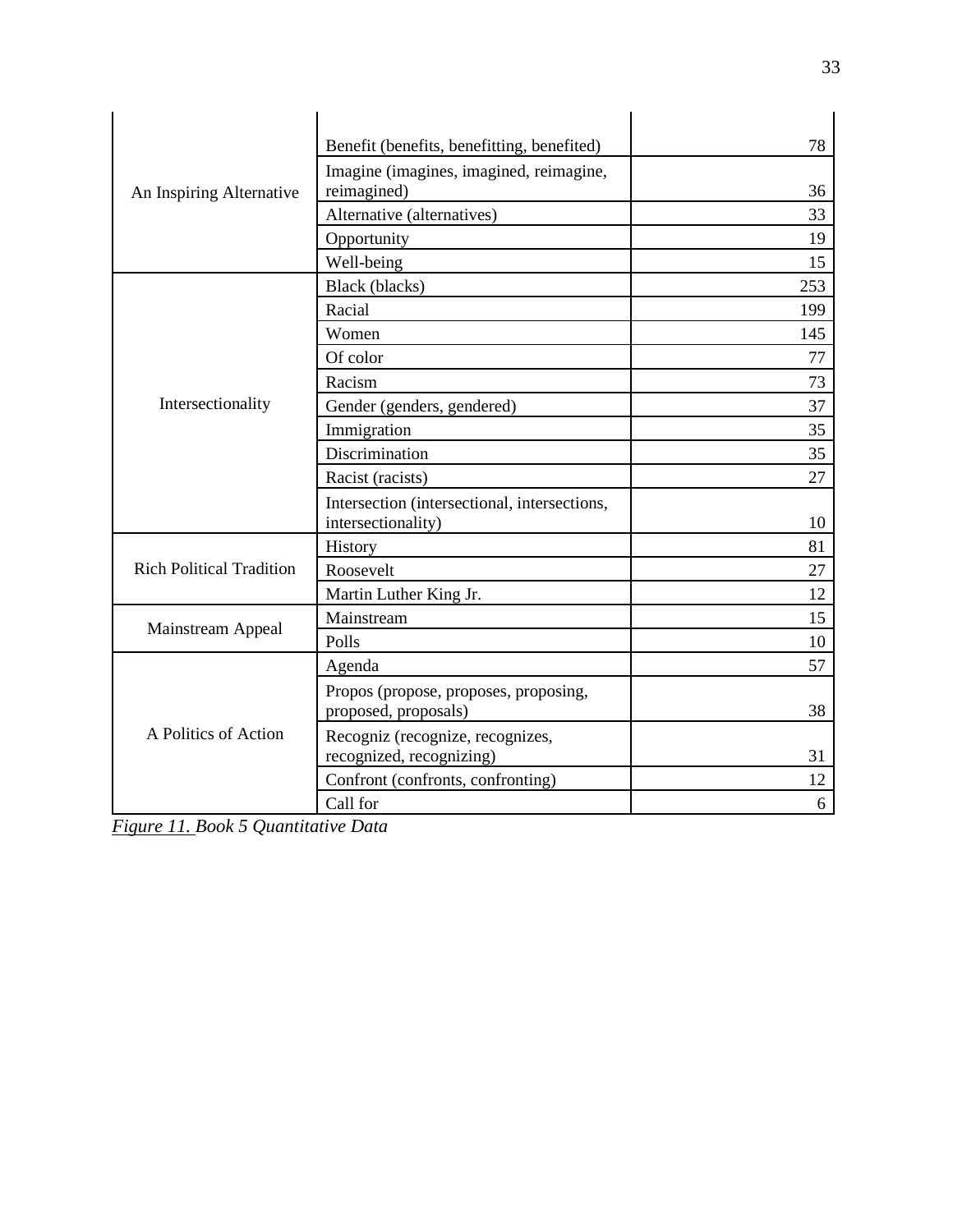| <b>Frame Names</b>                                    |  |  |  |  |  |
|-------------------------------------------------------|--|--|--|--|--|
| 1. Disillusionment with Capitalism and the Status Quo |  |  |  |  |  |
| 2. An Inspiring Alternative                           |  |  |  |  |  |
| 3. A Politics of Action                               |  |  |  |  |  |
| 4. Movement Building/More to be Done                  |  |  |  |  |  |
| 5. Disillusionment with the Democrats                 |  |  |  |  |  |
| 6. Mainstream Appeal                                  |  |  |  |  |  |
| 7. Rich Political Tradition                           |  |  |  |  |  |
| 8. Myth-busting                                       |  |  |  |  |  |
| 9. Moral Politics                                     |  |  |  |  |  |
| 10. Disillusionment with the Right                    |  |  |  |  |  |
| 11. Solidarity                                        |  |  |  |  |  |
| 12. DSA as a Vehicle for Change                       |  |  |  |  |  |
| 13. Intersectionality                                 |  |  |  |  |  |

*Figure 12. Comprehensive List of Frames that Occur in the Studied Literature*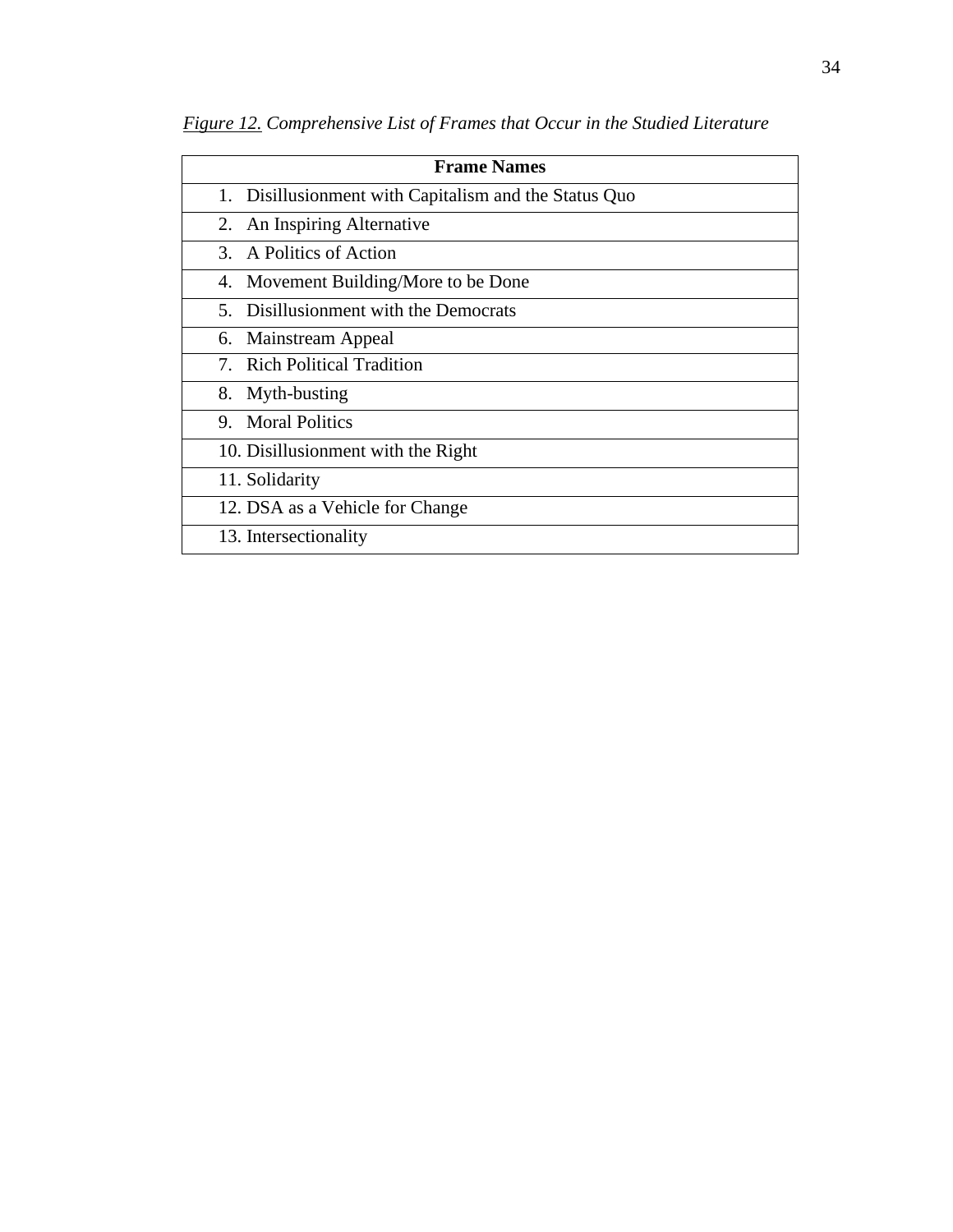|                                            | <b>Frame Names</b>                                              |                             |                         |                                                |                                              |                      |                                |
|--------------------------------------------|-----------------------------------------------------------------|-----------------------------|-------------------------|------------------------------------------------|----------------------------------------------|----------------------|--------------------------------|
|                                            | <i>Disillusionment</i><br>with Capitalism and<br>the Status Quo | An Inspiring<br>Alternative | A Politics<br>of Action | Movement<br><b>Building/More to</b><br>be Done | <i>Disillusionment</i><br>with the Democrats | Mainstream<br>Appeal | Rich<br>Political<br>Tradition |
| <b>Book 1 -</b><br><b>Sanders</b>          | X                                                               | $\mathbf X$                 | $\mathbf X$             | X                                              |                                              | X                    |                                |
| Book 2-<br>Gautney                         | $\mathbf X$                                                     | X                           |                         | X                                              | X                                            |                      |                                |
| <b>Book 3-</b><br>Robinson                 | X                                                               | $\mathbf X$                 | $\mathbf X$             |                                                | X                                            |                      | X                              |
| <b>Book 4- Day</b><br>& Uetricht           | X                                                               | $\mathbf X$                 | $\mathbf X$             | X                                              | X                                            | X                    |                                |
| <b>Book 5-</b><br><b>Aronoff</b> et<br>al. | $\mathbf X$                                                     | $\mathbf X$                 | $\mathbf X$             | X                                              |                                              | X                    | X                              |

*Figure 13. Framing Across All Texts*

|                                   | <b>Frame Names</b>                |                       |                                   |            |                                   |                   |
|-----------------------------------|-----------------------------------|-----------------------|-----------------------------------|------------|-----------------------------------|-------------------|
|                                   | <b>Flawed</b><br>Rationalizations | <b>Moral Politics</b> | Disillusionment with<br>the Right | Solidarity | DSA as a<br>Vehicle for<br>Change | Intersectionality |
| <b>Book 1 - Sanders</b>           |                                   |                       |                                   |            |                                   |                   |
| <b>Book 2- Gautney</b>            |                                   |                       |                                   |            |                                   |                   |
| <b>Book 3- Robinson</b>           | л                                 |                       |                                   |            |                                   |                   |
| <b>Book 4- Day &amp; Uetricht</b> |                                   |                       |                                   | X          | л                                 |                   |
| <b>Book 5- Aronoff et al.</b>     |                                   |                       |                                   |            |                                   | А                 |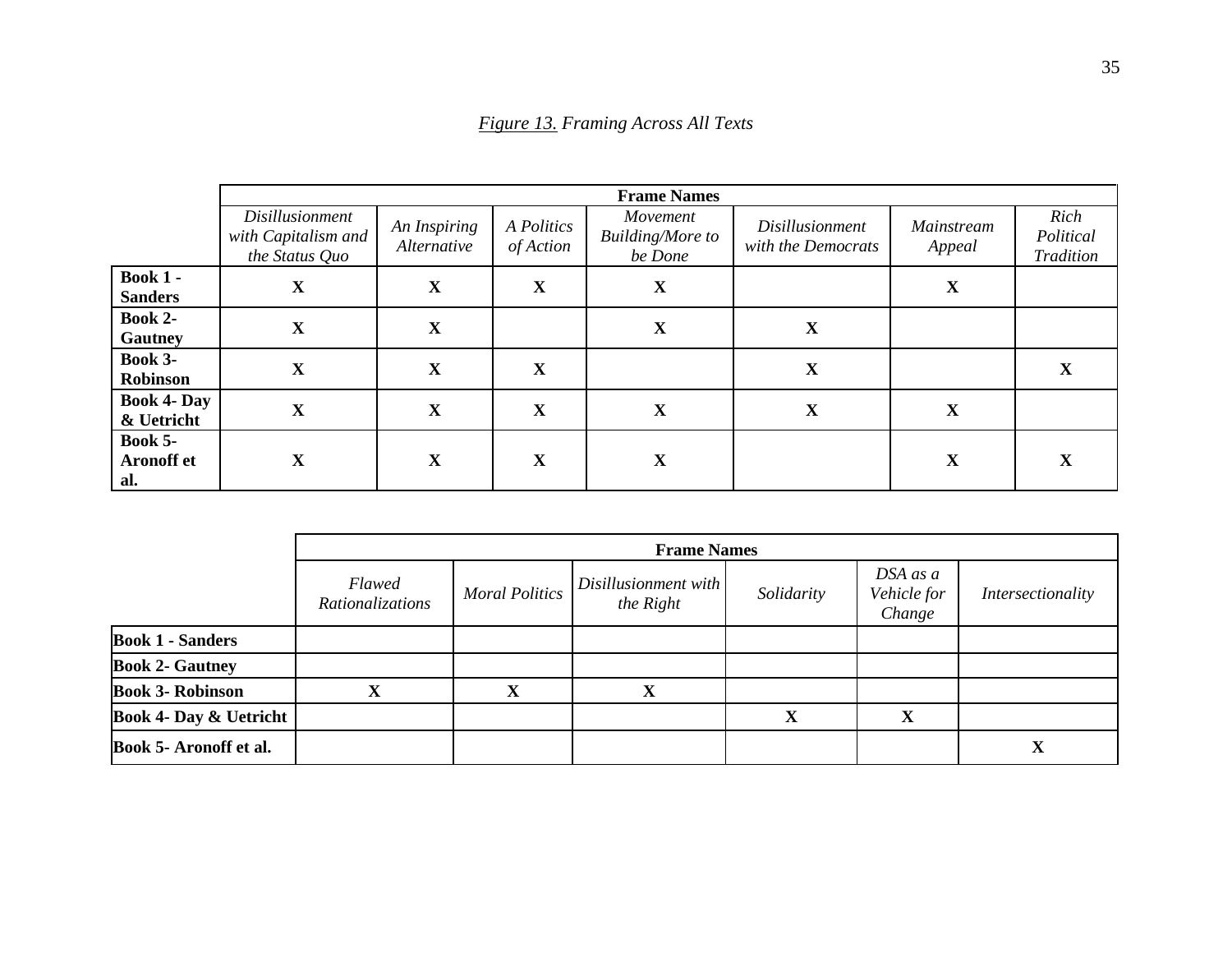#### <span id="page-36-0"></span>*Findings*

Having identified the prominent frames used in a pro-movement depiction of democratic socialism across five books, next I discuss what these frames are, how they are conveyed by the texts, and their significance. The frames will be discussed in the order of their appearance *across* the texts—meaning frames shared by all books will be discussed first and frames appearing in only one book will be discussed last.

#### <span id="page-36-1"></span>**Analysis**

#### <span id="page-36-2"></span>*Overarching Frames (Frames Shared by all Five Books)*

#### • **Disillusionment with Capitalism and the Status Quo**

One of the two frames that can be identified across all five texts can be labeled as "disillusionment with capitalism and the status quo." At the most general level, this is a conflict frame. The pro-democratic-socialist authors are placing themselves in an "us-versus-them" confrontation with capitalism and capitalists. They make the argument that the current economic and political circumstances in the United States are unacceptable.

In Book 1, Sanders makes the following statement: "In the wealthiest country in the history of the world, a basic principle of American economic life should be that if you work more than forty hours a week, you do not live in poverty. Sadly, that is far from reality."<sup>63</sup> With this passage, Sanders asserts that the U.S. economy is not meeting basic public needs. In structuring his thoughts, he sets up a side-by-side comparison that examines "ideals vs. reality" to demonstrate shortcomings in present-day society. Notably, Sanders does this throughout his

<sup>63</sup> Sanders, 1.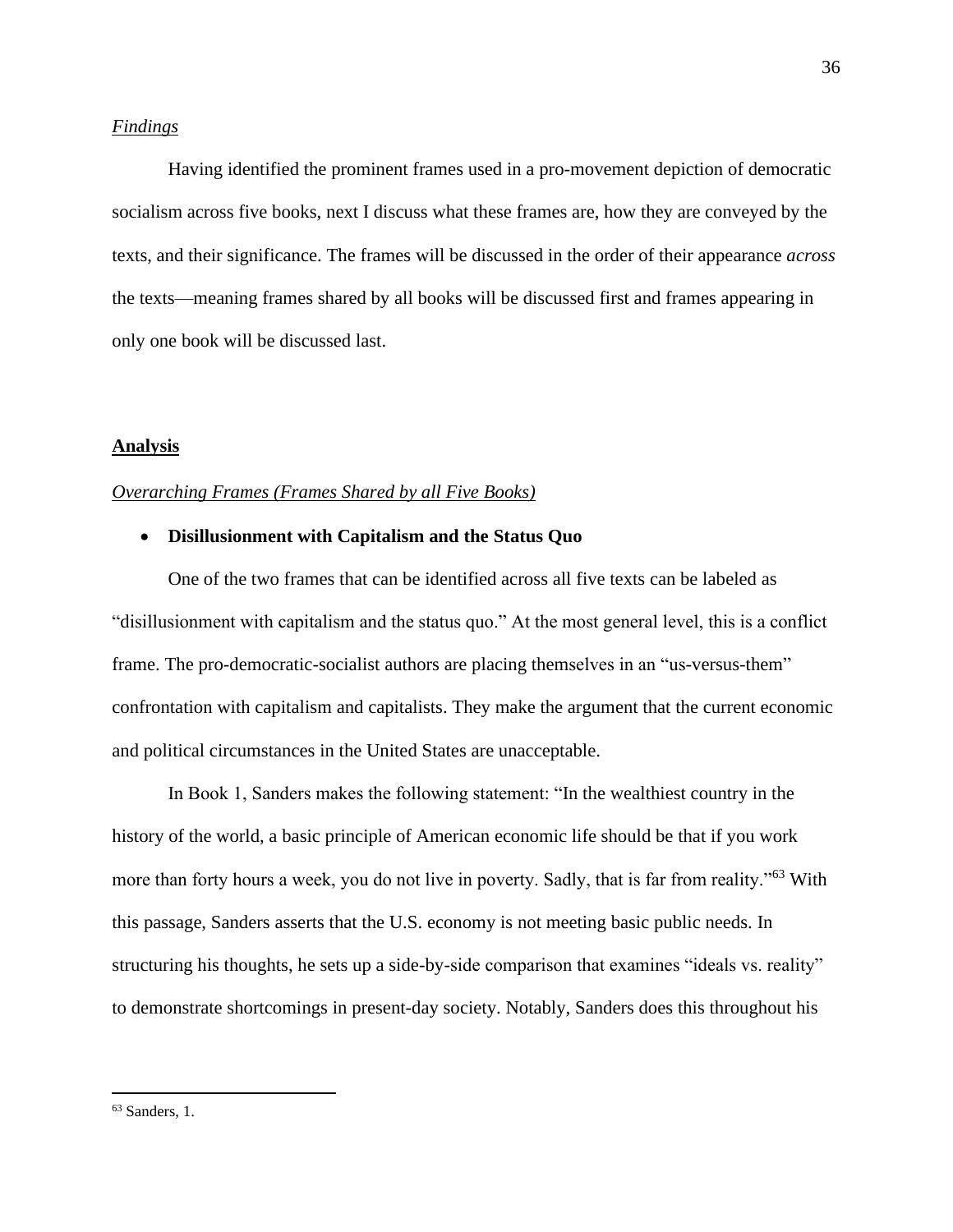book. In each chapter, he points out and explains perceived shortcomings in the status quo, including those related to health care<sup>64</sup> and even climate change.<sup>65</sup> Then, he explains what proposals he believes the U.S. should follow going forward. His numerous calls for change and action frame current economic and political tendencies in a deeply negative light and encourage readers to perceive capitalist leaders as villains and the rising leftist movement as heroic.

Similarly, in Book 2, Gautney also discusses the failings in the political and economic state of affairs in America. For instance, she notes, "Appallingly, the United States is the only country in the industrialized world not to offer universal health care to its citizens, despite being the wealthiest country on earth."<sup>66</sup> In using words like "despite", Gautney is saying that while America hypothetically has the means to sufficiently support the health of its citizens, that is not what is happening. From this, the reader is encouraged to see the current system as inefficient and outrageous. This framing highlights a fundamental tension between the leaders preserving the status quo and those demanding change.

In Book 3, Robinson is extremely direct in framing democratic socialism as an ideology disillusioned with present trends. He makes assertions like the following: "The defining feature of our age is inequality";<sup>67</sup> "Debt is one of the defining features of contemporary American life;"<sup>68</sup> "We've seen how certain features of contemporary political and economic systems are irreparably dysfunctional."<sup>69</sup> The clear purpose of this framing is to say that the status quo is unacceptable, and something must be done. Robinson is quite straightforward in writing, "It was hard for us to believe that capitalism was the magical, rational prosperity machine that free-

- $66$  Gautney, 52.
- <sup>67</sup> Robinson, 52.
- $68$  Ibid., 61.
- <sup>69</sup> Ibid., 203.

<sup>64</sup> Ibid., 97.

<sup>65</sup> Ibid., 132.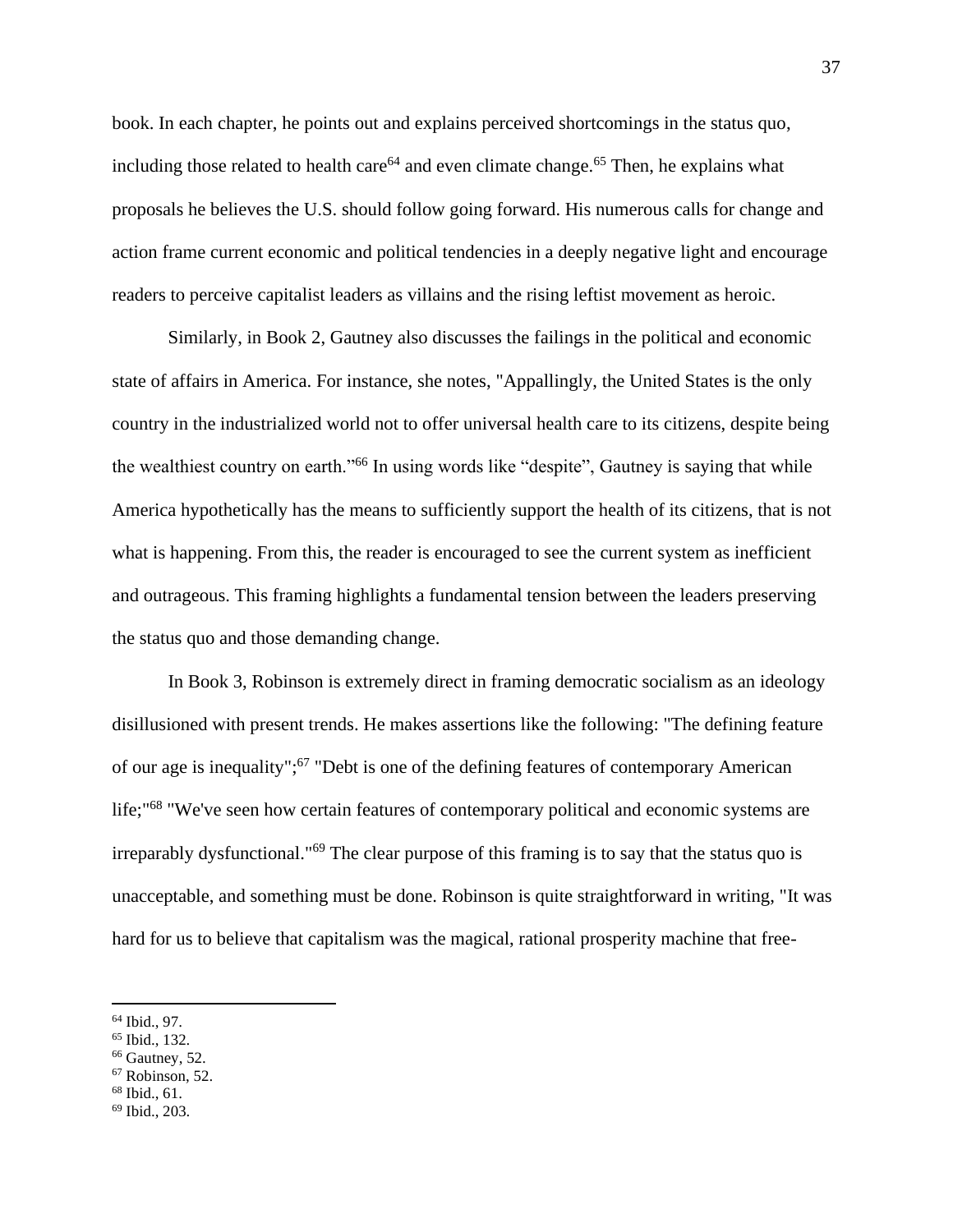market fundamentalists insisted it was when all around us we saw foreclosure and ruin."<sup>70</sup> Capitalism is cast at the core of many American struggles and thus it is characterized as the enemy to justice, equality, and progress.

Perhaps Book 4 is even more blunt than the Robinson text when it comes to this frame. In presenting an argument about how to further the DSM, Day and Uetricht assert that "As with everything a class-struggle politician does, the platform must set working people's sights higher than before, and unite them together against a common capitalist adversary."<sup>71</sup> In labeling capitalists as the "adversary," Day and Uetricht have classified democratic socialists as the valiant warrior army that will go to battle on behalf of the common good. Painting the status quo as abhorrent makes democratic socialism appear as a form of liberatory ideology (a belief system that is intentionally meant to defeat the evils of the present).

Like the four other books, Book 5 also orients the democratic socialists against the capitalists through this conflict frame. In the introduction to the text, Aronoff, Drier, and Kazin state, "An overwhelming majority of Americans are frustrated and fed up with the economic and political status quo."<sup>72</sup> Moreover, many of the other authors in this compilation also make note of the shortcomings in the current state of affairs. For example, there are mentions of neoliberalism leading to inequality,  $^{73}$  wage inequality having an acute impact on people of color,  $^{74}$  politics

<sup>70</sup> Ibid., 5.

<sup>71</sup> Day and Uetricht, 154.

<sup>72</sup> Aronoff, Drier, and Kazin, 5.

<sup>73</sup> Andrea Flynn, Susan Holmberg, Dorian Warren, and Felicia Wong, "Toward a Third Reconstruction," in *We Own the Future: Democratic Socialism—American Style*, ed. Kate Aronoff, Peter Dreier, and Michael Kazin (New York: The New Press, 2020), 47. Kindle.

<sup>74</sup> Darrick Hamilton, "A Three-Legged Stool for Racial and Economic Justice," in *We Own the Future: Democratic Socialism—American Style*, ed. Kate Aronoff, Peter Dreier, and Michael Kazin (New York: The New Press, 2020), 64. Kindle.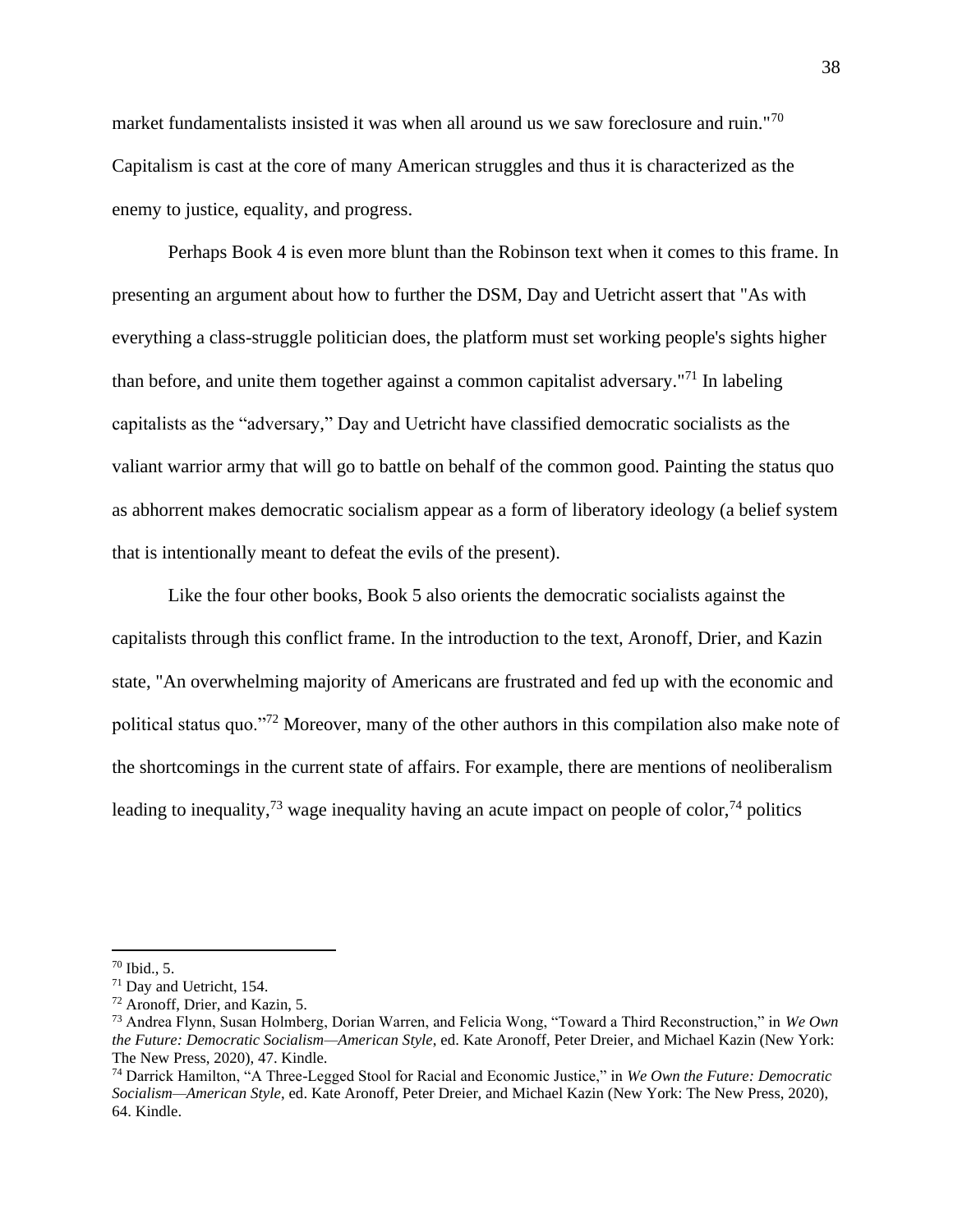representing a plutocracy,<sup>75</sup> and even capitalism having dire impacts on sports<sup>76</sup> and the arts.<sup>77</sup> Perhaps more exhaustively than any of the other books, this book delineates an extensive count of areas where reform is needed due to failures of the status quo. Through this frame, readers are encouraged to perceive urgency behind the need for change. Democratic socialism is portrayed akin to the rain showers that will quell the drought caused by capitalism.

In each book, the authors frame the DSM as a response to the failings of politics and economics in the U.S. In doing so, a story emerges where this is a movement of heroes in a fierce war for "what's right." When a movement is portrayed as a direct response to the inadequacies of something else, this framing is intentionally crafted to portray the actions of the movement as imminently rational and deserving of support. When there is a war, people pick sides, and this is a conflict frame that works to render democratic socialism rhetorically and conceptually as the superior ideological framework around which people should mobilize.

#### • **An Inspiring Alternative**

The second frame that can be found across all the texts can be labeled as "an inspiring alternative." This frame goes hand-in-hand with the previously discussed "disillusionment with capitalism and the status quo." The previous frame placed democratic socialism in direct contention with capitalism; its role was to say, "capitalists are the bad guys, and we democratic socialists are the good guys with a better solution." This second frame serves the purpose of

<sup>75</sup> J. Mijin Cha, "We the People: Voting Rights, Campaign Finance, and Election Reform," in *We Own the Future: Democratic Socialism—American Style*, ed. Kate Aronoff, Peter Dreier, and Michael Kazin (New York: The New Press, 2020), 107. Kindle.

<sup>76</sup> David Zirin, "Reclaiming Competition: Sports and Socialism," in *We Own the Future: Democratic Socialism— American Style*, ed. Kate Aronoff, Peter Dreier, and Michael Kazin (New York: The New Press, 2020), 266-278. Kindle.

<sup>77</sup> Francesca Fiorentini. "What About a Well-Fed Artist? Imagining Cultural Work in a Democratic Socialist Society," in *We Own the Future: Democratic Socialism—American Style*, ed. Kate Aronoff, Peter Dreier, and Michael Kazin (New York: The New Press, 2020), 280-289. Kindle.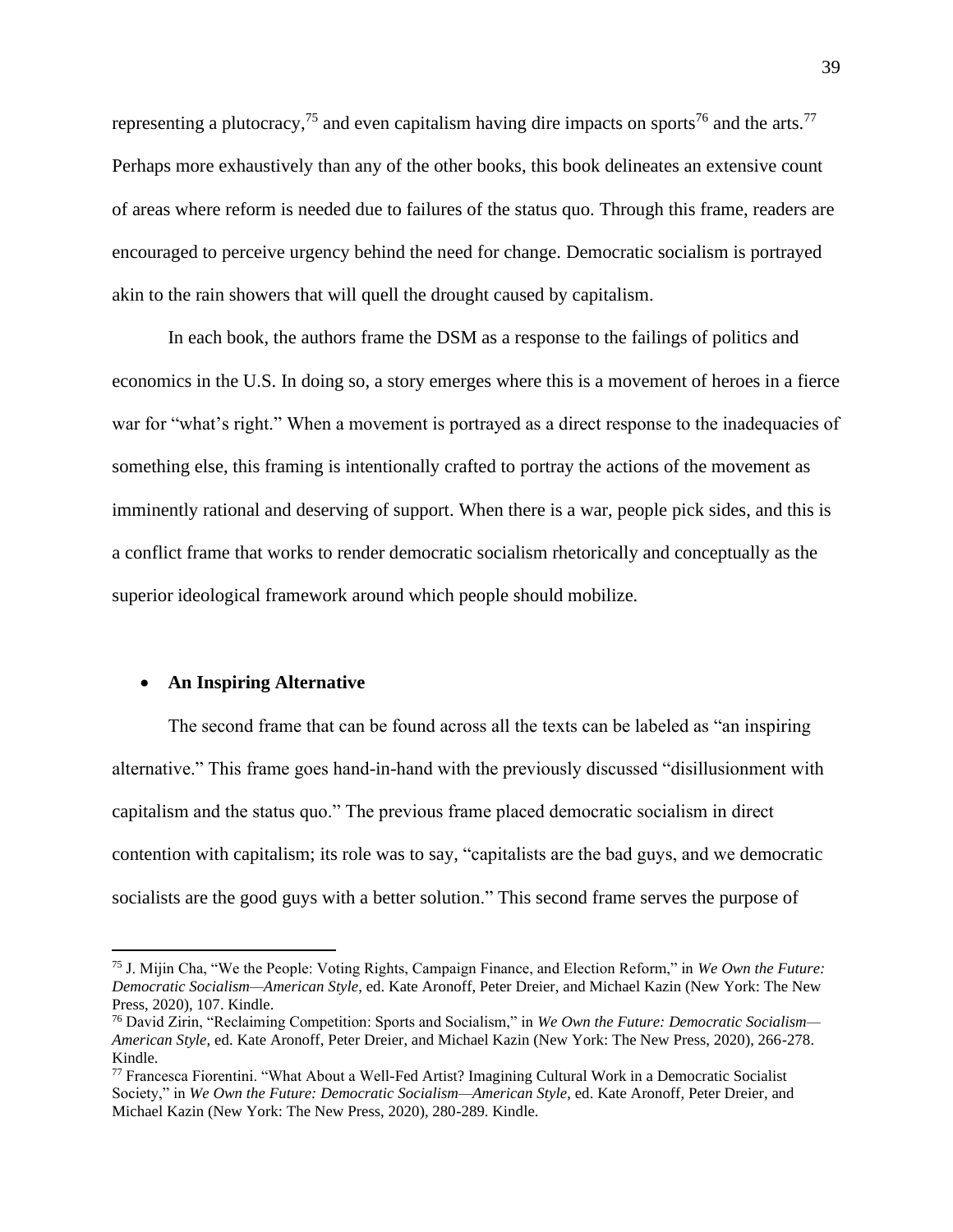elaborating why democratic socialists are the heroes in this political narrative. This frame situates democratic socialism as a movement with the utmost potential to aid mankind.

In every text, democratic socialism is heralded as a system with golden ideas. For instance, in Book 1, the following statement is made: "Raising the minimum wage benefits the economy, and it benefits society as a whole. There's a clear connection between poverty, despair, and crime...When wages go up, crime goes down, and everyone benefits."<sup>78</sup> With this statement, Sanders portrays the democratic socialist policy of an increased minimum wage as both beneficial and sociologically rational. His words present the policy as straightforward and simplistic: do this and the world will be better. This type of reasoning is highly accessible to readers, and the intent is to make it easy to side with the new leftism he promotes, rather than the status quo.

In Book 2, Gautney also strives to prove that democratic socialism should stand out for its potential. She notes, "Bernie's populism was rooted in a profoundly different kind of antielitism that drew masses of young people in search of a more tolerant and egalitarian future, against the jobless, debt-ridden one that the Clinton-Wall Street alliance offered."<sup>79</sup> In this statement, Gautney characterizes Sanders (and thus the democratic socialist views with which he is associated) as a beacon for youth in search of a future lined in opportunity. This creates a mental image of people running towards the promised land of democratic socialism and away from capitalist ruin.

In Book 3, Robinson directly states, "We were introduced to socialism, which provides a set of principles and aspirations that can guide us in the right direction."<sup>80</sup> If socialism is the

<sup>78</sup> Sanders, 12.

<sup>79</sup> Gautney, 124.

<sup>80</sup> Robinson, 203.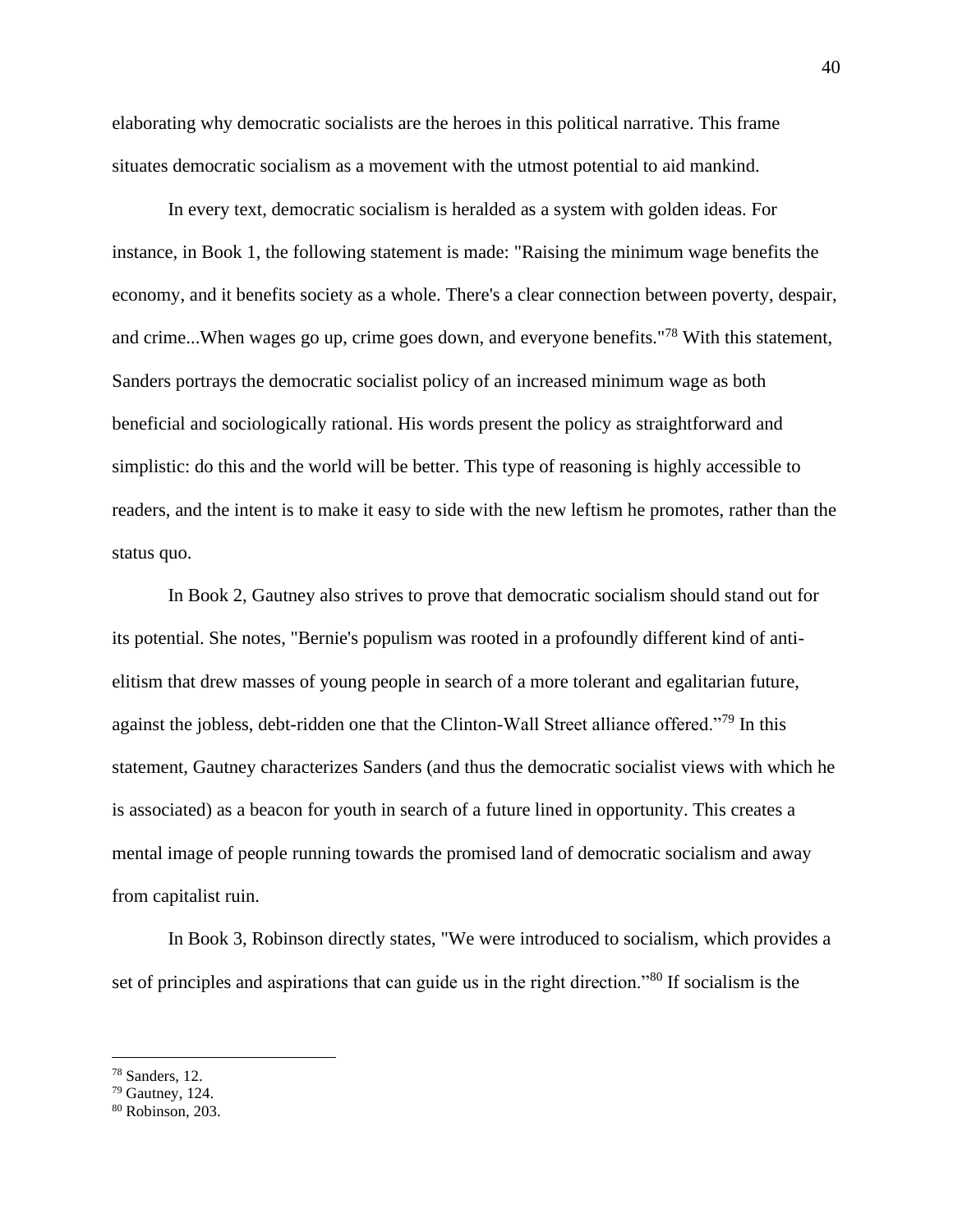"right direction," then the corollary is that we are presently headed in the wrong direction. Like the other authors, Robinson frames democratic socialism as the answer to current problems. "The democratic socialist creed is the belief not only that things ought to be better, but that they must be better, and we will do what we can to make them so."<sup>81</sup> Democratic socialism is portrayed as the movement that people should rally around if they have hopes for seeing a greater tomorrow.

In Book 4, Day and Uetricht specifically discuss how they see democratic socialism as having an intent of prompting inspiration among the masses:

It's our task to inspire the broad and diverse working class to dream of a different future, one where all people are truly created equal, where human life is valued above profit, where cooperation and compassion are the prevailing principles of social life, and where exploitation of person by person is a distant, shameful memory.<sup>82</sup>

This passage emphasizes how democratic socialists take pride in being a greater and preferable alternative to what they see as a horrendous present. The authors want to highlight that this movement is humane, just, and thus the rational option to support. Similarly, in Book 5, this notion is captured in quotes such as the following:

Uniquely, democratic socialists set their sights on moving beyond capitalism as society's operating system, not simply to make it more tolerable. They strive to build an economy and society that prioritizes the well-being of people and planet above all else, replacing capitalism's endless thirst for hoarded profits with a quest for widespread prosperity.<sup>83</sup> In this passage, "well-being" and "prosperity" stand out as key words. Democratic socialism is framed not just as a mere alternative to capitalism, and not as a dour vision of austerity, but

<sup>81</sup> Ibid., 255.

<sup>&</sup>lt;sup>82</sup> Day and Uetricht, 214.

<sup>83</sup> Aronoff, Drier, and Kazin, 9.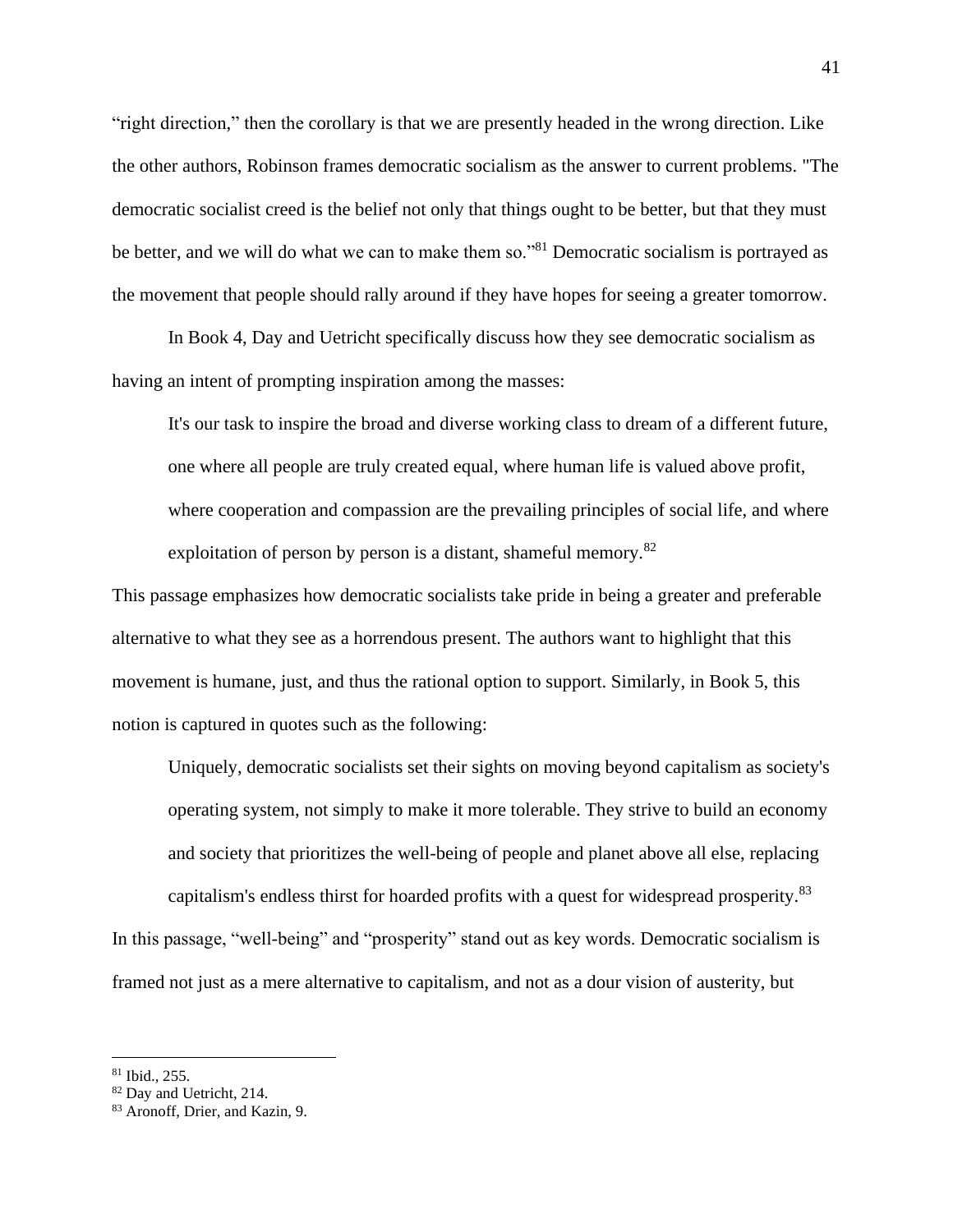instead as an uplifting and inspiring, materially appealing alternative. Once again, framing democratic socialism in this way is intended to present the choice between it and capitalism as a no-brainer.

The previous frame set the stage for the conflict between the two ideologies. Through that frame, each text expresses that the status quo is a disaster and democratic socialism is on the offensive against the current state of affairs. This frame continues that line of thought, but rather than the primary focus being on why capitalism is a failure, the focus is on why democratic socialism should provide hope to the public. Keeping this in mind, it makes perfect sense why these two frames are the ones that recur in every text. "Disillusionment with capitalism and the status quo" asserts that capitalism is a villain because it leads to mass inequality, and it introduces democratic socialism as a hero. "An inspiring alternative" then explains a rational for why democratic socialism is heroic. It is the "because" for why people should side with democratic socialists in the conflict introduced in the formerly explored frame. In this way, these frames are mutually reinforcing across the texts.

#### <span id="page-42-0"></span>*Frames Shared by the Majority of Texts (Frames Shared by Three to Four Books)*

#### • **A Politics of Action (Shared by Four Books; Absent in Book 2)**

Appearing in all but one text, a third prominent frame can be labeled as "a politics of action." This frame conveys the notion that democratic socialism is not an idle movement; rather, it is centered around the execution of concrete measures. Democratic socialists are portrayed as "doers" who not only make plans, but also ensure those plans are carried out in the here and now.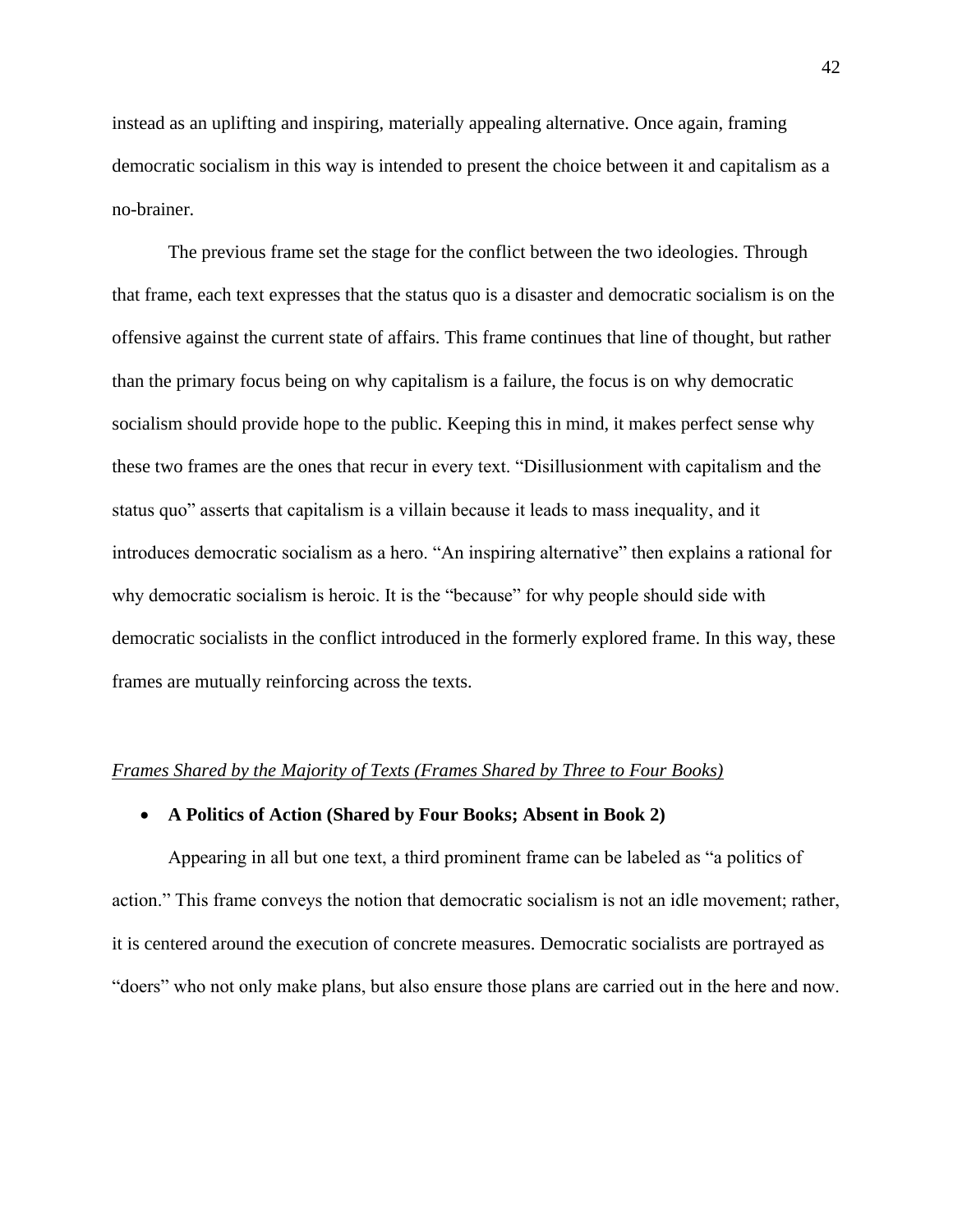In Book 1, Sanders states, "Our political task is nothing less than the transformation of our nation."<sup>84</sup> In his perspective, this transformation is tied to specific policy measures that address everything from tax reform to the fight against climate change. In expressing a desire to address current policy shortcomings, to end problematic legal structures, and to implement new programs and policies, the underlying message is that action is instinctual to democratic socialism.

The DSM is not merely meant to identify issues within the status quo, it is fundamentally about taking tangible steps to improve the status quo. In Book 3, Robinson explicitly makes this point himself. "It's funny, people often talk about leftists as impractical dreamers. But in the last few years, the most concrete solutions to social and economic problems have been coming from the left."<sup>85</sup> Robinson notes how democratic socialists are often labeled as seeking an unrealistic vision of utopianism. However, he makes it clear that even though the movement has extensive goals and aspirations for the future, this does not mean that democratic socialists are doing nothing in the present moment.

As Day and Uetricht note in Book 4, "If we don't muster the courage to challenge the establishment, they'll run the show forever. If we want politics to change, it's time to roll up our sleeves."<sup>86</sup> Across the texts, it is evident that democratic socialists endeavor to make real changes whether that entails confronting existing socio-economic structures or attempting to build new ones. In fact, proposing feasible mechanisms for how to "build a kinder, more humane, and altogether freer society—and suggest how to overcome barriers to that future" is part of the defined intent of Book  $5.^{87}$  Through the combined efforts of scholars and activists, this

<sup>84</sup> Sanders, 99.

<sup>&</sup>lt;sup>85</sup> Robinson, 168.

<sup>86</sup> Day and Uetricht, 74.

<sup>87</sup> Aronoff, Drier, and Kazin, 11.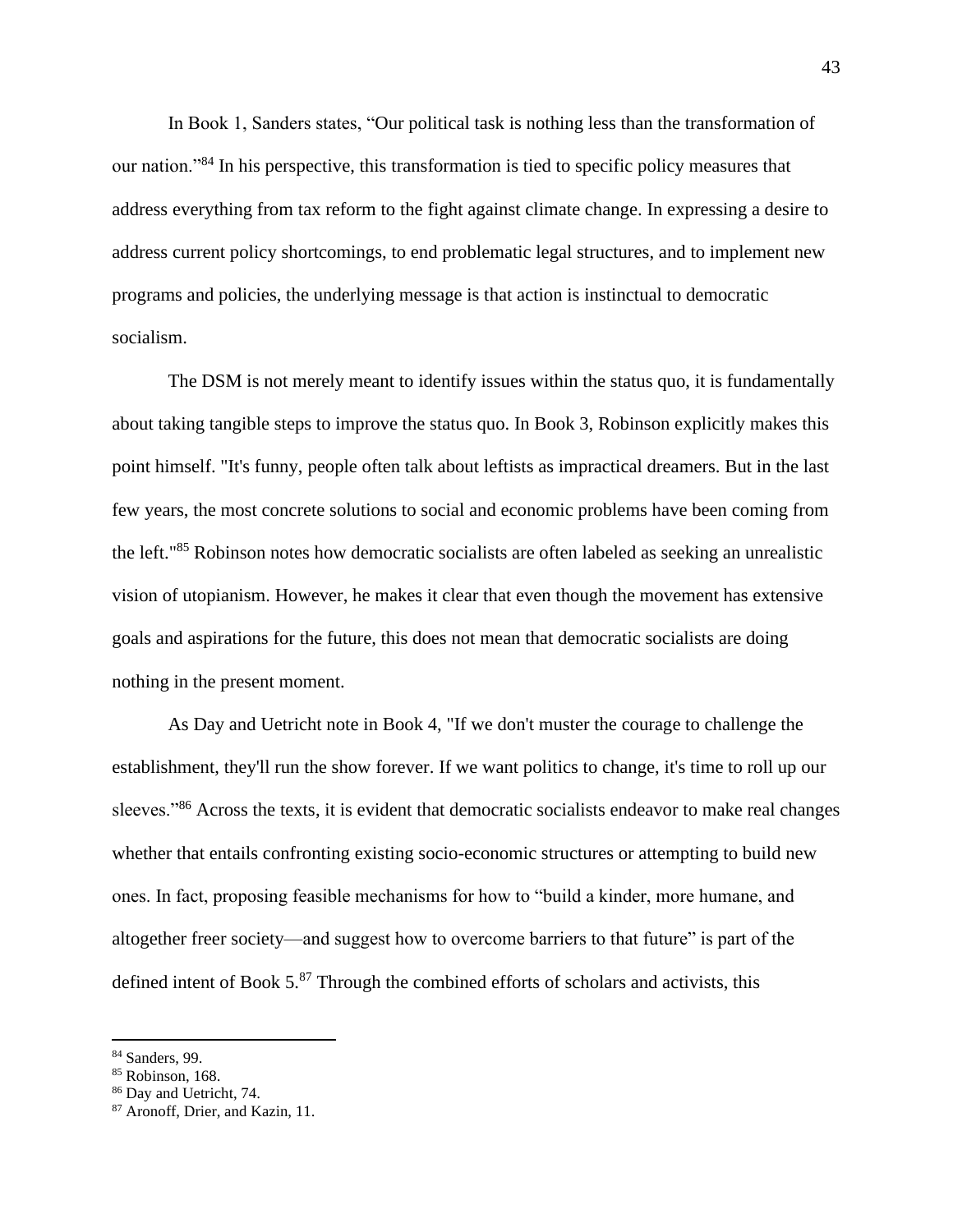compilation makes specific reference to actions that need to be taken in terms of the electoral system, criminal justice, education, and beyond.

This frame is intended to accomplish a few different goals. Firstly, if readers have skepticism about democratic socialism, this frame is meant to help them understand that this movement is not hollow. Coming from a two-party system where people frequently feel as though their support will be wasted if it is not given to either the Republicans or the Democrats, these pro-democratic-socialist authors want to convince their readers that democratic socialism is more than just empty promises for a better tomorrow. They want to emphasize that democratic socialists are taking action because then the movement might gain further support. Secondly, if readers already support democratic socialism, then this frame is a way of reinforcing the notion that they are taking part in a movement and ideology that is meaningful.

#### • **Movement Building/More to be Done (Shared by Four Books; Absent in Book 3)**

As an additional frame, "movement building/more to be done" is essentially a specific extension of the "politics of action" frame. While there are various measures that democratic socialists want to carry out, the precise act of mobilizing into a powerful coalition recurred with such frequency across four of the texts that I believe it merits its own frame. In particular, this frame emphasizes that one of the main goals of democratic socialists is to recruit new members to the movement. The authors of the texts believe that although democratic socialism has gained supporters in the last few years, much more needs to be done before the movement is strong enough to successfully incite broad and lasting changes on social, economic, and political fronts.

In Book 1, in addition to providing ways that supporters can "mobilize" at the end of each chapter, Sanders asserts: "We must move boldly forward to revitalize American democracy

44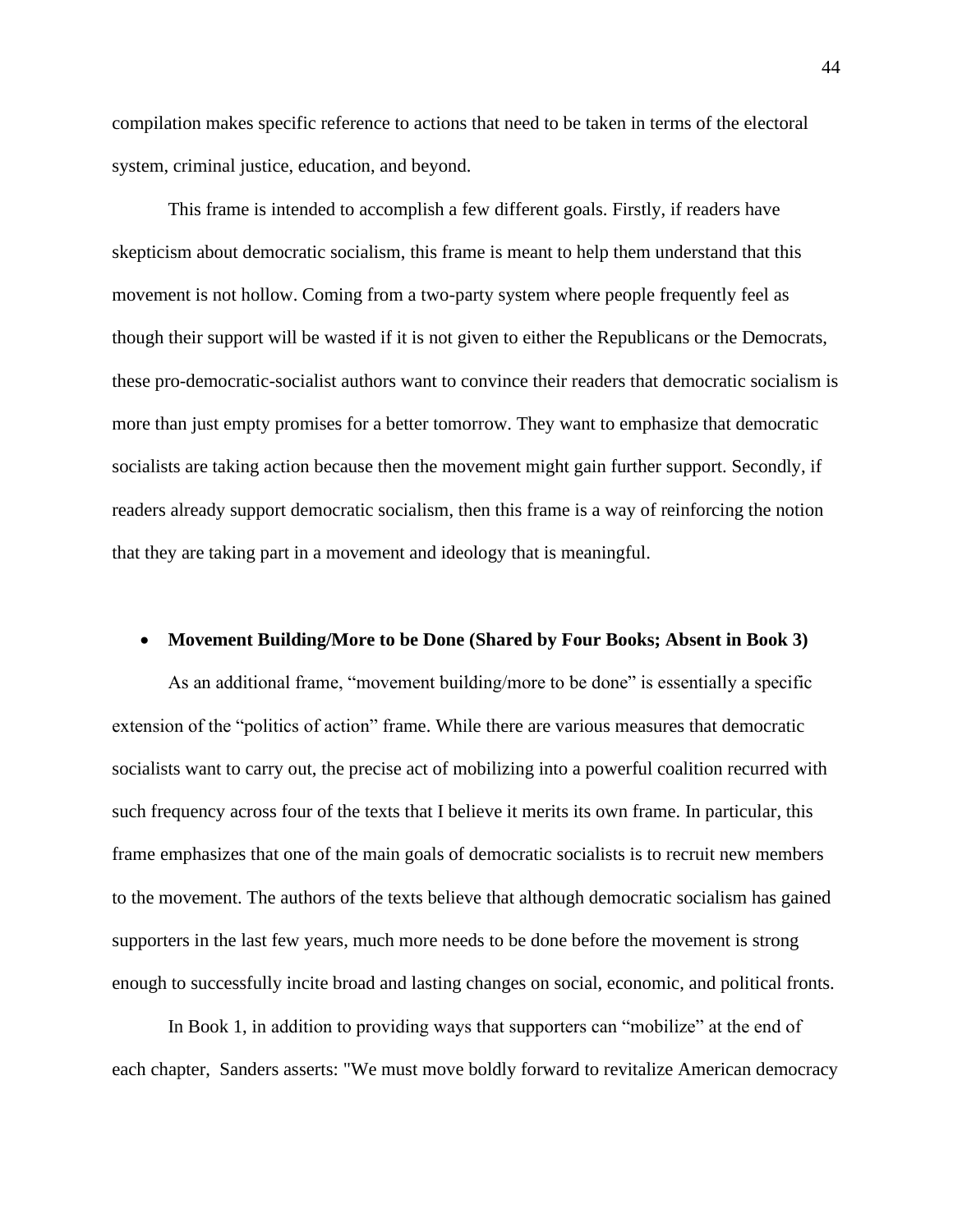and bring millions of young people and working people into an unstoppable political movement that fights for a government that represents all of us, not just the billionaire class."<sup>88</sup> His focus is on using the momentum from his presidential campaign as a starting point. He recognizes that if people do not continue to unite on behalf of democratic socialist objectives, then momentum (and thus power) will be lost in the battle against the status quo. By continually reminding his readers that this is just the beginning of the race, he is attempting to encourage them to keep acting and to keep recruiting until democratic socialists have the energy and manpower to make it to the finish line of political progress.

Likewise, in Book 2, Gautney agrees that democratic socialists must build upon the efforts of the past few years. She notes, "One way that future progressive electoral campaigns could improve upon the movement-building aspects of Bernie 2016 would be to invest larger sums in field organizing and building local political organizations."<sup>89</sup> Like Sanders, she acknowledges that the DSM needs to continue growing in order to be more resilient and effective. Political change is not something that happens overnight, and if the democratic socialists drop the ball, their successes will fade into the background of history. So, Gautney and the other authors want to use their texts to emphasize that mobilization is of the utmost importance.

In Book 4, the urgency behind mobilization efforts is clear: "It's now the task of the reborn socialist movement to act boldly, intervene intelligently, and continue to invite people into the struggle, so that the potential of this movement isn't squandered."<sup>90</sup> Day and Uetrict assert, "The power of the capitalist class is immense; to overcome it, we need not to just win

<sup>88</sup> Sanders, x.

<sup>89</sup> Gautney, 134.

<sup>&</sup>lt;sup>90</sup> Day and Uetricht, 214.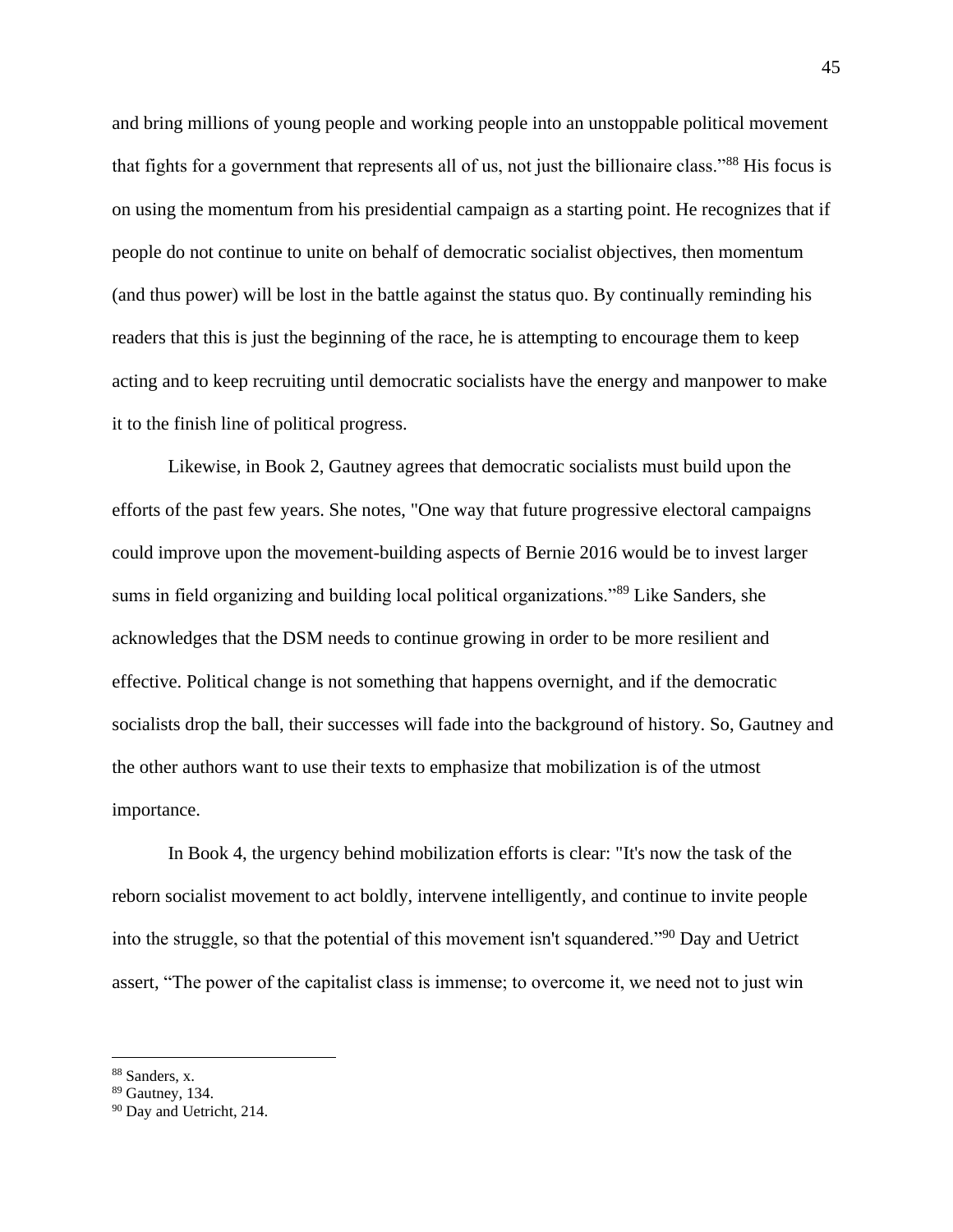elections but collectively assemble as millions of people marching in the street, engaging in strikes and boycotts, pressuring politicians, and pushing back against the inevitable retaliation for our victories."<sup>91</sup> In this way, this frame can be perceived as a call to further action. While the frame labeled as "a politics of action" was meant to demonstrate that democratic socialists are presently active in terms of what they are demanding and what they are doing, this frame is emphasizing that there is still much ground that must be covered in terms of enriching the size of the movement and increasing its capacity to act. It is trying to rally present adherents of the movement to take the next step of encouraging others to join.

In line with this frame, Book 5 contains the following passage:

'An unorganized socialist is a contradiction in terms,' Michael Harrington frequently said, and if socialism is to become a genuine force in American politics and life, it needs both to organize many thousands of unorganized socialists into a more powerful socialist organization, and to help in the process of building far broader support for social democratic reforms. For perhaps the first time ever in American history, these goals are now possible--provided socialists choose to be both in and of the world.<sup>92</sup>

Each author is aware that the DSM has a long way to go before it can meet all of its objectives. However, they have confidence that if the quantity of supporters can be expanded, the movement is much more likely to succeed. They have chosen to frame democratic socialism in light of mobilization needs because making readers aware that the movement is at a critical point where it will either blossom or burn out might help convince these readers to act on a personal level.

 $91$  Ibid., 13.

<sup>92</sup>Harold Meyerson, "How Socialism Surged, and How it Can Go Further," in *We Own the Future: Democratic Socialism—American Style*, ed. Kate Aronoff, Peter Dreier, and Michael Kazin (New York: The New Press, 2020), 303. Kindle.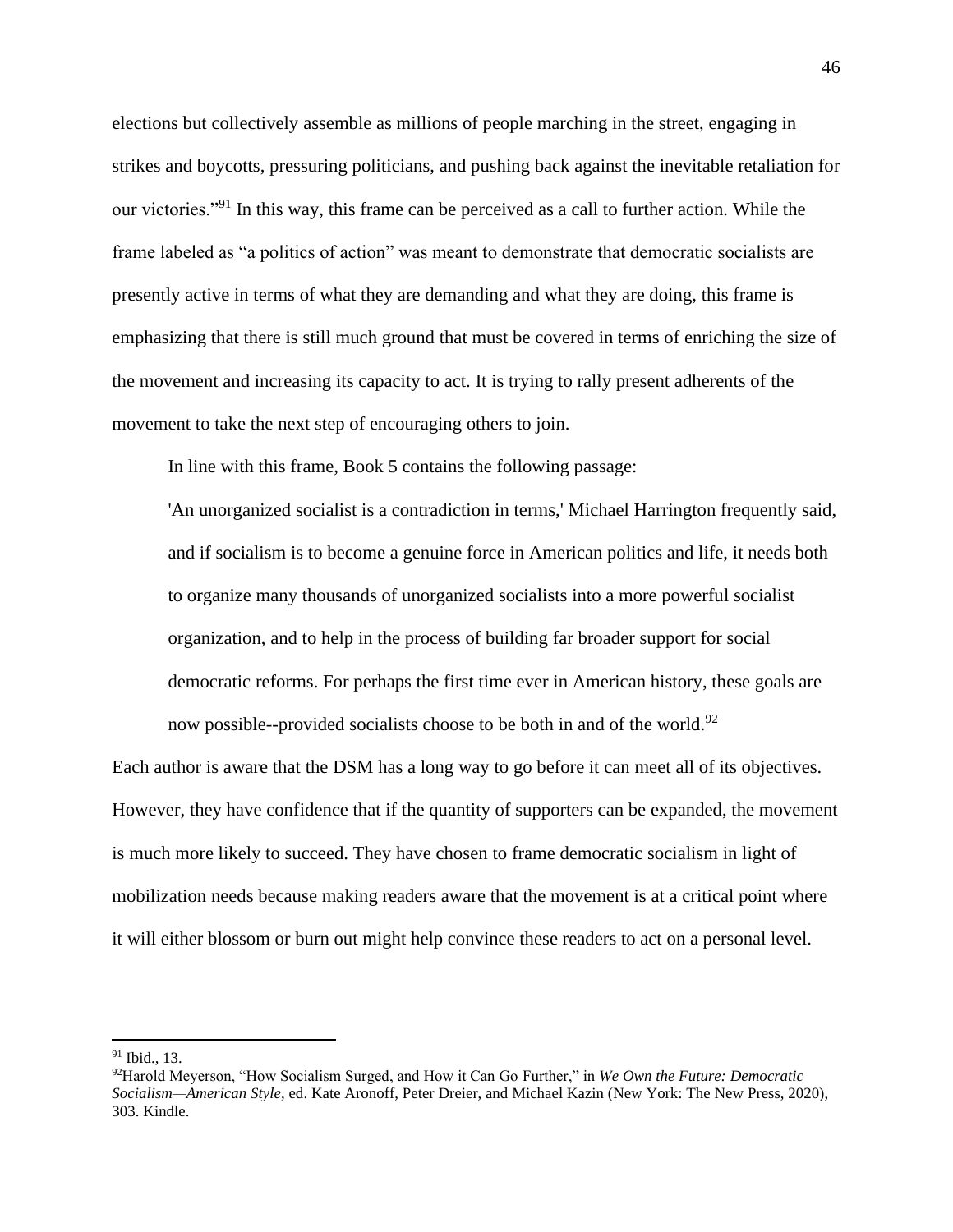# • **Disillusionment with the Democrats (Shared by Three Books; Absent in Book 1 and Book 5)**

Similar to the previously discussed "disillusionment with the status quo," the frame labeled as "disillusionment with the Democrats" is another conflict frame. In this case, democratic socialists are placed in specific contrast to the Democratic Party. This frame makes it evident that while the Democratic Party claims to be a strong defender of the American left, it is hardly a party that supports the needs of the general populace.

In Book 2, Gautney analyzes the 2016 election to critique the shortcomings of the Democrats. "[W]hat's clear from 2016 is that establishment Democrats failed to address the material needs and aspirations of poor and working-class Americans of all backgrounds that have been structurally subordinated to the material interests of the ruling class."<sup>93</sup> She takes her readers through the political contest between Clinton and Sanders to demonstrate that where the Democrats failed, the democratic socialists provided viable policy approaches. She argues "The Bernie Sanders campaign crashed the Democratic Party in 2016 by exposing the class interests its leadership represented and by expanding the horizon of political possibility in America."<sup>94</sup>

Similarly, in Book 3, Robinson argues that the Democratic Party's inability to serve public needs is the reason that Sanders was able to pose a viable challenge to Clinton in the 2016 primaries. He states, "The Clinton-Sanders primary showed that the Democratic Party establishment was deeply unpopular and vulnerable, and that many voters were willing to get behind a socialist if they offered an alternative to the uninspiring centrist politics that had destroyed the Democrats' popular appeal."<sup>95</sup> In Robinson's perspective, liberal politics is "the

 $93$  Gautney, 128.

<sup>&</sup>lt;sup>94</sup> Ibid., 41.

<sup>&</sup>lt;sup>95</sup> Robinson, 3.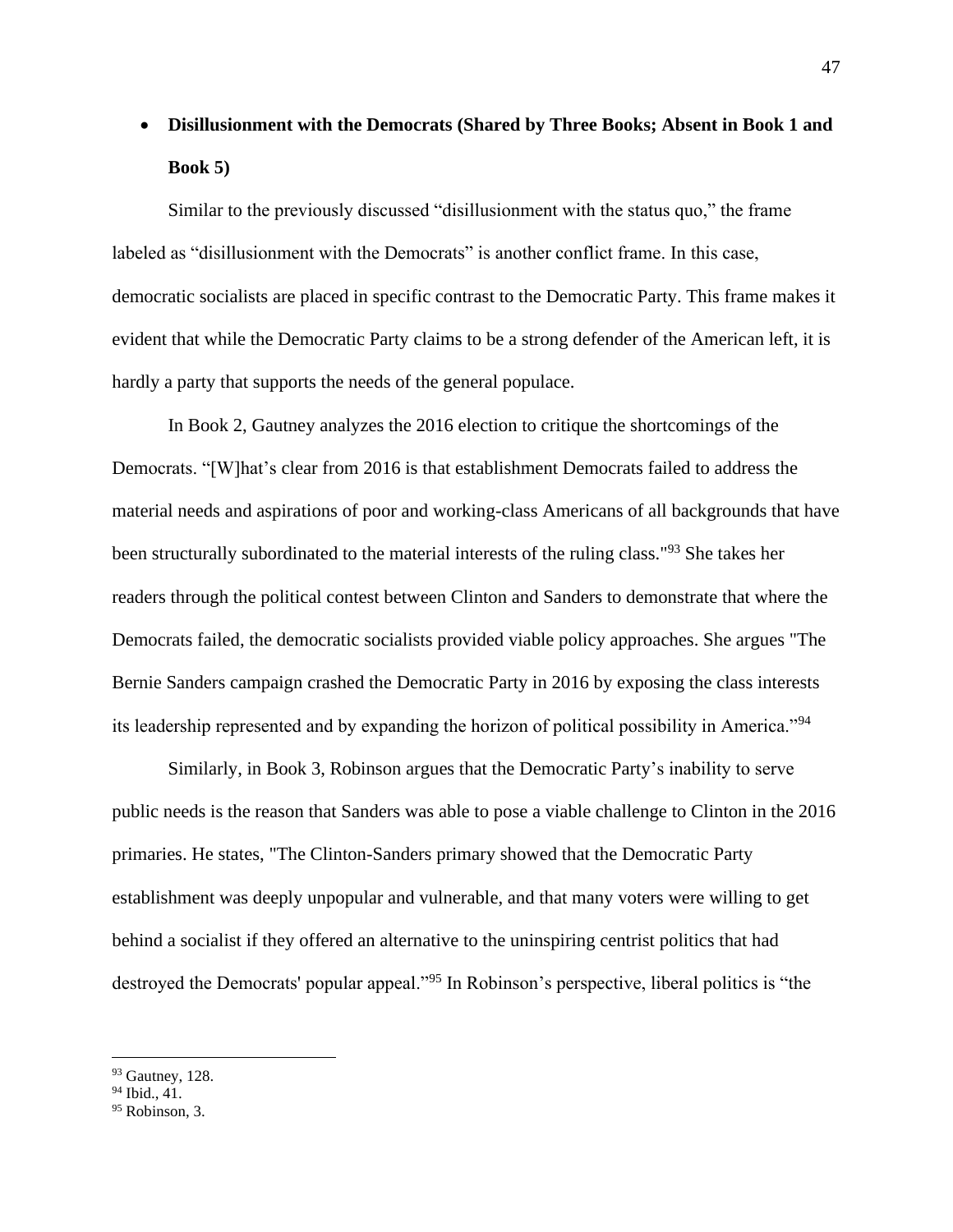politics of wealthy people who want to appear virtuous without actually making personal sacrifices."<sup>96</sup> Whereas the Democratic Party represents the idea of being all talk and no action, democratic socialists are framed as pursuing genuine change for the betterment of society.

In Book 4, Day and Uetricht further this argument in saying, "Liberals are not taking the threats we face seriously enough. They've gotten caught up in sideshow spectacles rather than working to put forward an alternative to the grinding misery of life in America under capitalism."<sup>97</sup> As with the other authors, they note that the Democratic Party is a capitalist party and that as such, it is incapable of truly supporting the working class. Meanwhile, they believe that the democratic socialists are willing to place people above profits instead of the other way around.

Parallel to how "disillusionment with the status quo" juxtaposed capitalism with democratic socialism on an ideological level, "disillusionment with the Democrats" is juxtaposing the Democratic Party with the democratic socialists on the level of political strategy. The pro-democratic-socialist authors want to convey that the Democratic Party is not doing enough as America's token progressive party, while democratic socialist thinking is offering what Americans need to prosper.

The reason that the authors likely feel the need to apply this frame is in anticipation that their readers might ask the following question: Why should I support democratic socialists when the Democratic Party is the progressive party that already has widespread acknowledgement in the two-party system? As the Democratic Party is the biggest competitor with democratic socialism for supporters, the authors need to explicitly say where the Democrats are failing, and the democratic socialists are succeeding in order to make it clear that the DSM merits support. It

<sup>96</sup> Ibid., 223.

<sup>&</sup>lt;sup>97</sup> Day and Uetricht, loc. 182.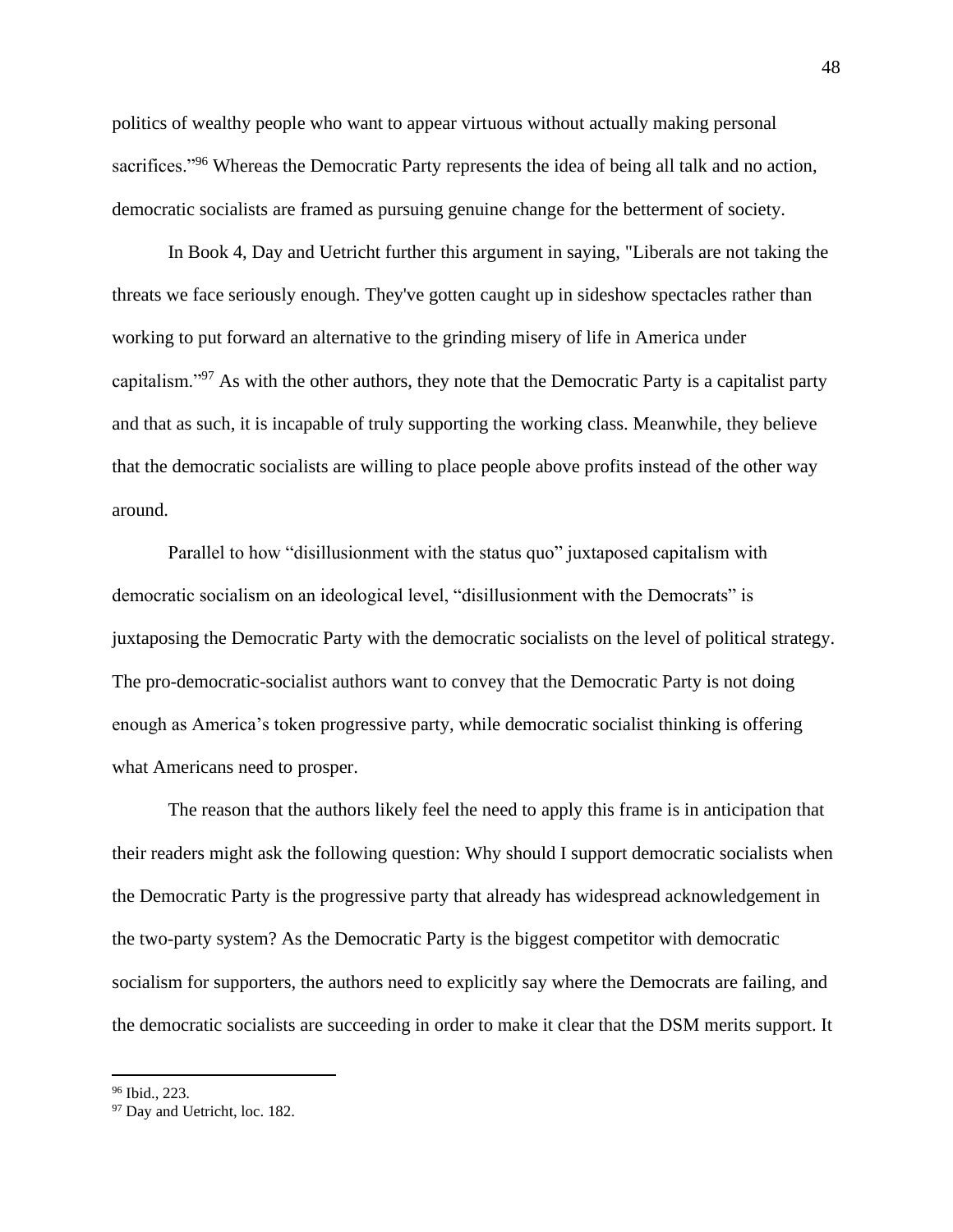is not enough to say that capitalism is broken; the authors must also underscore the idea that the Democratic Party is aligned with capitalism and thus will not be able to solve the systematic issues as successfully as the democratic socialists.

#### • **Mainstream Appeal (Shared by Three Books; Absent in Book 2 and Book 3)**

The final frame shared by a majority of the texts can be labeled as "mainstream appeal." This frame attempts to convey that democratic socialism is not a fringe movement, but rather a critical perspective that has been steadily gathering the support of the American public. In doing so, this frame is meant to downplay the radicalism that some people associate with the movement.

In Book 1, Sanders makes a point of noting that his 2016 "campaign received more votes from young people than Donald Trump's and Hilary Clinton's combined."<sup>98</sup> Additionally, he mentions that his book is based on the thesis that "on major issue after major issue, the vast majority of Americans support a progressive agenda."<sup>99</sup> In stating these facts, Sanders frames democratic socialist thinking as something that has drawn people in. Rather than decrying democratic socialism as ridiculous and utopian, he wants his audience to understand that people have used their voices and their votes to express that they find reason to join Sanders and the democratic socialists.

Book 4 further observes that "Democratic socialist politicians are running and winning at the local, state, and national level."<sup>100</sup> With this in mind, Day and Uetricht highlight that "Democratic socialism is gaining recognition and legitimacy."<sup>101</sup> If people are advocating for

<sup>&</sup>lt;sup>98</sup> Sanders, ix.

 $99$  Ibid., ix.

<sup>&</sup>lt;sup>100</sup> Day and Uetricht, 1.

 $101$  Ibid., 69.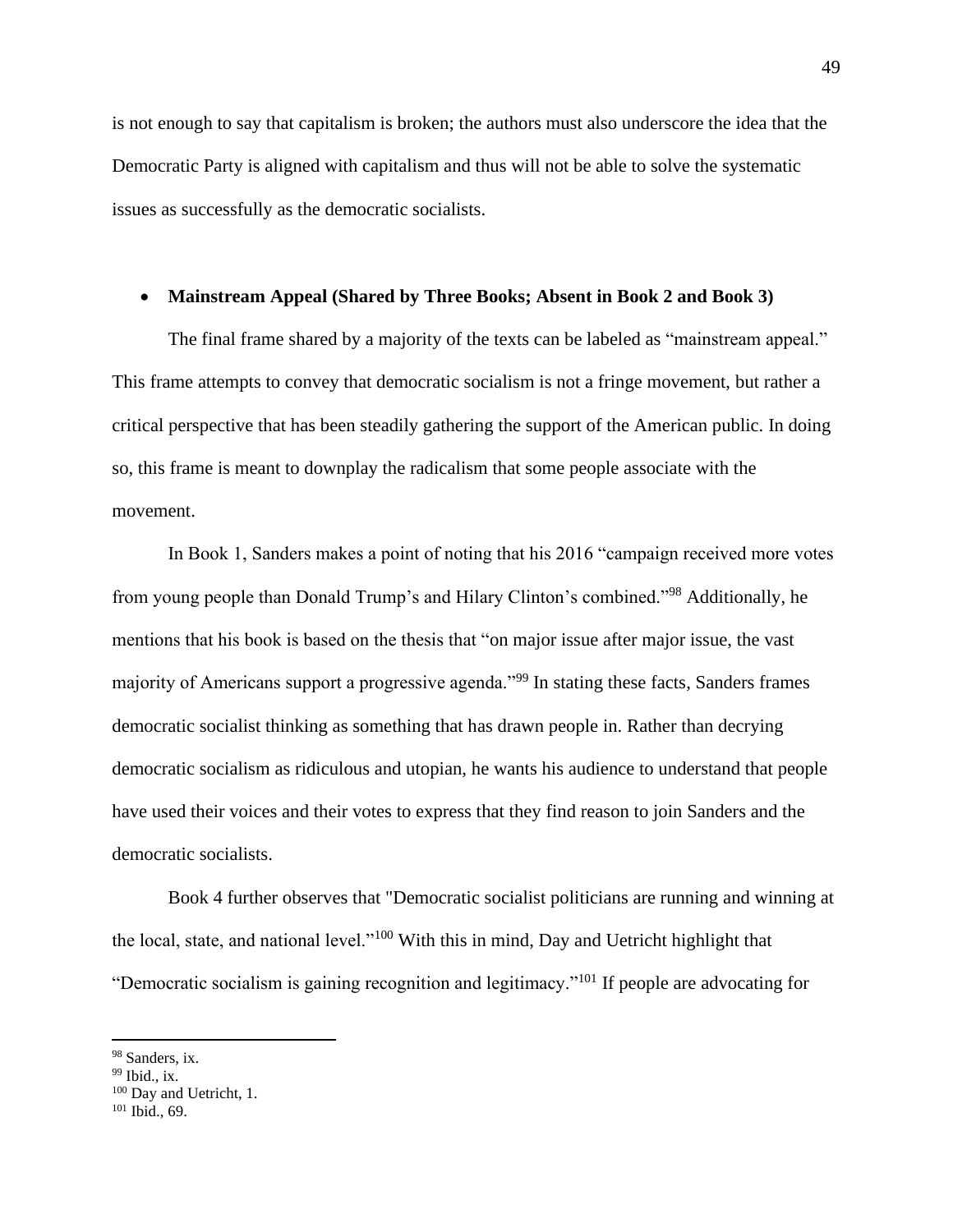democratic socialist representatives in elections and supporting democratic socialist ideology, then the movement merits attention as a pragmatic political movement with considerable mainstream appeal.

In Book 5, statistical support is provided to convey this notion of mainstream appeal. "In 2018, a Gallup poll found that the share of Democrats with a favorable view of socialism stood at 57 percent, while those with a favorable view of capitalism had dwindled to 47 percent."<sup>102</sup> If more left-leaning individuals support socialism than capitalism, then the resonance of democratic socialism is quite evident. In fact, it has even become acknowledged that "Policies that once seemed utopian are being offered and debated as mainstream."<sup>103</sup> Policies like Medicare for All originated from more democratic socialist thinking, and now even political candidates from the Democratic Party are recognizing them.

By utilizing this frame, the authors have developed yet another technique to both try and convince skeptics to join the DSM and to reinforce the supportive tendencies of people who already have aligned themselves with the movement. Portraying the movement as mainstream is an attempt to depict democratic socialism as something that rationally merits support; it is painted as a logical ideology around which people should mobilize.

<sup>102</sup> Meyerson, 290.

<sup>103</sup> Robert Kuttner, "Confronting Corporate Power," in *We Own the Future: Democratic Socialism—American Style*, ed. Kate Aronoff, Peter Dreier, and Michael Kazin (New York: The New Press, 2020), 122. Kindle.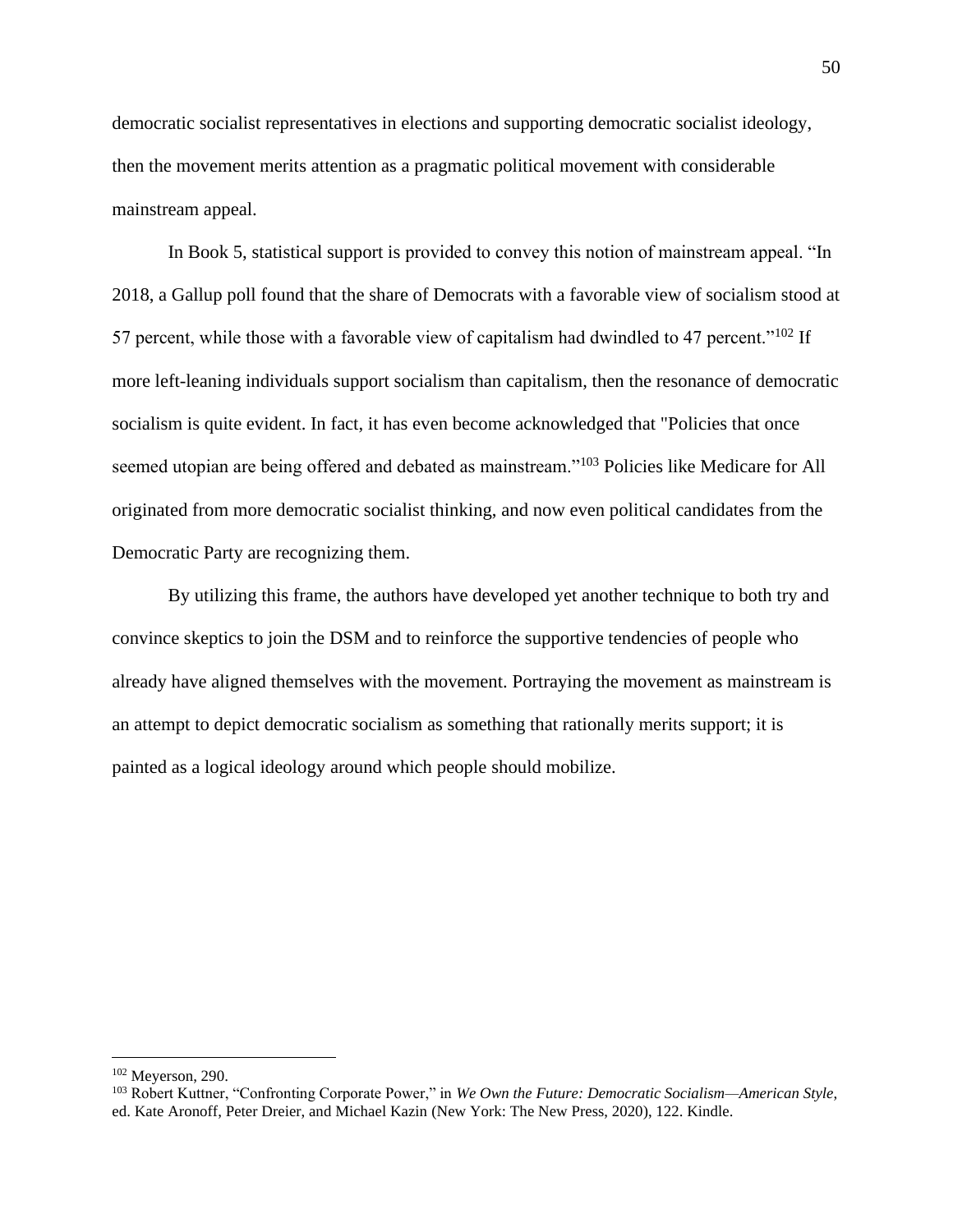#### <span id="page-51-0"></span>*Frames Shared by a Minority of the Texts (Frames Shared by One to Two Books)*

#### • **Rich Political Tradition (Shared by Two Books)**

Both Book 3 and Book 5 present a frame that I have labeled as "rich political tradition." By enlightening readers about the meaningful history of democratic socialism, this frame serves to add another level of legitimacy to the movement.

In Book 3, Robinson notes, "Socialism is often considered to have a dreary pedigree. This could not be more false. The radical left has a beautiful tradition, one that has long been buried but is worth excavating and celebrating."<sup>104</sup> From Europe to the United States itself, Robinson discusses how the DSM has ideological roots that can be traced back more than 800 years. He highlights how the U.S. has had successful socialist politicians that helped develop thriving towns. He asserts that beloved figures like Martin Luther King Jr. and FDR can be associated with socialist thinking. He attempts to demonstrate that democratic socialism is something that has been constructed over time, that has been diligently thought-out by respected thinkers, and that has resulted in positive outcomes.

Similarly, Book 5 also discusses the history of democratic socialism. Aronoff, Drier, and Kazin state, "We should look to our own nation's history to find examples of progressive, even radical programs that raised standards of living, tamed the greed of big corporations, made our cities and rural areas more livable, and expanded rights to previously disenfranchised groups."<sup>105</sup> They want it to be known that socialists were key in the development of cornerstone policies in

<sup>&</sup>lt;sup>104</sup> Robinson, 143.

<sup>105</sup> Aronoff, Drier, and Kazin, 6.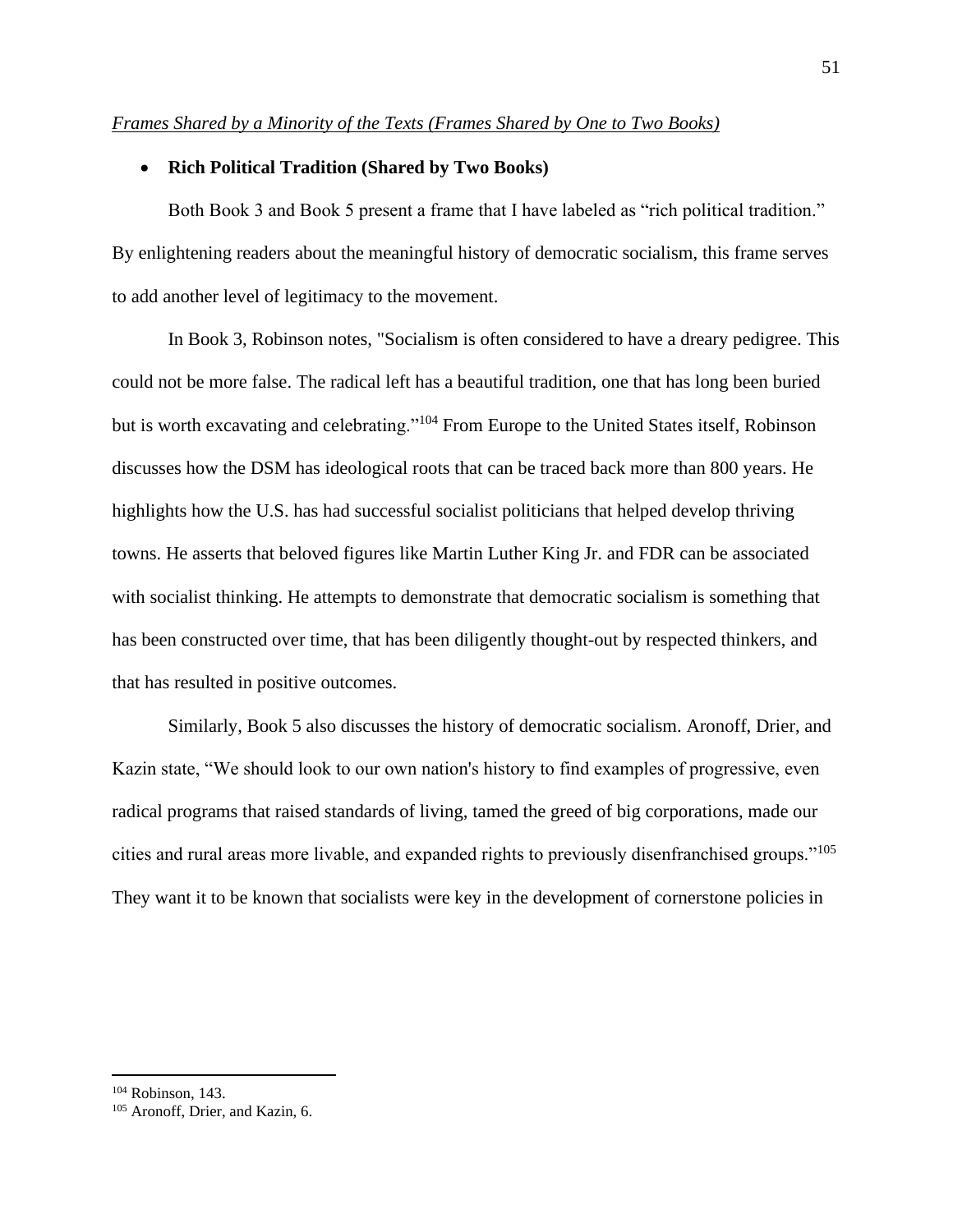U.S. history, like, "Women's right to vote, Social Security, the minimum wage, work-place safety laws, universal health insurance, and civil rights for all races and genders."<sup>106</sup>

The authors of these books have likely chosen to use this frame so as to reinforce the idea that supporting democratic socialism is rational and has the potential to yield practical benefits for ordinary people. If readers come to understand that democratic socialism is not a new and radical ideology, but rather a system of ideas rooted in rich historical traditions, the hope is that these readers will develop more respect and support for democratic socialism.

A potential reason that this frame is only prominent in Book 3 and Book 5 is because these are the two texts that cover the widest range of content. Book 3 provides a wide overview of democratic socialism to attract as many people as possible to the movement. Book 5 contains over 20 different academic articles to analytically examine different elements of democratic socialist policy before an educated audience. That being said, these two texts intentionally strive to look at democratic socialism from a variety of perspectives, so including historical information is quite sensible. On the other hand, the other three texts have more of a limited focus. In Book 1, Sanders is more concerned with presenting policy proposals. In Book 2, Gautney is specifically examining the 2016 primaries. Finally, in Book 4, Day and Uetricht are more occupied with discussing how to further mobilize democratic socialists.

<sup>106</sup> Peter Dreier and Michael Kazin, "How Socialists Changed America," in *We Own the Future: Democratic Socialism—American Style*, ed. Kate Aronoff, Peter Dreier, and Michael Kazin (New York: The New Press, 2020), 15. Kindle.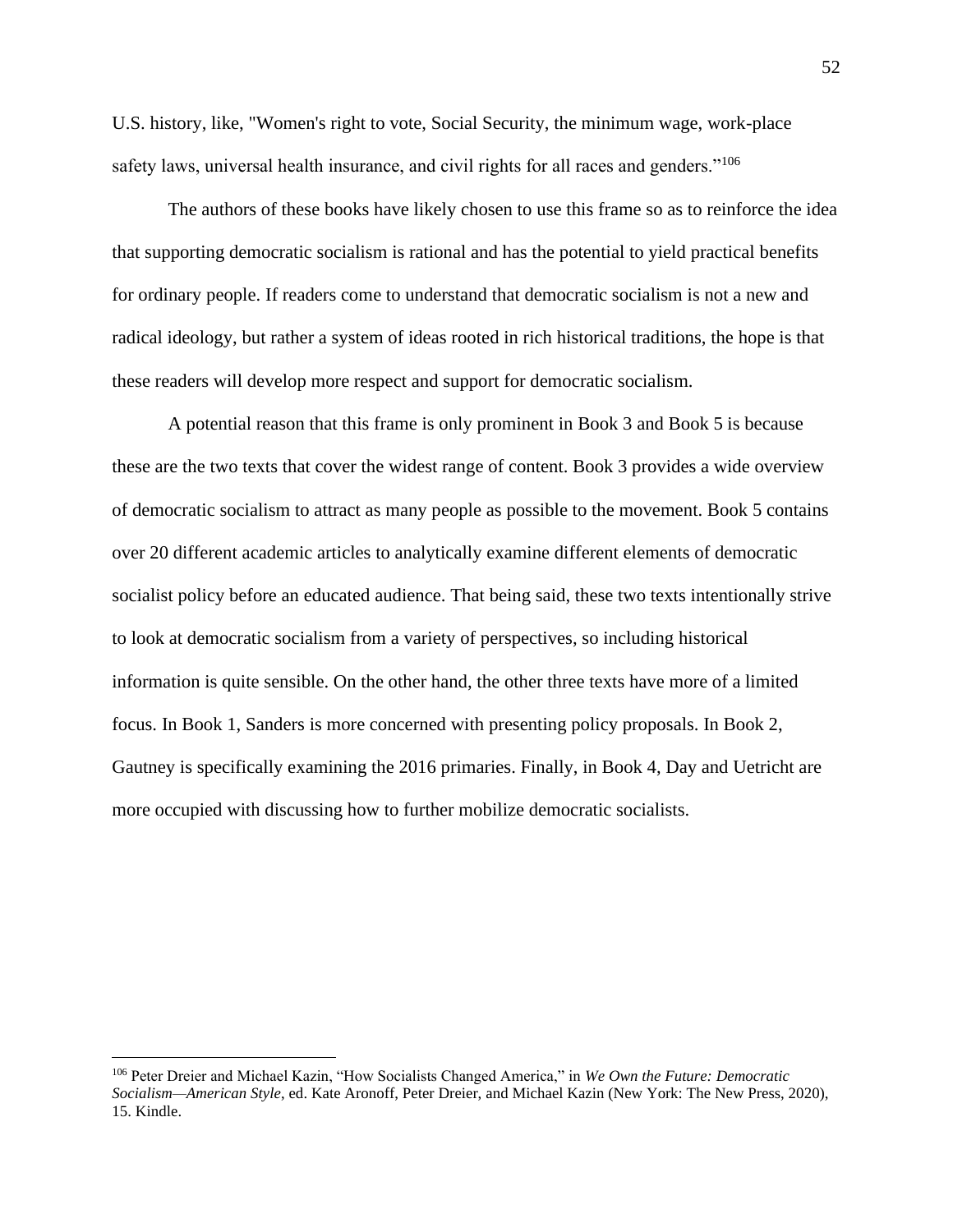#### • **Book 3 – Robinson's Unique Frames**

#### o **Myth-busting**

A frame specific to Book 3 is one that I have labeled as "myth-busting." The purpose of this frame is to debunk the rationalizations used respectively on behalf of capitalism and against democratic socialism. Robinson examines both what he perceives as flawed justifications for capitalism and flawed critiques of democratic socialists. He then says why the justifications for capitalism are illegitimate and why the critiques against democratic socialism do not exhibit sound reasoning. For instance, he identifies the following to be a flimsy rationalization of the capitalist system: "If you don't succeed, it's because you didn't try hard enough."<sup>107</sup> Then, he argues that this logic is flawed because "plenty of people fail for reasons completely beyond their control."<sup>108</sup>

Similarly, Robinson identifies what he perceives as common grounds on which people challenge socialism. He notes that people make claims such as "Socialism is when the government controls the economy and that's always a disaster"<sup>109</sup> and "Socialists elevate the collective and forget the individual."<sup>110</sup> Then, he takes the time to present his rebuttal to each of these claims to delegitimize typical arguments against socialism.

In using this frame, Robinson aims to assert that capitalism is too flawed to be preserved and that democratic socialism is not as problematic as some people make it out to be. In other words, he is trying to "bust the myth" that capitalism is the best structure for society and that democratic socialism would lead to a perilous fate. The reason that this frame is only used in the Robinson text is because Robinson is trying to persuade even devoted skeptics to join the DSM:

 $107$  Robinson, 31.

<sup>108</sup> Ibid., 31.

<sup>109</sup> Ibid., 236.

<sup>110</sup> Ibid., 239.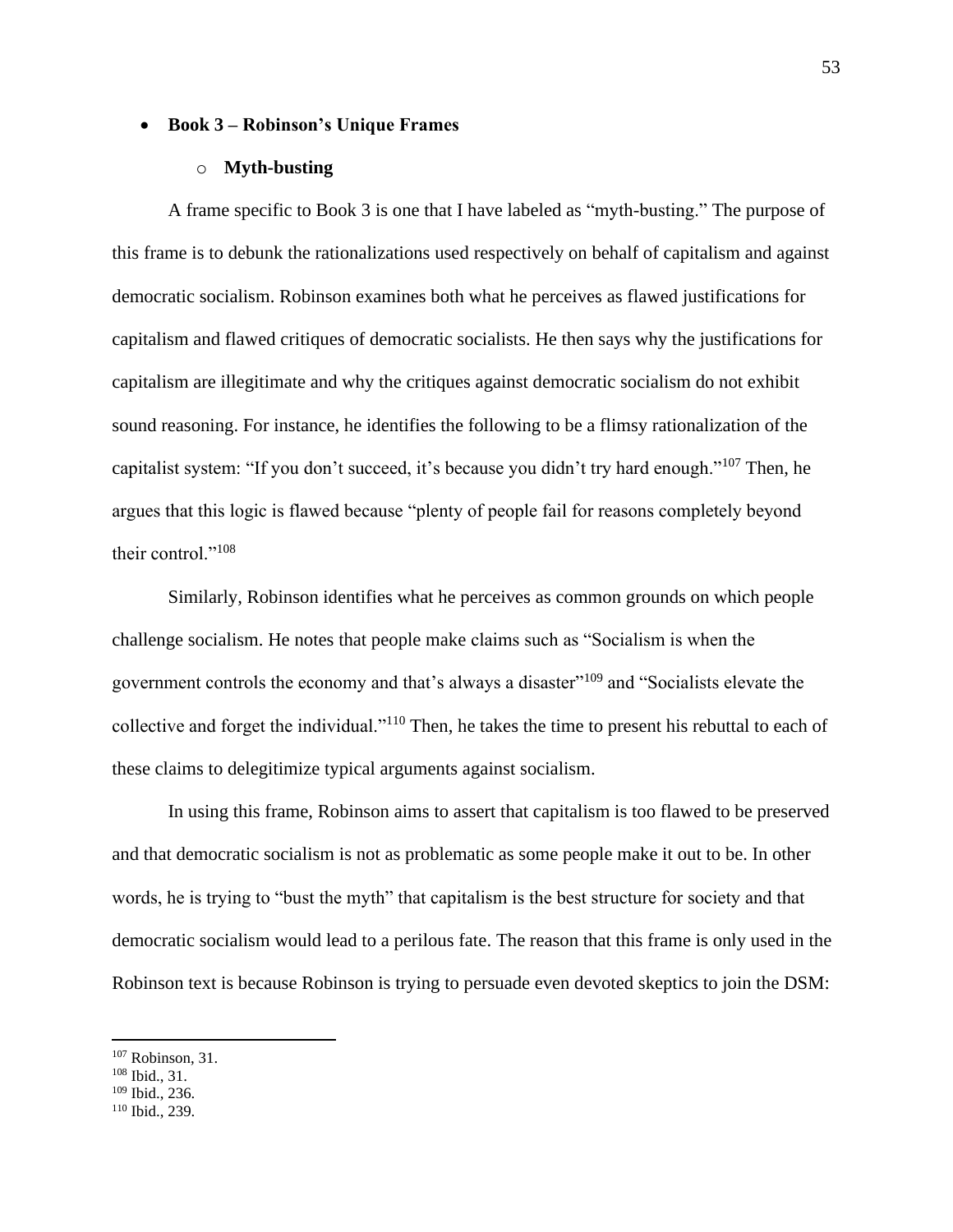"I'm going to assume that you don't consider yourself a socialist. In fact, I'm going to assume you're extremely dubious about socialism."<sup>111</sup> In the rest of the texts, there seems to be an underlying recognition that the primary audience is either people who are already democratic socialists or who are at the very least more inclined to support leftist thinking. Due to this, Robinson needs to directly address the likely concerns of his non-socialist readers if he has any hope of achieving his goals of persuasion.

#### o **Moral Politics**

The second frame that is only prominent in Book 3 is one I have labeled as "moral politics." As indicated by the name, this is a moral frame. The intent of this frame is to say that not only is democratic socialism a viable ideology and movement, but it is also virtuous and ethically sound. If the other frames are meant as an appeal to logic, this frame is an appeal to emotion. It is the claim that if people are good-hearted and humane, then democratic socialism is where they should place their support.

In crafting this frame, Robinson expresses, "I want to show you, as thoroughly and persuasively as I can, that leftist politics are not just consistent and reasonable, but that elementary moral principles compel us all to be leftists and socialists."<sup>112</sup> He characterizes the rapacious form of capitalism practiced in the U.S. as "morally odious," and thus implies that good people must be against the present political and economic system.<sup>113</sup> He states, "I have rejected the idea that we should reconcile ourselves to human misery and accept excuses for the status quo. I have suggested that having a functioning conscience means being troubled by the

<sup>111</sup> Ibid., 14.

<sup>112</sup> Ibid., 13.

<sup>113</sup> Ibid., 88.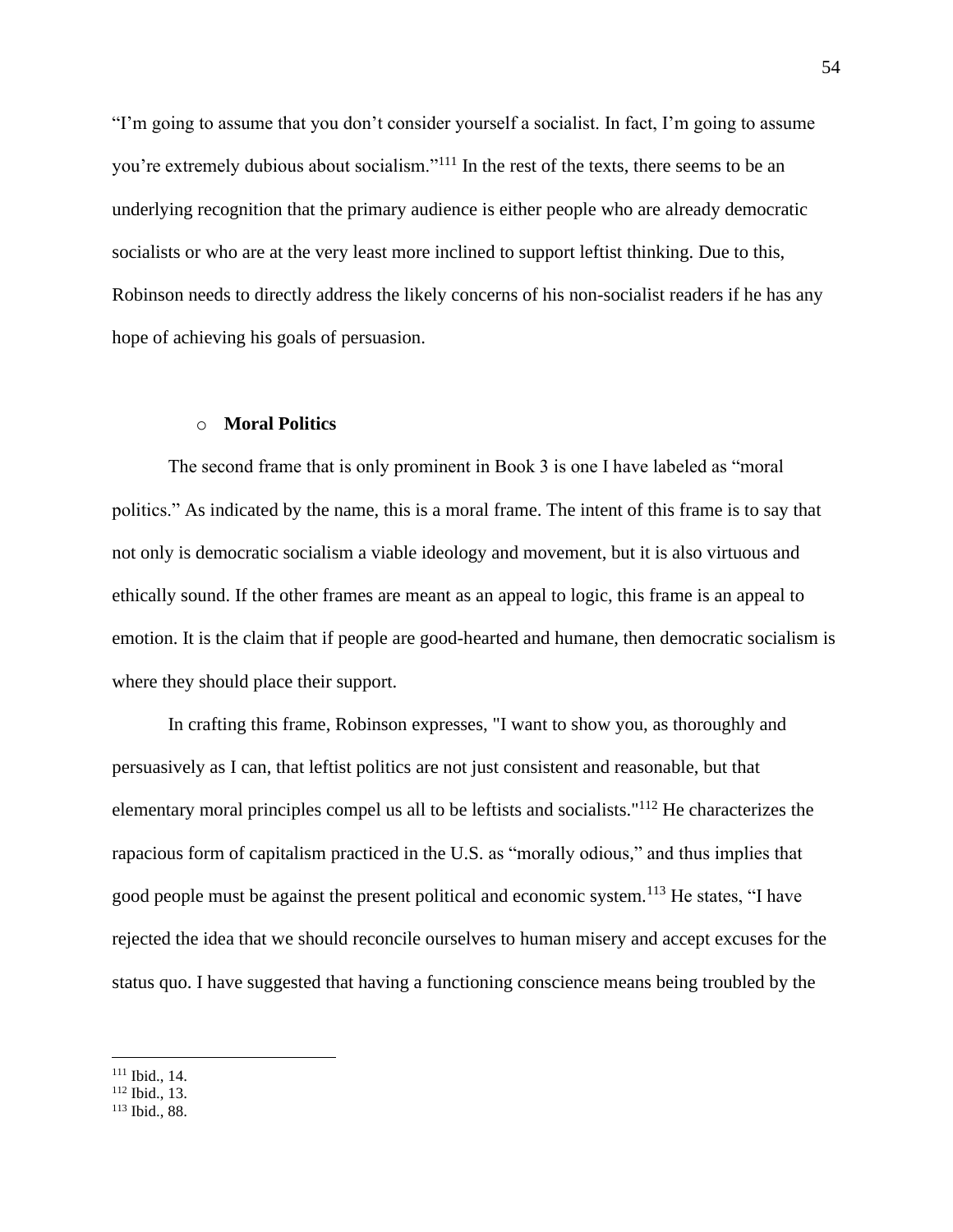pain of others and resolving to do something about it."<sup>114</sup> Throughout his book, it becomes obvious that the "something" people should do is joint the DSM because it is heralded as the movement that has the potential to make changes that genuinely benefit the most people.

In using this frame, Robinson is appealing to the humanity of his readers. He is hoping that his readers will want to act in compassion and empathy, so in turn, they will feel inclined to support democratic socialism. Once again, the reason this frame is only in the Robinson text is because Robinson is the only author whose explicit aim is to persuade even the greatest resisters of socialism to join this movement. Thus, he has to pull every rhetorical string to make his case as thorough as possible.

#### o **Disillusionment with the Right**

The final frame that is unique to Book 3 is "disillusionment with the right." This frame is more or less equivalent to the "disillusionment with the Democrats" frame, except it focuses on the Republican Party instead of the Democratic Party. It conveys the argument that the Republicans do not sufficiently support the needs of the American people. Thus, by diminishing the reputation of the GOP, it serves to elevate the position of the democratic socialists.

Robinson directly asserts, "...the politics associated with the American right, if presented honestly, are unpopular with the American public."<sup>115</sup> He states that conservative writing embodies a "kind of national chauvinism...born out of a lack of empathy, one that condones inflicting horrendous harms on other people so long as we end up better off."<sup>116</sup> He perceives the

<sup>114</sup> Ibid., 103.

<sup>115</sup> Ibid., 9.

<sup>116</sup> Ibid., 208.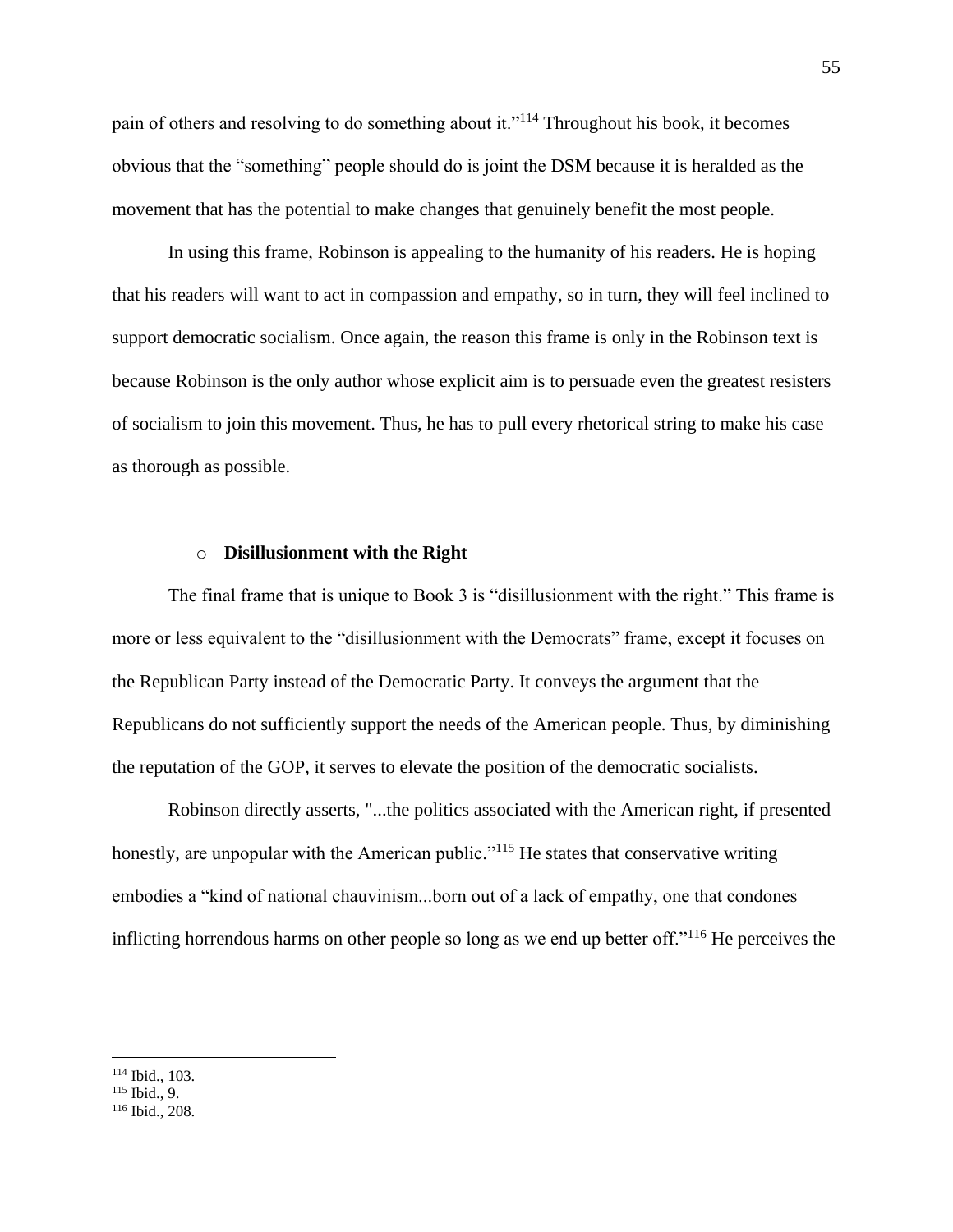right as "quick to trivialize or rationalize suffering and misery or tell people that their problems are *their own fault* and they should take responsibility for their pain."<sup>117</sup>

In this sharp language, Robinson is very transparent in the belief that the Republicans are inadequate and ineffective in their handling of American politics. Additionally, his rhetoric denounces the right to such an explicit extent that it is fair to say Robinson is portraying the GOP as villainous. He strives to say that on a rational and moral level, the right does not deserve the support of the public. In utilizing this framing, he is making the point that the democratic socialists are the superior candidates for public support.

The Robinson text is the only one that prominently presents this frame because the other texts likely did not feel the need to address the GOP. Based on the content of the other books, one can assume that the other authors primarily intended their books to be read by people already aligned more with progressive thinking. That being said, there is an existing expectation that the readers of the other books already disagree with the GOP. Thus, it would be unnecessary to spend time convincing the readers of a belief they already hold. On the flip side, it is fully possible that Robinson's readers include people who do align with the GOP, therefore this is a relevant frame to gather support for the cause of democratic socialism.

#### • **Book 4 – Day and Uetricht's Unique Frames**

#### o **Solidarity**

The first of Book 4's unique frames is one that can be labeled simply as a "solidarity" frame. This frame is meant to convey the idea that democratic socialism is a movement based on the premises of unity and togetherness. Democratic socialism is portrayed as a community where

<sup>117</sup> Ibid., 210.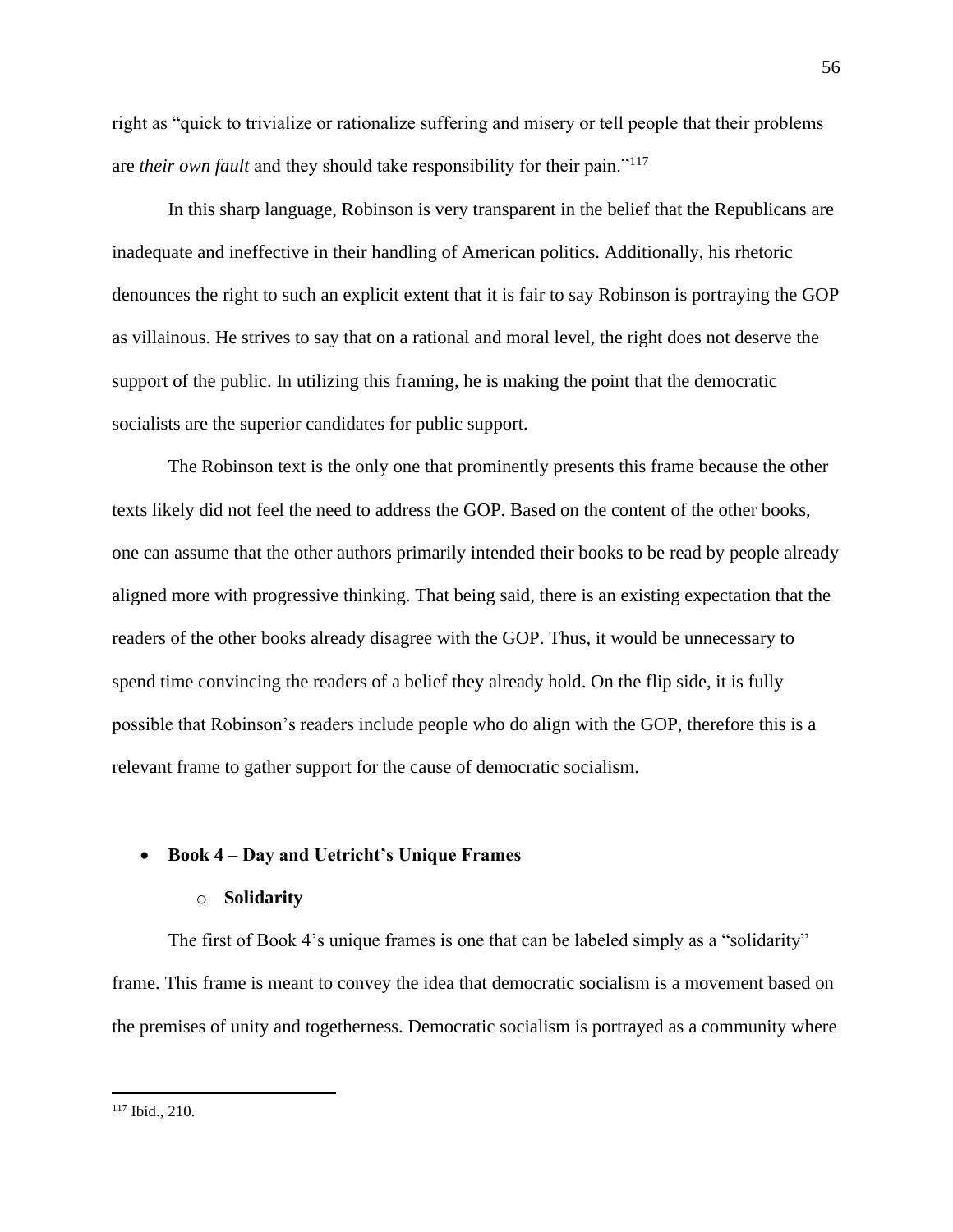advocates for change can be with one another instead of feeling lost and alone. Moreover, democratic socialists are seen as welcoming activists that are willing to work with others in the name of societal change.

In Book 4, Day and Uetricht assert that all fights must be approached "by advancing policies that not only make people's lives better but that bind us all together in a common project for our mutual salvation...We must build a new consensus and suffuse political life with the idea that we're all in this together."<sup>118</sup> They emphasize that the DSM is not just about political change; more than that, it is about giving people an ideological home. It is about showing activists that they are not alone in wanting change because there are thousands of people standing with them in the pursuit of a better future. In this way, this frame serves to make people feel as though belonging to the DSM means they are participating in something much bigger than themselves. This frame is an appeal to one's aspirations for belonging.

Additionally, beyond intragroup solidarity, this frame emphasizes that democratic socialists are willing to be part of coalitions for change. "A successful socialist organization, and certainly one that hopes to be the seed of a future party, will always have to work closely with other progressive groups as long as they're on board with a class-struggle program."<sup>119</sup> In acknowledging that democratic socialists will not isolate themselves, but will rather partner with other groups to further push for social progress, this frame demonstrates that democratic socialists will reach across lines of difference in order to more effectively fight for the common good. As such, this frame makes the DSM seem both moral in the way it promotes inter-group cooperation, and rational in the way it recognizes the need for always amplifying support.

<sup>118</sup> Day and Uetricht, 169.

<sup>119</sup> Ibid., 128.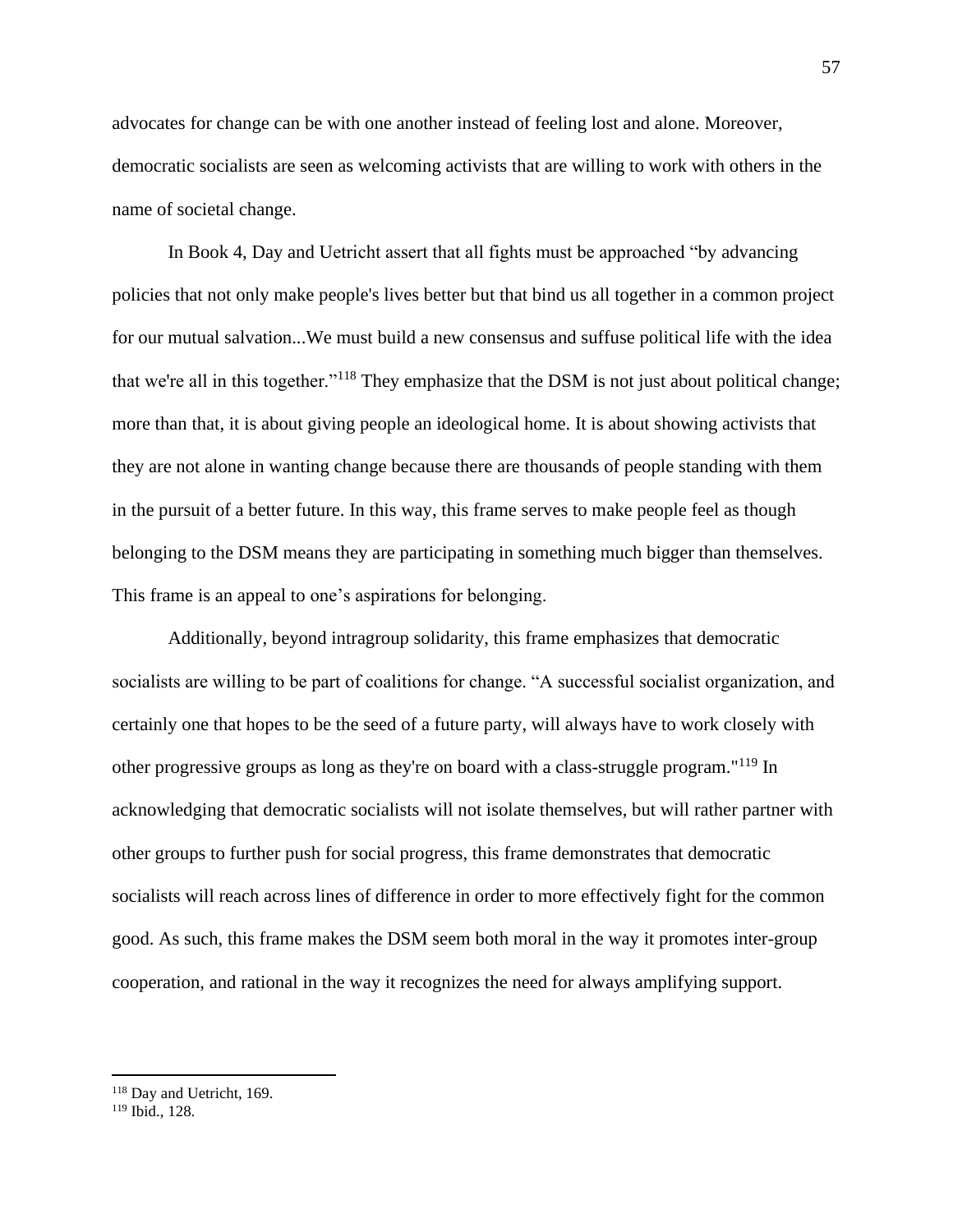It seems plausible that the reason this book is the only one to prominently present this frame is because this book arguably has the greatest emphasis on movement building across the texts. As movement building is contingent both on recruiting the masses and finding intergroup coalitions, it is logical that this text highlights the importance of solidarity.

#### o **DSA as a Vehicle for Change**

The second frame that is unique to Book 4 is one that I labeled as "DSA as a Vehicle for Change." This frame has the intent of presenting democratic socialism in terms of feasibility. The Democratic Socialists of America (DSA) is a concrete example of an organization that has a tangible impact in society due to its active and mobilized base. Thus, Day and Uetricht frequently emphasize the growth and efforts of DSA to say, "democratic socialism is real, it is promising, and it is diligently striving for social change." As a result, this frame attempts to characterize democratic socialism as a movement and ideology deserving support.

Day and Uetricht note that DSA had significant increases in membership in both the leadup to the 2016 general election and following Trump's election:<sup>120</sup>

As the group's membership numbers continued to grow, its imprint on American politics grew, too—demonstrating the outsize impact a proportionally small group of committed organizers can have in a bleak political landscape, where most citizens don't see politics as part of their daily lives and most politicians are completely divorced from an organic and active working-class base.<sup>121</sup>

They inform their audience about the various successful campaigns that DSA has launched and the ways that DSA has been able to effectively demonstrate the mobilization of the working

<sup>120</sup> Ibid., 60.

<sup>121</sup> Ibid., 66.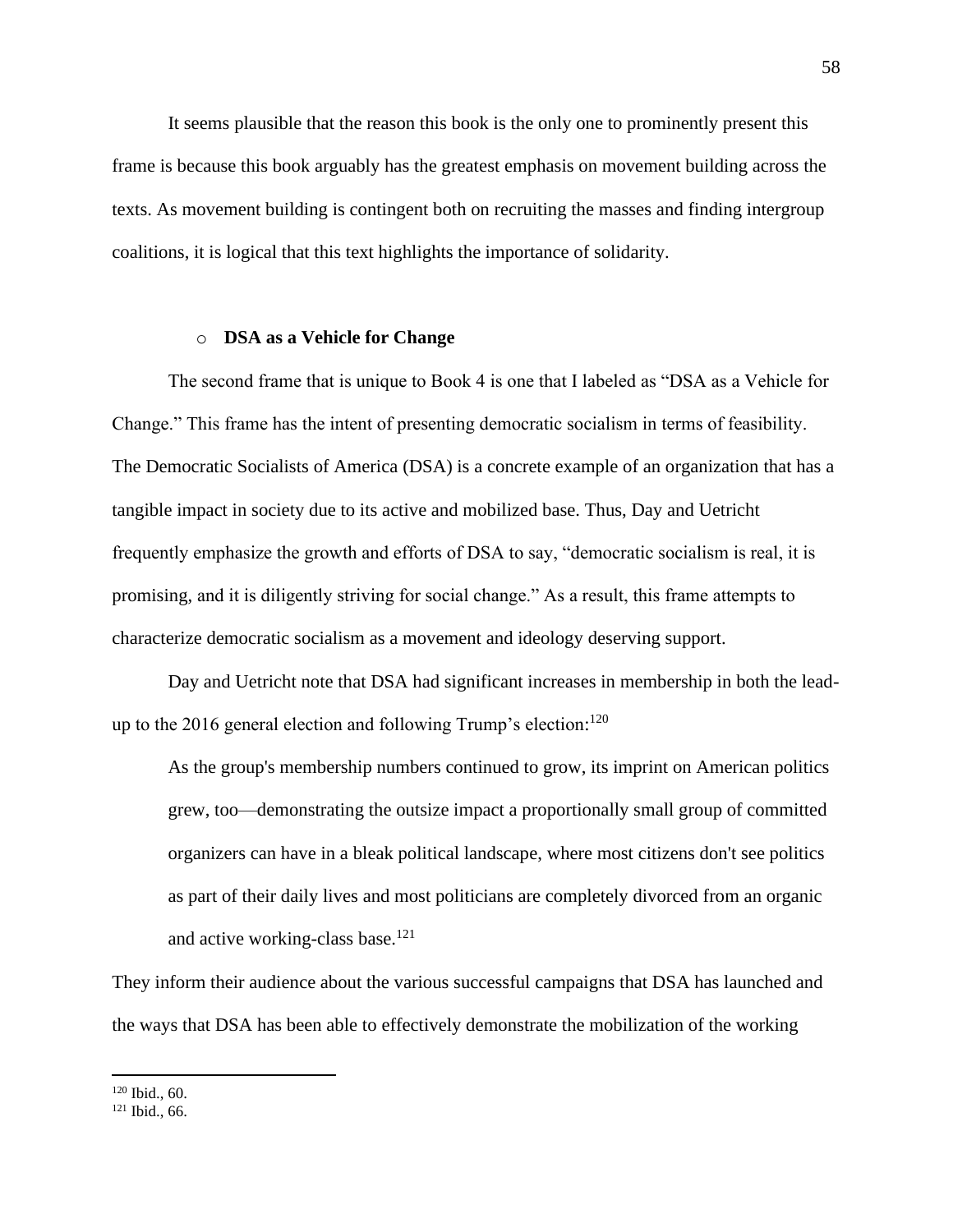class. In doing so, they present DSA as the key modern example that democratic socialism can function in society. Since DSA has been able to succeed in viable ways, the hope is that readers will be more inclined to see the DSM has having potential on a broader level. In this way, this is another frame that presents the DSM as legitimate and rational to help gather additional support for the movement.

There are a couple of potential reasons that this frame is only prominent in Book 4. Once again, this book is heavily centered around the "movement building" frame, so it makes sense to highlight DSA as a concrete example of mobilization efforts around the DSM. Secondly, both authors identify themselves as members of DSA, so it is understandable that they have opted to place particular emphasis on an organization with which they are familiar $^{122}$ .

#### • **Book 5 – The Unique Frame Provided by the Compilation's Contributing Authors**

#### o **Intersectionality**

The singular frame that is particular to Book 5 is one that can be called the "intersectionality" frame. Intersectionality is a theoretical concept that argues points of oppression can overlap and have a compounded impact in shaping people's lived experience. For instance, it acknowledges that factors such as people's gender, race, and economic status should often be perceived together rather than independently, since that is how they are frequently experienced.<sup>123</sup> Through drawing connections between economics, politics, race, class, gender, and beyond, this frame demonstrates how democratic socialism recognizes that the issues with the status quo are highly complex and require structurally based solutions. The significance of

<sup>122</sup> Ibid., loc. 104.

<sup>&</sup>lt;sup>123</sup> Notably, intersectionality scholarship was pioneered by black women. It was specifically coined by scholar Kimberlé Crenshaw. For more information, see the following source: Kimberlé W. Crenshaw, *On Intersectionality: Essential Writings* (New York: The New Press, 2017).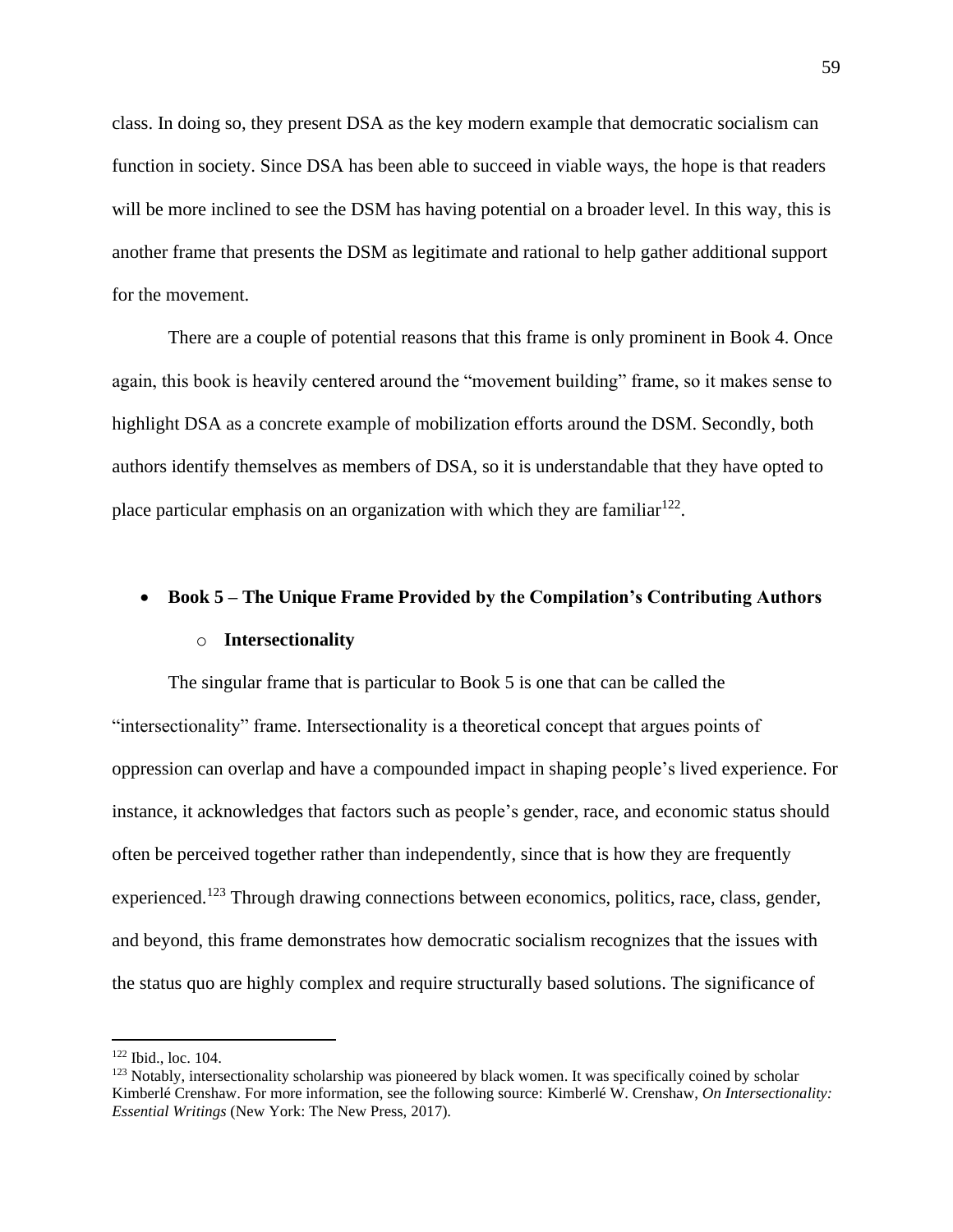this frame is that it portrays the DSM as a movement that will strategically dismantle systemic challenges to ensure meaningful rather than superficial changes in society.

Throughout the book, particular attention is devoted to the overlap between race and other identities. "Enduring racial inequities and the durability of racism as a driver and feature of our socioeconomic system demand that progressives recommit to, reimagine, and rebuild our policies of inclusion and true social justice."<sup>124</sup> Various authors in the compilation want to make it clear that there cannot be widespread prosperity if the links between race and the economic/political status quo are not addressed. Moreover, other factors with intersectional relevance are highlighted in addition to race:

That new left was not simply an outgrowth of economic conditions, however, nor did it define itself in narrowly economic terms. It was also inextricably intertwined with the contemporaneous explosion of left activism on issues of race, gender, sexual orientation and identity, and climate change and the very future of the planet...There is, after all, an intersectionality of subordination. Women, minorities, and workers face systemic discrimination that's at once social, economic, and existential.<sup>125</sup>

In recognizing the complexity of societal challenges, the DSM and its supporters are portrayed as having an acute awareness about structural issues and how to address them. This frame demonstrates that the DSM contains people with the knowledge and experience to diligently help the American public. Thus, it encourages and reinforces support of the movement.

The likely reason this is the only book to prominently encompass this frame is due to the book's being an academic compilation. Intersectionality is a highly complex analytical framework more familiar in academia. As the other books tend to have target audiences among

<sup>124</sup> Hamilton, 62.

 $125$  Meyerson, 295.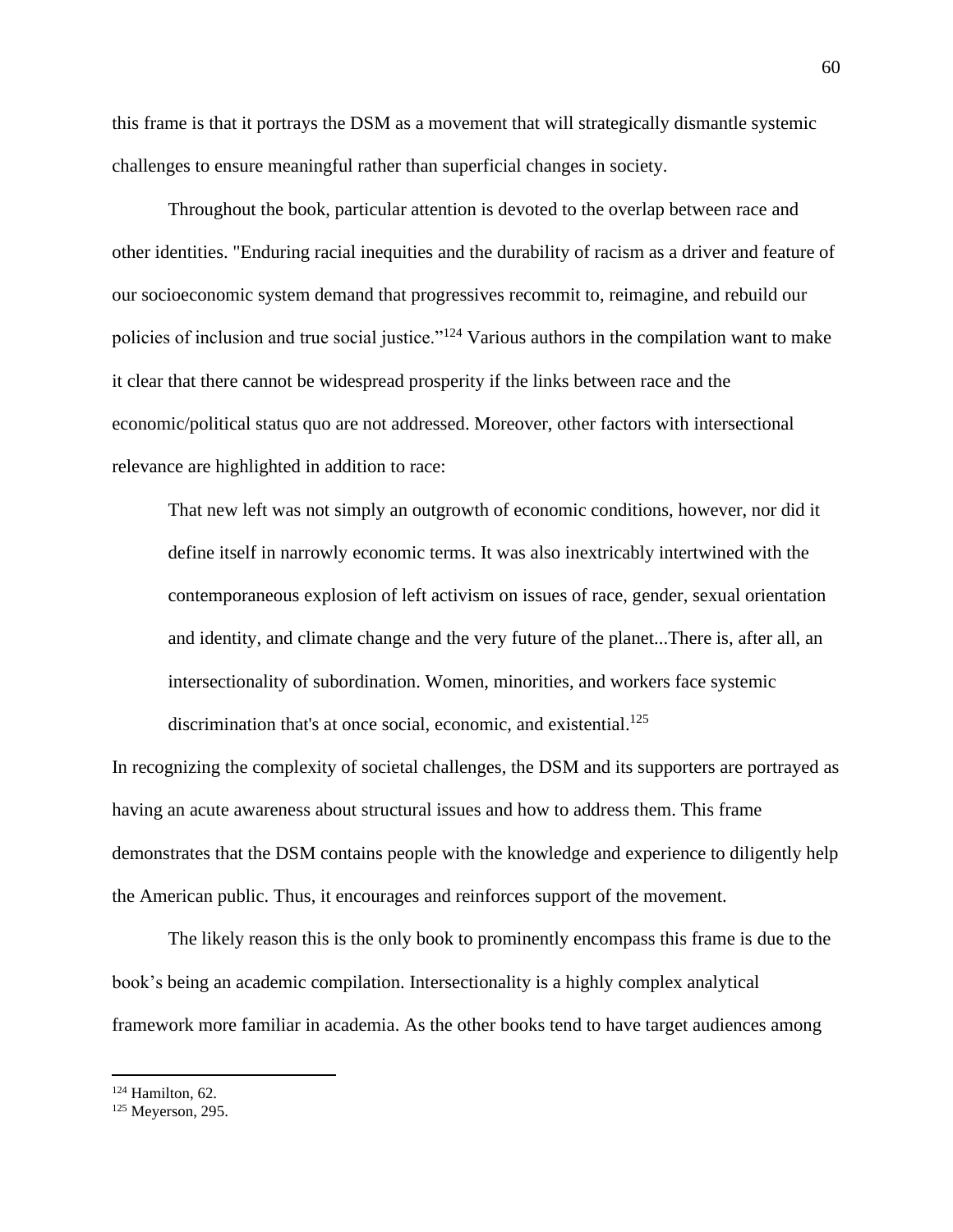everyday activists and the general public (maybe with the exception of the Gautney text given that she is a university professor), it is understandable that they do not incorporate analytical frameworks and theories into their analysis in the same way as Book 5.

#### <span id="page-61-0"></span>**Conclusion**

In this thesis, I have performed a discourse analysis on the internal framing of the democratic socialist movement. In examining five full-length books by pro-DSM activists and scholars, I both qualitatively and quantitatively discerned thirteen significant frames that are being employed in portrayals of democratic socialism by movement advocates. Through subsequent exploration of these frames, it became evident that there are a few notable ways that frames can be grouped: 1) as justifications as to why the DSM is rationally and morally deserving of support; 2) as conflict frames meant to juxtapose DSM with ideological and political rivals to substantiate its superiority; 3) as a call to action to encourage readers to mobilize so that the DSM can reach its full potential. These frames are important because the pro-DSM authors are utilizing them to attract new supporters to the movement, to reinforce the position of present supporters, and to keep the movement on a forward moving trajectory. The pro-movement literature serves to fortify the democratic socialist base and strengthen its position relative to other political players in the hopes that the DSM will have a meaningful impact on America's political landscape. In studying the framing techniques being employed in these texts, we can now better understand the mechanisms underlying the DSM's attempts to rally support and bring about social change.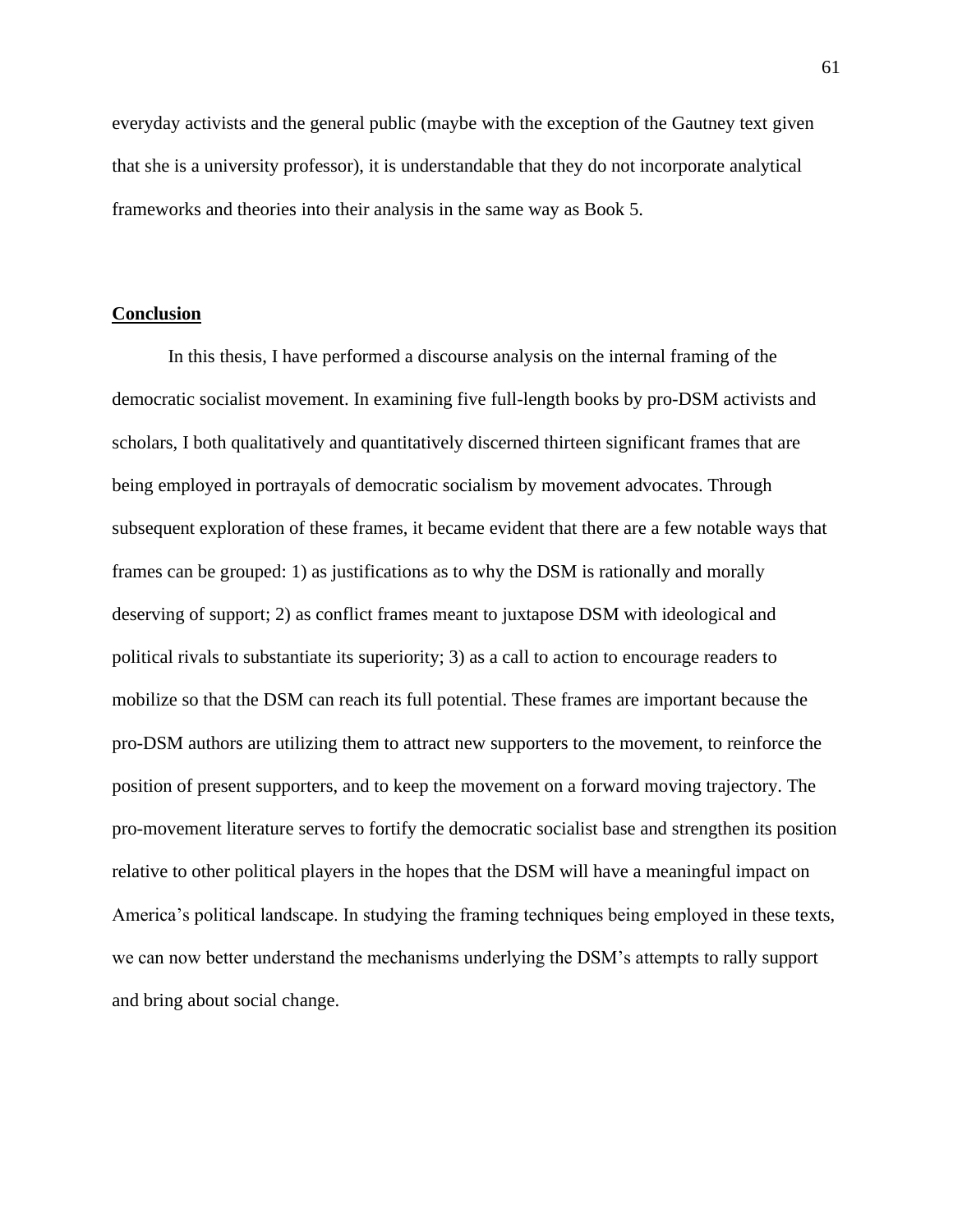There are numerous avenues for future research related to the framing of democratic socialism. The frames I have identified could be used in further studies of DSM literature, for example in shorter texts such as article-length movement coverage and opinion editorials. It would also be worthwhile to examine framing techniques in anti-DSM literature to see the rhetorical tools being employed by authors on the other side of the political spectrum. Additionally, it would be interesting to examine both pro-DSM and anti-DSM framing in other types of sources from political websites to magazines to social media applications. In this way, we could gather insight into how framing varies across the different mediums.

Another direction that future research could take is to examine the framing of democratic socialism over time. It could be interesting and relevant to examine how frames of the DSM shifted after the Trump presidency. Moreover, given that some people are starting to note that recent world developments like the Covid-19 pandemic have impacted the DSM, it would be valuable to analyze potential shifts in framing that have resulted in conjunction with these developments.<sup>126</sup> Finally, I think it could be worth generally trying to incorporate more quantitatively based studies of framing into research on democratic socialism. Even though I did a small amount of quantitative research for my thesis, there are several ways that scholars can take their quantitative research to a higher level with less room for error. For instance, researchers can use coding to analyze texts. Coding can help identify word frequency, create word clouds, and perform other tasks that have the potential to lend meaningful insight into further framing studies. $127$ 

<sup>&</sup>lt;sup>126</sup> Elaine Godfrey, "Thousands of Americans Have Become Socialists Since March," The Atlantic, The Atlantic Monthly Group, May 14, 2020, [https://www.theatlantic.com/politics/archive/2020/05/dsa-growing-during](https://www.theatlantic.com/politics/archive/2020/05/dsa-growing-during-coronavirus/611599/)[coronavirus/611599/.](https://www.theatlantic.com/politics/archive/2020/05/dsa-growing-during-coronavirus/611599/)

<sup>127</sup> Kosuke Imai, "Chapter 5: Discovery," in *Quantitative Social Science: An Introduction,* (Princeton: Princeton University Press, 2018), 189-241.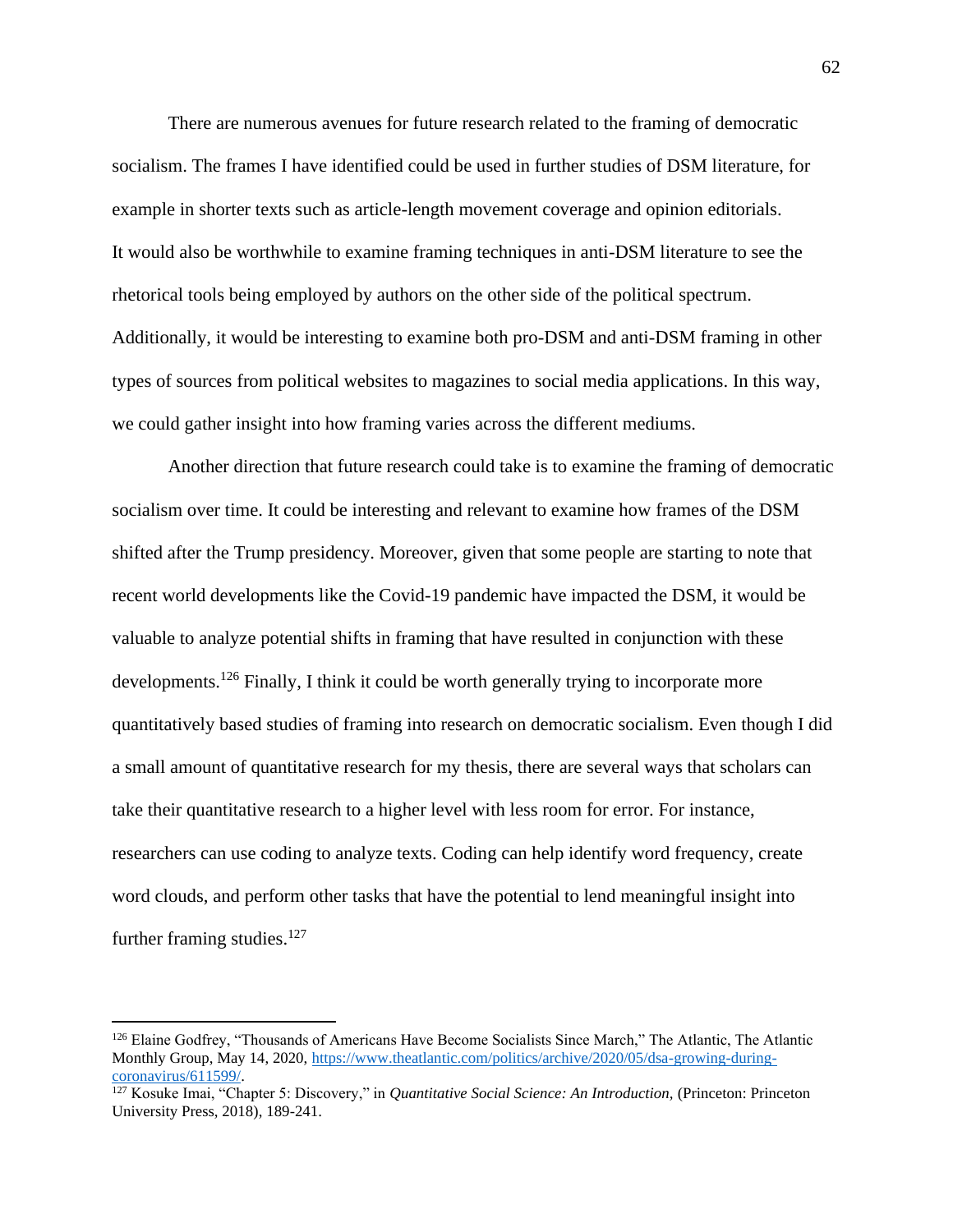#### **Bibliography**

- <span id="page-63-0"></span>Aronoff, Kate, Peter Dreier, and Michael Kazin. Introduction to *We Own the Future: Democratic Socialism—American Style, 5-13*. Edited by Kate Aronoff, Peter Dreier, and Michael Kazin. New York: The New Press, 2020. Kindle.
- Astor, Maggie. "What Is Democratic Socialism? Whose Version Are We Talking About?" The New York Times. New York Times Company, June 12, 2019. [https://www.nytimes.com/2019/06/12/us/politics/democratic-socialism-facts](https://www.nytimes.com/2019/06/12/us/politics/democratic-socialism-facts-history.html)[history.html.](https://www.nytimes.com/2019/06/12/us/politics/democratic-socialism-facts-history.html)
- "Authors: Meagan Day." Verso. Accessed December 26, 2021. [https://www.versobooks.com/authors/2428-meagan-day.](https://www.versobooks.com/authors/2428-meagan-day)
- "Authors: Micah Uetricht." Verso. Accessed December 26, 2021. [https://www.versobooks.com/authors/1839-micah-uetricht.](https://www.versobooks.com/authors/1839-micah-uetricht)
- Bashri, Maha. "Framing the Democratic Socialists of America? National and Local Information Flows in Media Coverage of Alexandria Ocasio-Cortez." In *Intersectional Media: Representations of Marginalized Identities,* edited by Jane Campbell and Theresa Carilli, 117-134. Lanham: Lexington Books, 2021.
- Burns, Rebecca. "Meet the New Generation of 'Sidewalk Socialists.'" In These Times. The Institute for Public Affairs, September 28, 2021. [https://inthesetimes.com/article/sidewalk-socialists-municipal-socialism-dsa-city-council.](https://inthesetimes.com/article/sidewalk-socialists-municipal-socialism-dsa-city-council)
- Biondi, Alberto. "Framing the Candidate: A Corpus-based Rhetorical Analysis of the 2016 Primaries in the USA." University of Bologna, 2017. [http://amsacta.unibo.it/5538/.](http://amsacta.unibo.it/5538/) Accessed February 13, 2022.
- Cha, J. Mijin. "We the People: Voting Rights, Campaign Finance, and Election Reform." In *We Own the Future: Democratic Socialism—American Style*, edited by Kate Aronoff, Peter Dreier, and Michael Kazin, 107-121. New York: The New Press, 2020. Kindle.
- Chen, Michelle. "On Immigration: A Socialist Case for Open Borders." In *We Own the Future: Democratic Socialism—American Style*, edited by Kate Aronoff, Peter Dreier, and Michael Kazin, 177-189. New York: The New Press, 2020. Kindle.
- Chong, Dennis and James N. Druckman. "Framing Theory." *Annual Review of Political Science*  10, no.1 (2007): 103-126. [https://doi](https://doi-org.du.idm.oclc.org/10.1146/annurev.polisci.10.072805.103054)[org.du.idm.oclc.org/10.1146/annurev.polisci.10.072805.103054.](https://doi-org.du.idm.oclc.org/10.1146/annurev.polisci.10.072805.103054)
- Crenshaw, Kimberlé W. *On Intersectionality: Essential Writings*. New York: The New Press, 2017.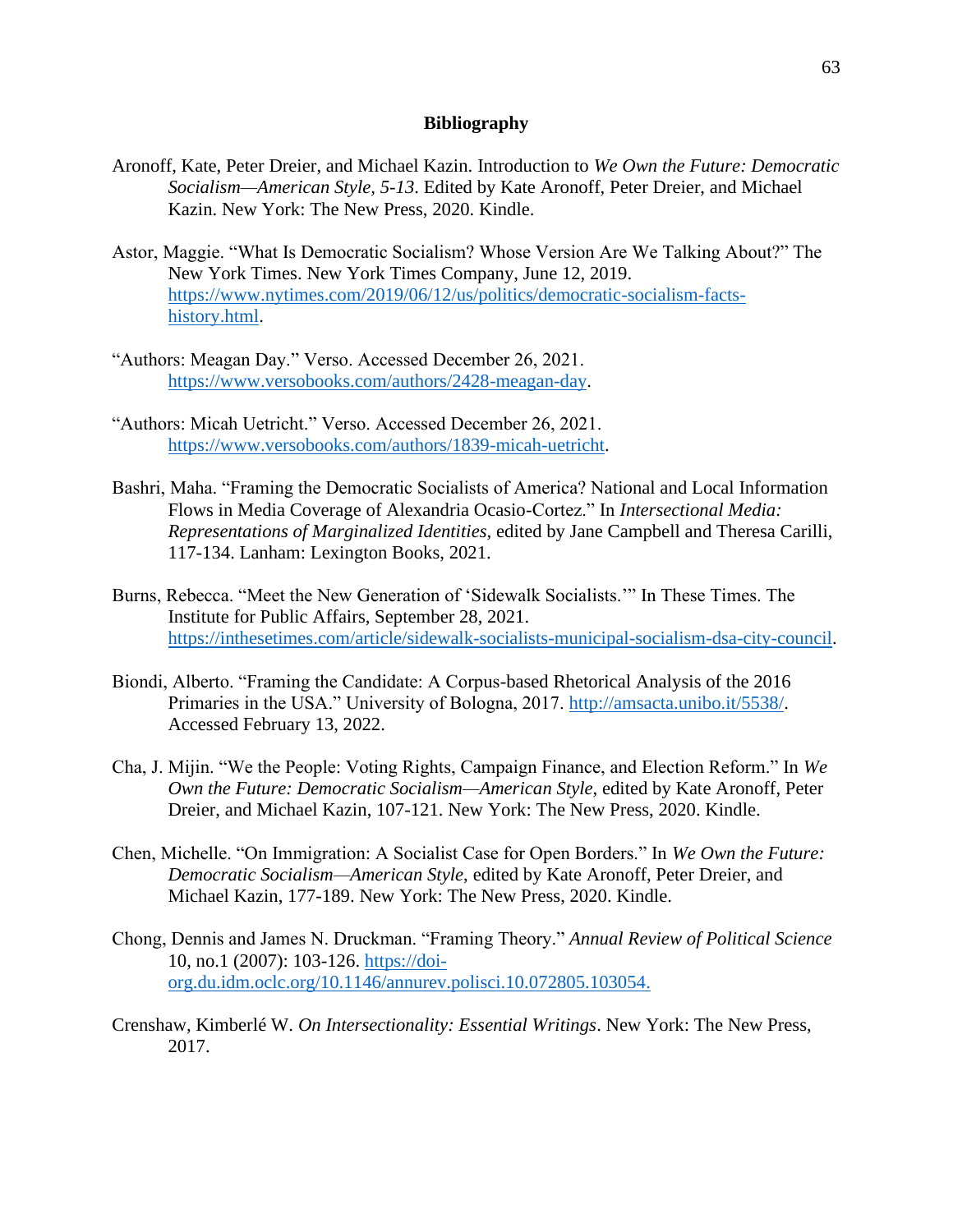- Day, Megan. "Democratic socialism, explained by a democratic socialist." Vox. Vox Media, LLC, August 1, 2018. [https://www.vox.com/first-person/2018/8/1/17637028/bernie](https://www.vox.com/first-person/2018/8/1/17637028/bernie-sanders-alexandria-ocasio-cortez-cynthia-nixon-democratic-socialism-jacobin-dsa)[sanders-alexandria-ocasio-cortez-cynthia-nixon-democratic-socialism-jacobin-dsa.](https://www.vox.com/first-person/2018/8/1/17637028/bernie-sanders-alexandria-ocasio-cortez-cynthia-nixon-democratic-socialism-jacobin-dsa)
- Day, Meagan, and Micah Uetricht. *Bigger than Bernie: How we Go from the Sanders Campaign to Democratic Socialism*. London and New York: Verso, 2020. Kindle.
- Dayen, David. "Building the People's Banks." In *We Own the Future: Democratic Socialism— American Style*, edited by Kate Aronoff, Peter Dreier, and Michael Kazin, 135-148. New York: The New Press, 2020. Kindle.
- Dorrien, Gary. "Breaking the Oligarchy: Bernie Sanders, Alexandria Ocasio-Cortez, and the Next Left." In *American Democratic Socialism: History, Politics, Religion, and Theory*, 542-593. New Haven: Yale University Press, 2021.
- Dreier, Peter, and Michael Kazin. "How Socialists Changed America." In *We Own the Future: Democratic Socialism—American Style*, edited by Kate Aronoff, Peter Dreier, and Michael Kazin, 15-45. New York: The New Press, 2020. Kindle.
- Dunmire, Patricia L. "Political Discourse Analysis: Exploring the Language of Politics and the Politics of Language." *Language and Linguistics Compass* 6, no.11 (2012): 735-751. [https://doi-org.du.idm.oclc.org/10.1002/lnc3.365.](https://doi-org.du.idm.oclc.org/10.1002/lnc3.365)
- Fiorentini, Francesca. "What About a Well-Fed Artist? Imagining Cultural Work in a Democratic Socialist Society." In *We Own the Future: Democratic Socialism—American Style*, edited by Kate Aronoff, Peter Dreier, and Michael Kazin, 280-289. New York: The New Press, 2020. Kindle.
- Fletcher, Bill, Jr. "Governing Socialism." In *We Own the Future: Democratic Socialism— American Style*, edited by Kate Aronoff, Peter Dreier, and Michael Kazin, 93-106. New York: The New Press, 2020. Kindle.
- Flynn, Andrea, Susan Holmberg, Dorian Warren, and Felicia Wong. "Toward a Third Reconstruction." In *We Own the Future: Democratic Socialism—American Style*, edited by Kate Aronoff, Peter Dreier, and Michael Kazin, 46-62. New York: The New Press, 2020. Kindle.
- Foran, Clare. "Bernie Sanders's Big Money." The Atlantic. The Atlantic Monthly Group, March 1, 2016. [https://www.theatlantic.com/politics/archive/2016/03/bernie-sanders](https://www.theatlantic.com/politics/archive/2016/03/bernie-sanders-fundraising/471648/)[fundraising/471648/](https://www.theatlantic.com/politics/archive/2016/03/bernie-sanders-fundraising/471648/)
- Gautney, Heather. *Crashing the Party: From the Bernie Sanders Campaign to a Progressive Movement*. London and New York: Verso, 2018. Kindle.
- Gillies, Jamie. "'Feel the Bern': Marketing Bernie Sanders and Democratic Socialism to Primary Voters." In *Political Marketing in the 2016 U.S. Presidential Election*, edited by Jamie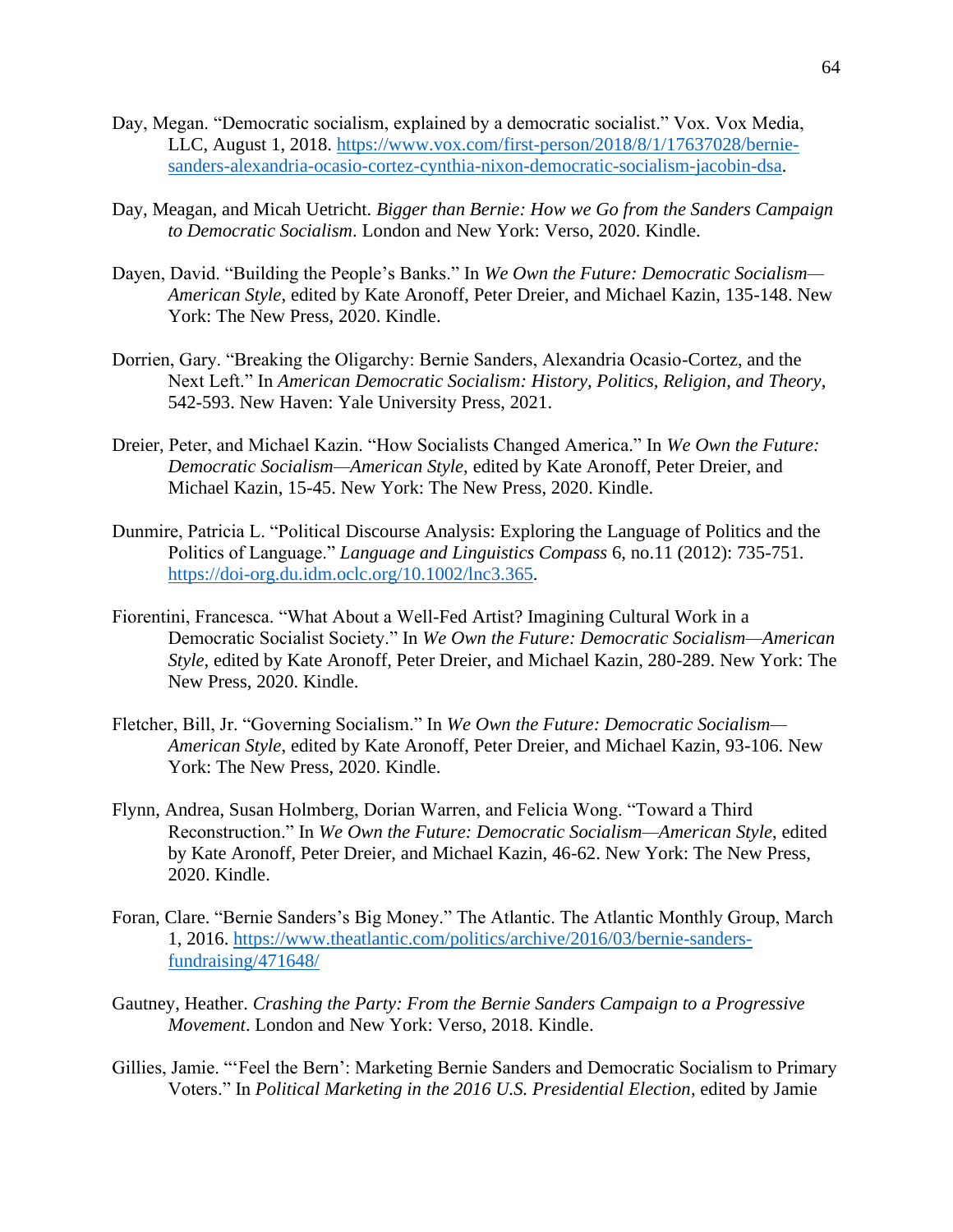Gillies, 97-12. London: Palgrave Macmillan: 2017. [https://doi](https://doi-org.du.idm.oclc.org/10.1007/978-3-319-59345-6_7)[org.du.idm.oclc.org/10.1007/978-3-319-59345-6\\_7.](https://doi-org.du.idm.oclc.org/10.1007/978-3-319-59345-6_7)

- Godfrey, Elaine. "Thousands of Americans Have Become Socialists Since March." The Atlantic. The Atlantic Monthly Group, May 14, 2020. [https://www.theatlantic.com/politics/archive/2020/05/dsa-growing-during](https://www.theatlantic.com/politics/archive/2020/05/dsa-growing-during-coronavirus/611599/)[coronavirus/611599/.](https://www.theatlantic.com/politics/archive/2020/05/dsa-growing-during-coronavirus/611599/)
- Grullón Paz, Isabella. "Why Some Young Voters Are Choosing Democratic Socialism Over the Democratic Party." The New York Times. The New York Times Company. Last modified August 18, 2021. [https://www.nytimes.com/2019/10/15/us/politics/young](https://www.nytimes.com/2019/10/15/us/politics/young-democratic-socialists.html)[democratic-socialists.html.](https://www.nytimes.com/2019/10/15/us/politics/young-democratic-socialists.html)
- Gupta, Sarita, Stephen Lerner, and Joseph A. McCartin. "Democracy, Equality, and the Future of Workers." In *We Own the Future: Democratic Socialism—American Style*, edited by Kate Aronoff, Peter Dreier, and Michael Kazin, 150-163. New York: The New Press, 2020. Kindle.
- Hamilton, Darrick. "A Three-Legged Stool for Racial and Economic Justice." In *We Own the Future: Democratic Socialism—American Style*, edited by Kate Aronoff, Peter Dreier, and Michael Kazin, 64-77. New York: The New Press, 2020. Kindle.
- Hartig, Hannah. "Stark partisan divisions in Americans' views of 'socialism,' 'capitalism.'" Pew Research Center, June 25, 2019. [https://www.pewresearch.org/fact](https://www.pewresearch.org/fact-tank/2019/06/25/stark-partisan-divisions-in-americans-views-of-socialism-capitalism/)[tank/2019/06/25/stark-partisan-divisions-in-americans-views-of-socialism-capitalism/.](https://www.pewresearch.org/fact-tank/2019/06/25/stark-partisan-divisions-in-americans-views-of-socialism-capitalism/)
- "Heather D. Gautney." Fordham University. Accessed December 26, 2021. [https://www.fordham.edu/info/20855/faculty/5007/heather\\_d\\_gautney.](https://www.fordham.edu/info/20855/faculty/5007/heather_d_gautney)
- Imai, Kosuke. "Chapter 5: Discovery." In *Quantitative Social Science: An Introduction,* 189-241. Princeton: Princeton University Press, 2018.
- Klein, Naomi. "Democratic Socialism for a Climate-Changed Century." In *We Own the Future: Democratic Socialism—American Style*, edited by Kate Aronoff, Peter Dreier, and Michael Kazin, 78-90. New York: The New Press, 2020. Kindle.
- Kuttner, Robert. "Confronting Corporate Power." In *We Own the Future: Democratic Socialism—American Style*, edited by Kate Aronoff, Peter Dreier, and Michael Kazin, 122-134. New York: The New Press, 2020. Kindle.
- Lannen, Anu K. "Marginalizing Progressives? Newspaper Coverage of Bernie Sanders in the 'Invisible Primary': A Critical Discourse Analysis." Master's thesis. Malmö University, 2017. [https://www.diva-portal.org/smash/get/diva2:1483511/FULLTEXT01.pdf.](https://www.diva-portal.org/smash/get/diva2:1483511/FULLTEXT01.pdf) Accessed February 13, 2022.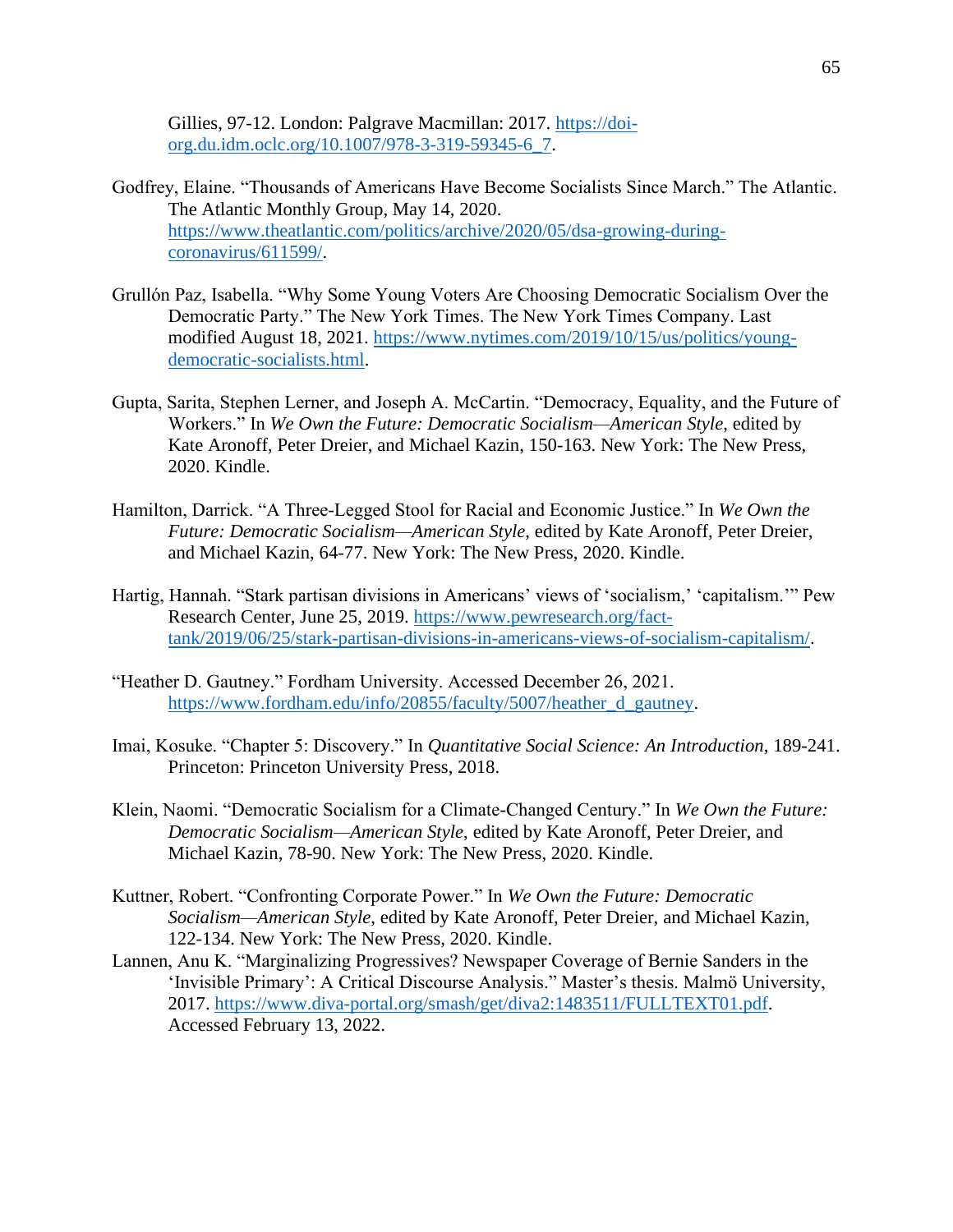- Leonard, Sarah. "The Family of the Future." In *We Own the Future: Democratic Socialism— American Style*, edited by Kate Aronoff, Peter Dreier, and Michael Kazin, 236-251. New York: The New Press, 2020. Kindle.
- Meyerson, Harold. "How Socialism Surged, and How it Can Go Further." In *We Own the Future: Democratic Socialism—American Style*, edited by Kate Aronoff, Peter Dreier, and Michael Kazin, 290-303. New York: The New Press, 2020. Kindle.
- Nagaraja, Tejasvi. "On Foreign Policy: War from Above, Solidarity from Below." In *We Own the Future: Democratic Socialism—American Style*, edited by Kate Aronoff, Peter Dreier, and Michael Kazin, 190-202. New York: The New Press, 2020. Kindle.
- Noguera, Pedro. "Defending and Improving Public Education." In *We Own the Future: Democratic Socialism—American Style*, edited by Kate Aronoff, Peter Dreier, and Michael Kazin, 252-265. New York: The New Press, 2020. Kindle.
- Ocampo, Yuliana. "The Gospel of Bernie Sanders: Discourse Analysis for a Radical Democratic Politics." Master's thesis. Lund University, 2020. [https://lup.lub.lu.se/luur/download?func=downloadFile&recordOId=9023123&fileOId=9](https://lup.lub.lu.se/luur/download?func=downloadFile&recordOId=9023123&fileOId=9027040) [027040.](https://lup.lub.lu.se/luur/download?func=downloadFile&recordOId=9023123&fileOId=9027040) Accessed February 13, 2022.
- Polletta, Francesca and M. Kai Ho. "Frames and their Consequences." In *The Oxford Handbook of Contextual Political Analysis,* edited Robert E. Goodwin and Charles Tilly, 1-24. New York: Oxford University Press, 2009. 10.1093/oxfordhb/9780199270439.003.0010.
- Reed, Adolph, Jr. Foreword to *Crashing the Party: From the Bernie Sanders Campaign to a Progressive Movement*, *loc. 29-loc. 176*. Heather Gautney. London and New York: Verso, 2018. Kindle.
- Roberts, Dorothy. "What Does Health Equity Require? Racism and the Limits of Medicare for All." In *We Own the Future: Democratic Socialism—American Style*, edited by Kate Aronoff, Peter Dreier, and Michael Kazin, 223-235. New York: The New Press, 2020. Kindle.
- Robinson, Nathan J. *Why You Should be a Socialist*. New York: St. Martin's Griffin, 2019. Kindle.
- Ryan, Charlotte and William A. Gamson. "The Art of Reframing Political Debates." *Contexts* 5, no. 1 (2006): 13-18. [https://www.proquest.com/docview/219551181?accountid=14608&parentSessionId=o7N](https://www.proquest.com/docview/219551181?accountid=14608&parentSessionId=o7NQLZPnDIa2mXtWek38Gf4YXy6tpJYN5TwFYsCpuI4%3D&pq-origsite=primo) [QLZPnDIa2mXtWek38Gf4YXy6tpJYN5TwFYsCpuI4%3D&pq-origsite=primo.](https://www.proquest.com/docview/219551181?accountid=14608&parentSessionId=o7NQLZPnDIa2mXtWek38Gf4YXy6tpJYN5TwFYsCpuI4%3D&pq-origsite=primo)
- Sanders, Bernie. *Bernie Sanders Guide to Political Revolution*. New York: Henry Holt and Company, 2017. Kindle.
- Snow, David A., Robert D. Benford, Holly J. McCammon, Lyndi Hewitt, and Scott Fitzgerald. "The Emergence, Development, and Future of the Framing Perspective: 25+ Years Since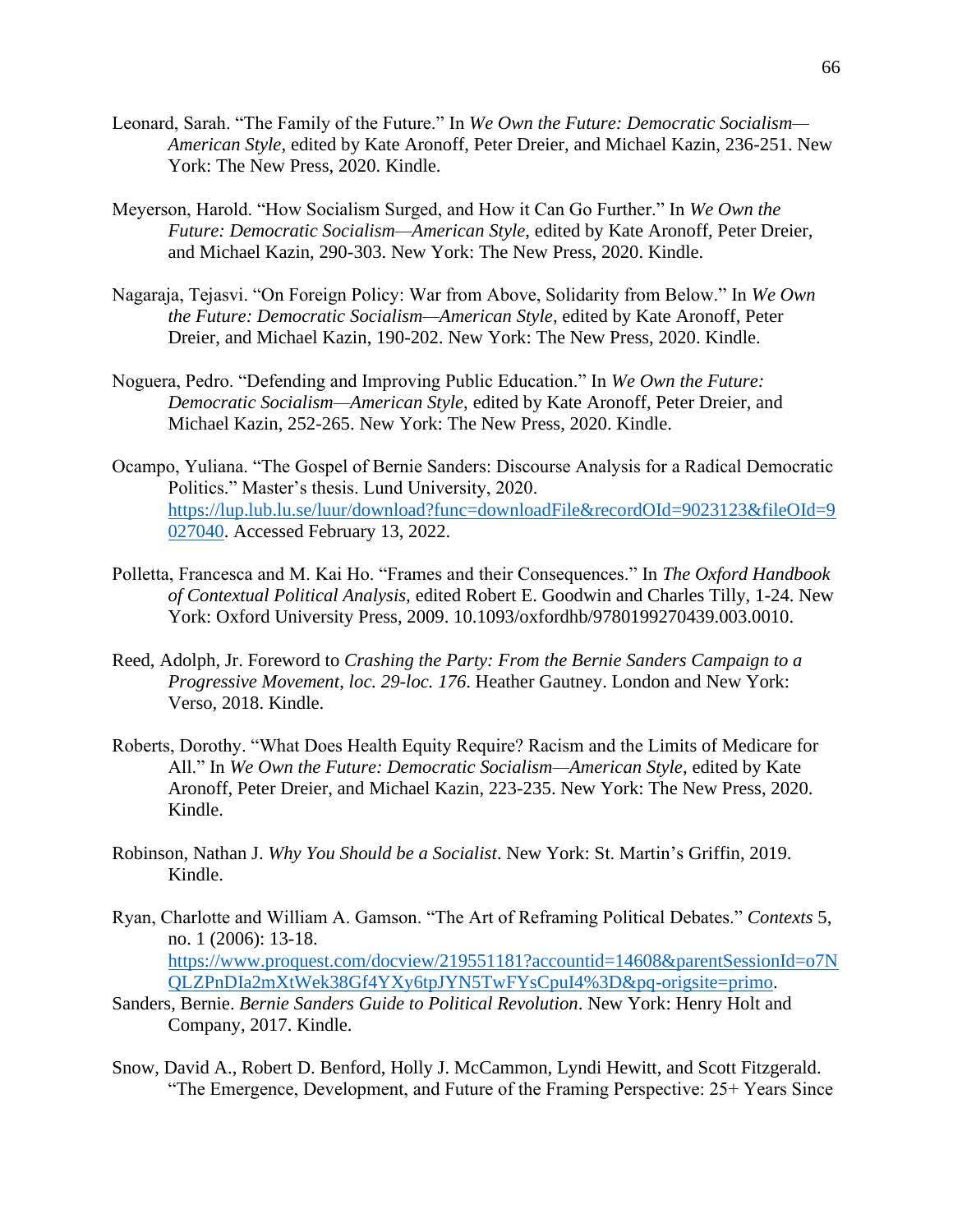'Frame Alignment.'" *Mobilization: An International Quarterly* 19, no.1 (2014): 23-45. [https://doi-org.du.idm.oclc.org/10.17813/maiq.19.1.x74278226830m69l.](https://doi-org.du.idm.oclc.org/10.17813/maiq.19.1.x74278226830m69l)

- Snow, David A., Anne E. Tan, and Peter B. Owens. "Social Movements, Framing Processes, and Cultural Revitalization and Fabrication." *Mobilization: An International Quarterly* 18, no. 3 (2013): 225-242. [https://doi](https://doi-org.du.idm.oclc.org/10.17813/maiq.18.3.2886363801703n02)[org.du.idm.oclc.org/10.17813/maiq.18.3.2886363801703n02](https://doi-org.du.idm.oclc.org/10.17813/maiq.18.3.2886363801703n02)
- Stahl, Aviva. "Who Gets to be Safe? Prisons, Police, and Terror." In *We Own the Future: Democratic Socialism—American Style*, edited by Kate Aronoff, Peter Dreier, and Michael Kazin, 164-176. New York: The New Press, 2020. Kindle.
- Sugrue, Thomas J. "Livable Cities." In *We Own the Future: Democratic Socialism—American Style*, edited by Kate Aronoff, Peter Dreier, and Michael Kazin, 207-222. New York: The New Press, 2020. Kindle.
- Walzer, Michael. "Afterword: A Day in the Life of a Socialist Citizen." In *We Own the Future: Democratic Socialism—American Style*, edited by Kate Aronoff, Peter Dreier, and Michael Kazin, 305-312. New York: The New Press, 2020. Kindle.
- Waxman, Olivia B. "Socialism Was Once America's Political Taboo. Now, Democratic Socialism Is a Viable Platform. Here's What to Know." Time. Time USA, LLC., October 24, 2018. [https://time.com/5422714/what-is-democratic-socialism/.](https://time.com/5422714/what-is-democratic-socialism/)
- "What is Democratic Socialism." Democratic Socialists of America. Accessed February 13, 2022. [https://www.dsausa.org/about-us/what-is-democratic-socialism/.](https://www.dsausa.org/about-us/what-is-democratic-socialism/)
- Zirin, David. "Reclaiming Competition: Sports and Socialism." In *We Own the Future: Democratic Socialism—American Style*, edited by Kate Aronoff, Peter Dreier, and Michael Kazin, 266-278. New York: The New Press, 2020. Kindle.